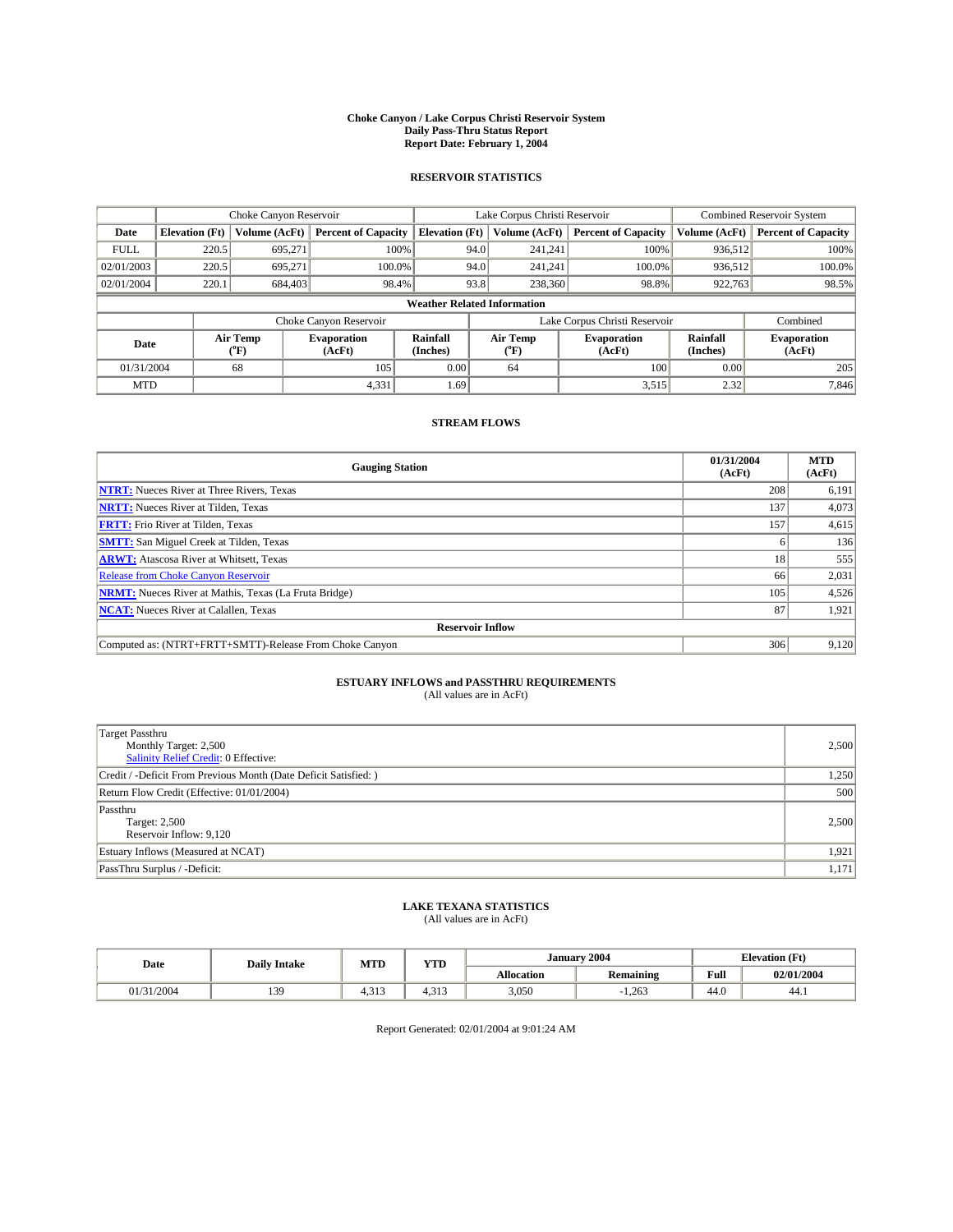### **Choke Canyon / Lake Corpus Christi Reservoir System Daily Pass-Thru Status Report Report Date: February 2, 2004**

### **RESERVOIR STATISTICS**

|             |                       | Choke Canyon Reservoir |                              |                             | Lake Corpus Christi Reservoir      |                               | <b>Combined Reservoir System</b> |                              |
|-------------|-----------------------|------------------------|------------------------------|-----------------------------|------------------------------------|-------------------------------|----------------------------------|------------------------------|
| Date        | <b>Elevation</b> (Ft) | Volume (AcFt)          | <b>Percent of Capacity</b>   | <b>Elevation</b> (Ft)       | Volume (AcFt)                      | <b>Percent of Capacity</b>    | Volume (AcFt)                    | <b>Percent of Capacity</b>   |
| <b>FULL</b> | 220.5                 | 695,271                | 100%                         |                             | 94.0<br>241,241                    | 100%                          | 936,512                          | 100%                         |
| 02/02/2003  | 220.5                 | 695,271                | 100.0%                       |                             | 94.0<br>241.241                    | 100.0%                        | 936,512                          | 100.0%                       |
| 02/02/2004  | 220.1                 | 684,403                | 98.4%                        |                             | 238,360<br>93.8                    | 98.8%                         | 922,763                          | 98.5%                        |
|             |                       |                        |                              |                             | <b>Weather Related Information</b> |                               |                                  |                              |
|             |                       |                        | Choke Canyon Reservoir       |                             |                                    | Lake Corpus Christi Reservoir |                                  | Combined                     |
| Date        |                       | Air Temp<br>(°F)       | <b>Evaporation</b><br>(AcFt) | <b>Rainfall</b><br>(Inches) | Air Temp<br>("F                    | <b>Evaporation</b><br>(AcFt)  | <b>Rainfall</b><br>(Inches)      | <b>Evaporation</b><br>(AcFt) |
| 02/01/2004  |                       | 69                     | 105                          | 0.00                        | 73                                 | 89                            | 0.00                             | 194                          |
| <b>MTD</b>  |                       |                        | 105                          | 0.00                        |                                    | 89                            | 0.00                             | 194                          |

## **STREAM FLOWS**

| <b>Gauging Station</b>                                       | 02/01/2004<br>(AcFt) | <b>MTD</b><br>(AcFt) |  |  |  |  |  |
|--------------------------------------------------------------|----------------------|----------------------|--|--|--|--|--|
| <b>NTRT:</b> Nueces River at Three Rivers, Texas             | 198                  | 198                  |  |  |  |  |  |
| <b>NRTT:</b> Nueces River at Tilden, Texas                   | 139                  | 139                  |  |  |  |  |  |
| <b>FRTT:</b> Frio River at Tilden, Texas                     | 157                  | 157                  |  |  |  |  |  |
| <b>SMTT:</b> San Miguel Creek at Tilden, Texas               |                      |                      |  |  |  |  |  |
| <b>ARWT:</b> Atascosa River at Whitsett, Texas               | 16                   | 16 <sup>1</sup>      |  |  |  |  |  |
| <b>Release from Choke Canyon Reservoir</b>                   | 66                   | 66                   |  |  |  |  |  |
| <b>NRMT:</b> Nueces River at Mathis, Texas (La Fruta Bridge) | 103                  | 103                  |  |  |  |  |  |
| <b>NCAT:</b> Nueces River at Calallen, Texas                 | 22                   | 22                   |  |  |  |  |  |
| <b>Reservoir Inflow</b>                                      |                      |                      |  |  |  |  |  |
| Computed as: (NTRT+FRTT+SMTT)-Release From Choke Canyon      | 296                  | 296                  |  |  |  |  |  |

# **ESTUARY INFLOWS and PASSTHRU REQUIREMENTS**<br>(All values are in AcFt)

| <b>Target Passthru</b><br>Monthly Target: 2,500<br>Salinity Relief Credit: 0 Effective: | 2,500 |
|-----------------------------------------------------------------------------------------|-------|
| Credit / -Deficit From Previous Month (Date Deficit Satisfied: )                        | 1,171 |
| Return Flow Credit (Effective: 02/01/2004)                                              | 500   |
| Passthru<br>Target: 2,500<br>Reservoir Inflow: 296                                      | 296   |
| Estuary Inflows (Measured at NCAT)                                                      | 22    |
| PassThru Surplus / -Deficit:                                                            | 0     |

# **LAKE TEXANA STATISTICS** (All values are in AcFt)

| Date   | <b>Daily Intake</b> | <b>MTD</b> | <b>TIME</b><br>1 I D |                                | February 2004 | <b>Elevation</b> (Ft) |            |
|--------|---------------------|------------|----------------------|--------------------------------|---------------|-----------------------|------------|
|        |                     |            |                      | <b>Allocation</b><br>Remaining |               | Full                  | 02/02/2004 |
| 1/2004 | 139                 | 139        | 4,452                | 3,040                          | 2,901         | 44 O<br>44.U          | 44.1       |

Report Generated: 02/02/2004 at 9:13:47 AM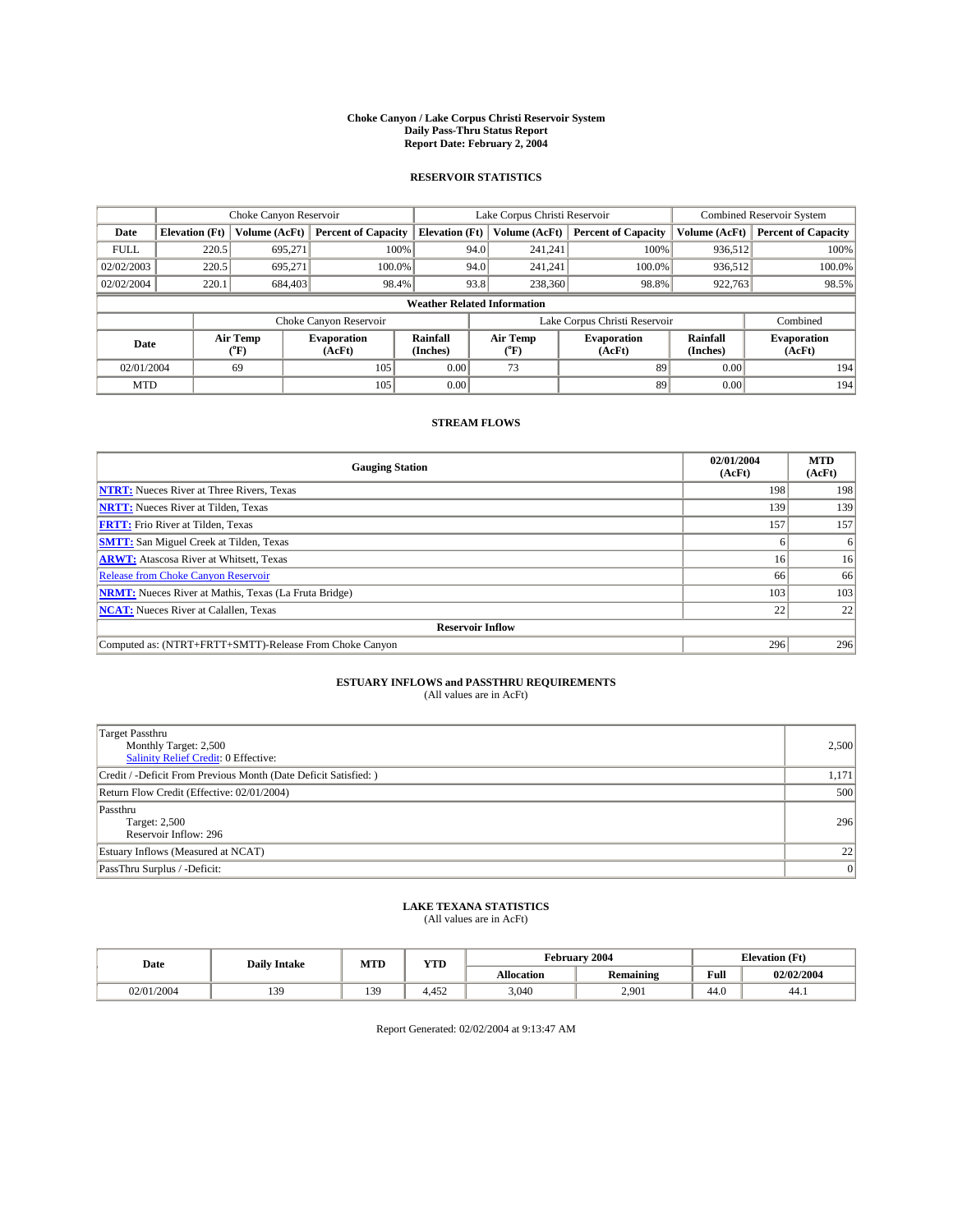### **Choke Canyon / Lake Corpus Christi Reservoir System Daily Pass-Thru Status Report Report Date: February 3, 2004**

### **RESERVOIR STATISTICS**

|             |                                    |                  | Lake Corpus Christi Reservoir |                             |      |                  | <b>Combined Reservoir System</b> |                      |                              |
|-------------|------------------------------------|------------------|-------------------------------|-----------------------------|------|------------------|----------------------------------|----------------------|------------------------------|
| Date        | <b>Elevation</b> (Ft)              | Volume (AcFt)    | <b>Percent of Capacity</b>    | <b>Elevation (Ft)</b>       |      | Volume (AcFt)    | <b>Percent of Capacity</b>       | Volume (AcFt)        | <b>Percent of Capacity</b>   |
| <b>FULL</b> | 220.5                              | 695,271          | 100%                          |                             | 94.0 | 241,241          | 100%                             | 936.512              | 100%                         |
| 02/03/2003  | 220.5                              | 695.271          | $100.0\%$                     |                             | 94.0 | 241.241          | $100.0\%$                        | 936,512              | 100.0%                       |
| 02/03/2004  | 220.1                              | 684,146          | 98.4%                         |                             | 93.8 | 237,977          | 98.6%                            | 922,123              | 98.5%                        |
|             | <b>Weather Related Information</b> |                  |                               |                             |      |                  |                                  |                      |                              |
|             |                                    |                  | Choke Canyon Reservoir        |                             |      |                  | Lake Corpus Christi Reservoir    |                      | Combined                     |
| Date        |                                    | Air Temp<br>(°F) | <b>Evaporation</b><br>(AcFt)  | <b>Rainfall</b><br>(Inches) |      | Air Temp<br>("F) | <b>Evaporation</b><br>(AcFt)     | Rainfall<br>(Inches) | <b>Evaporation</b><br>(AcFt) |
| 02/02/2004  |                                    | 68               | 330                           | 0.00                        |      | 64               | 223                              | 0.00                 | 553                          |
| <b>MTD</b>  |                                    |                  | 435                           | 0.00                        |      |                  | 312                              | 0.00                 | 747                          |

## **STREAM FLOWS**

| <b>Gauging Station</b>                                       | 02/02/2004<br>(AcFt) | <b>MTD</b><br>(AcFt) |  |  |  |  |  |
|--------------------------------------------------------------|----------------------|----------------------|--|--|--|--|--|
| <b>NTRT:</b> Nueces River at Three Rivers, Texas             | 197                  | 395                  |  |  |  |  |  |
| <b>NRTT:</b> Nueces River at Tilden, Texas                   | 139                  | 278                  |  |  |  |  |  |
| <b>FRTT:</b> Frio River at Tilden, Texas                     | 153                  | 310                  |  |  |  |  |  |
| <b>SMTT:</b> San Miguel Creek at Tilden, Texas               | n                    | 12                   |  |  |  |  |  |
| <b>ARWT:</b> Atascosa River at Whitsett, Texas               | 14                   | 30                   |  |  |  |  |  |
| <b>Release from Choke Canyon Reservoir</b>                   | 66                   | 131                  |  |  |  |  |  |
| <b>NRMT:</b> Nueces River at Mathis, Texas (La Fruta Bridge) | 125                  | 228                  |  |  |  |  |  |
| <b>NCAT:</b> Nueces River at Calallen, Texas                 | n                    | 28                   |  |  |  |  |  |
| <b>Reservoir Inflow</b>                                      |                      |                      |  |  |  |  |  |
| Computed as: (NTRT+FRTT+SMTT)-Release From Choke Canyon      | 290                  | 586                  |  |  |  |  |  |

# **ESTUARY INFLOWS and PASSTHRU REQUIREMENTS**<br>(All values are in AcFt)

| <b>Target Passthru</b><br>Monthly Target: 2,500<br>Salinity Relief Credit: 0 Effective: | 2,500 |
|-----------------------------------------------------------------------------------------|-------|
| Credit / -Deficit From Previous Month (Date Deficit Satisfied: )                        | 1,171 |
| Return Flow Credit (Effective: 02/01/2004)                                              | 500   |
| Passthru<br>Target: 2,500<br>Reservoir Inflow: 586                                      | 586   |
| Estuary Inflows (Measured at NCAT)                                                      | 28    |
| PassThru Surplus / -Deficit:                                                            | 0     |

# **LAKE TEXANA STATISTICS** (All values are in AcFt)

| Date  | <b>Daily Intake</b> | <b>MTD</b>                                                 | T/TD<br>1 I D | February          | 2004      | <b>Elevation (Ft)</b>  |            |
|-------|---------------------|------------------------------------------------------------|---------------|-------------------|-----------|------------------------|------------|
|       |                     |                                                            |               | <b>Allocation</b> | Remaining | Full                   | 02/03/2004 |
| /2004 | 139                 | $\sim$ $\sim$ $\sim$<br><u>.</u><br>and the control of the | 4.590         | 3,040             | 2,763     | $\overline{a}$<br>44.U | 44.0       |

Report Generated: 02/03/2004 at 11:00:41 AM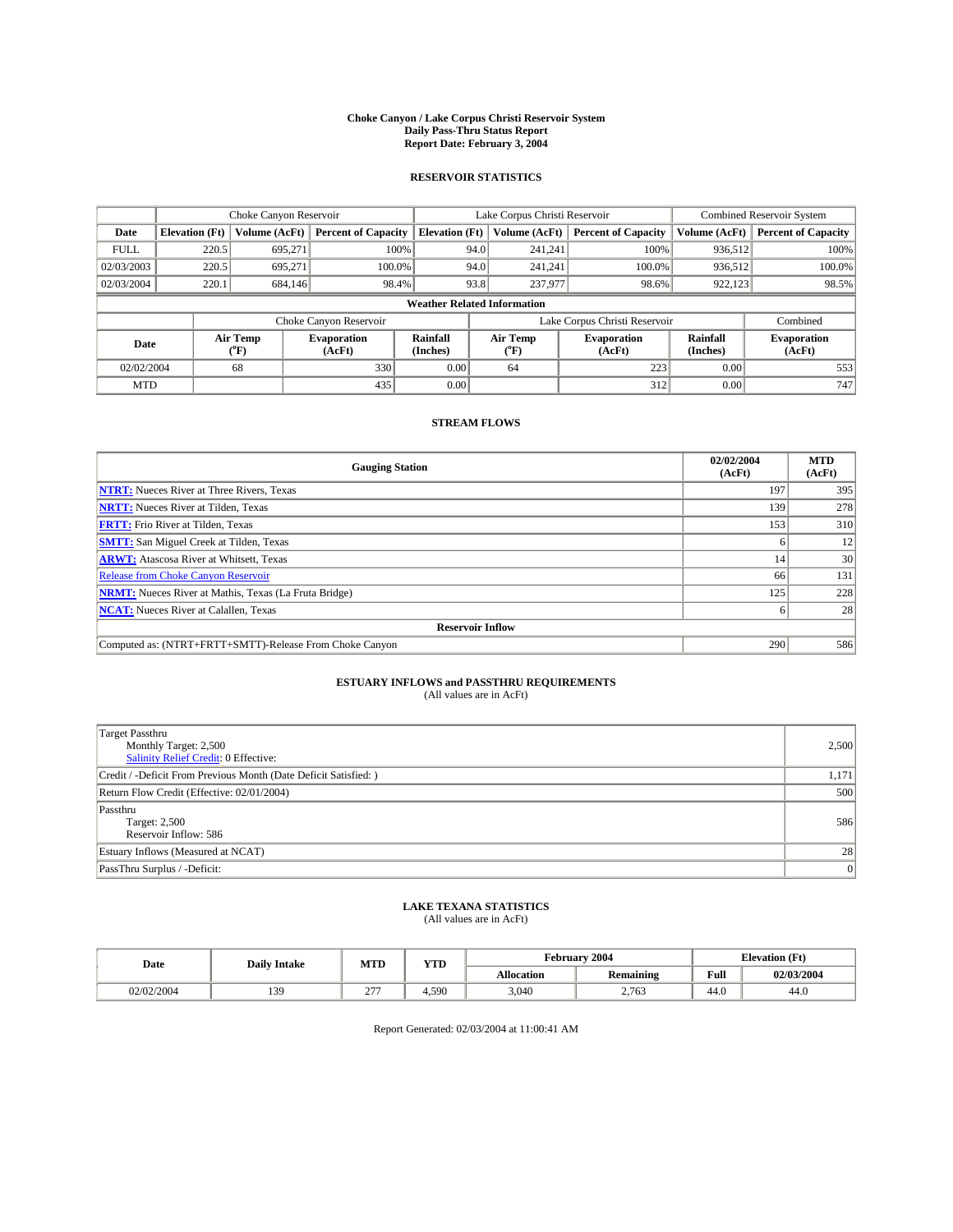### **Choke Canyon / Lake Corpus Christi Reservoir System Daily Pass-Thru Status Report Report Date: February 4, 2004**

### **RESERVOIR STATISTICS**

|             |                                    |                  | Lake Corpus Christi Reservoir |                             |      |                               | <b>Combined Reservoir System</b> |                      |                              |  |
|-------------|------------------------------------|------------------|-------------------------------|-----------------------------|------|-------------------------------|----------------------------------|----------------------|------------------------------|--|
| Date        | <b>Elevation</b> (Ft)              | Volume (AcFt)    | <b>Percent of Capacity</b>    | <b>Elevation (Ft)</b>       |      | Volume (AcFt)                 | <b>Percent of Capacity</b>       | Volume (AcFt)        | <b>Percent of Capacity</b>   |  |
| <b>FULL</b> | 220.5                              | 695,271          | 100%                          |                             | 94.0 | 241,241                       | 100%                             | 936.512              | 100%                         |  |
| 02/04/2003  | 220.5                              | 695.271          | $100.0\%$                     |                             | 94.0 | 241.241                       | $100.0\%$                        | 936.512              | 100.0%                       |  |
| 02/04/2004  | 220.1                              | 684,146          | 98.4%                         |                             | 93.8 | 237,494                       | 98.4%                            | 921,640              | 98.4%                        |  |
|             | <b>Weather Related Information</b> |                  |                               |                             |      |                               |                                  |                      |                              |  |
|             |                                    |                  | Choke Canyon Reservoir        |                             |      | Lake Corpus Christi Reservoir |                                  |                      | Combined                     |  |
| Date        |                                    | Air Temp<br>(°F) | <b>Evaporation</b><br>(AcFt)  | <b>Rainfall</b><br>(Inches) |      | Air Temp<br>("F)              | <b>Evaporation</b><br>(AcFt)     | Rainfall<br>(Inches) | <b>Evaporation</b><br>(AcFt) |  |
| 02/03/2004  |                                    | 66               | 120                           | 0.00                        |      | 62                            | 134                              | 0.00                 | 254                          |  |
| <b>MTD</b>  |                                    |                  | 555                           | 0.00                        |      |                               | 446                              | 0.00                 | 1,001                        |  |

## **STREAM FLOWS**

| <b>Gauging Station</b>                                       | 02/03/2004<br>(AcFt) | <b>MTD</b><br>(AcFt) |
|--------------------------------------------------------------|----------------------|----------------------|
| <b>NTRT:</b> Nueces River at Three Rivers, Texas             | 195                  | 590                  |
| <b>NRTT:</b> Nueces River at Tilden, Texas                   | 139                  | 417                  |
| <b>FRTT:</b> Frio River at Tilden, Texas                     | 151                  | 461                  |
| <b>SMTT:</b> San Miguel Creek at Tilden, Texas               |                      | 17                   |
| <b>ARWT:</b> Atascosa River at Whitsett, Texas               | 13                   | 43                   |
| Release from Choke Canyon Reservoir                          | 66                   | 197                  |
| <b>NRMT:</b> Nueces River at Mathis, Texas (La Fruta Bridge) | 97                   | 326                  |
| <b>NCAT:</b> Nueces River at Calallen, Texas                 |                      | 38                   |
| <b>Reservoir Inflow</b>                                      |                      |                      |
| Computed as: (NTRT+FRTT+SMTT)-Release From Choke Canyon      | 285                  | 871                  |

# **ESTUARY INFLOWS and PASSTHRU REQUIREMENTS**<br>(All values are in AcFt)

| <b>Target Passthru</b><br>Monthly Target: 2,500<br>Salinity Relief Credit: 0 Effective: | 2,500 |
|-----------------------------------------------------------------------------------------|-------|
| Credit / -Deficit From Previous Month (Date Deficit Satisfied: )                        | 1,171 |
| Return Flow Credit (Effective: 02/01/2004)                                              | 500   |
| Passthru<br>Target: 2,500<br>Reservoir Inflow: 871                                      | 871   |
| Estuary Inflows (Measured at NCAT)                                                      | 38    |
| PassThru Surplus / -Deficit:                                                            | 0     |

# **LAKE TEXANA STATISTICS** (All values are in AcFt)

| Date      | <b>Daily Intake</b> | MTL           | $\mathbf{v}$<br>1 I D |                   | <b>February 2004</b> | <b>Elevation</b> (Ft)   |            |
|-----------|---------------------|---------------|-----------------------|-------------------|----------------------|-------------------------|------------|
|           |                     |               |                       | <b>Allocation</b> | <b>Remaining</b>     | Full                    | 02/04/2004 |
| 2/03/2004 | າລດ<br>158          | $\sim$<br>41. | 720                   | 3,040             | 2,625                | $\overline{AB}$<br>44.U | 44.0       |

Report Generated: 02/04/2004 at 8:52:04 AM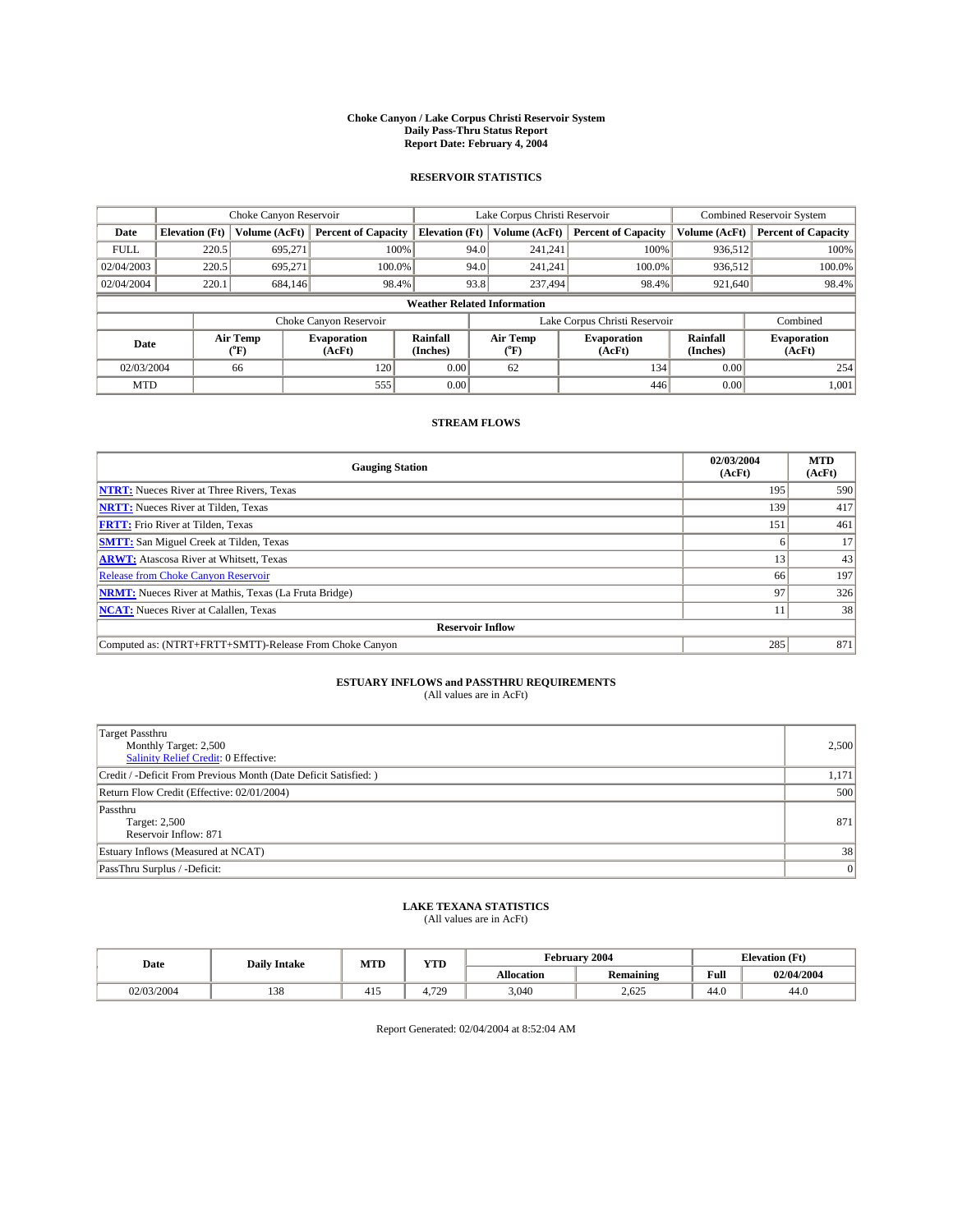### **Choke Canyon / Lake Corpus Christi Reservoir System Daily Pass-Thru Status Report Report Date: February 5, 2004**

### **RESERVOIR STATISTICS**

|             | Choke Canyon Reservoir             |                             | Lake Corpus Christi Reservoir |                             |                               |                  | <b>Combined Reservoir System</b> |                      |                              |  |
|-------------|------------------------------------|-----------------------------|-------------------------------|-----------------------------|-------------------------------|------------------|----------------------------------|----------------------|------------------------------|--|
| Date        | <b>Elevation</b> (Ft)              | Volume (AcFt)               | <b>Percent of Capacity</b>    | <b>Elevation</b> (Ft)       |                               | Volume (AcFt)    | <b>Percent of Capacity</b>       | Volume (AcFt)        | <b>Percent of Capacity</b>   |  |
| <b>FULL</b> | 220.5                              | 695,271                     |                               | 100%                        | 94.0                          | 241,241          | 100%                             | 936.512              | 100%                         |  |
| 02/05/2003  | 220.5                              | 695.271                     | $100.0\%$                     |                             | 94.0                          | 241.241          | $100.0\%$                        | 936.512              | 100.0%                       |  |
| 02/05/2004  | 220.1                              | 684,403                     | 98.4%                         |                             | 93.8                          | 238,360          | 98.8%                            | 922,763              | 98.5%                        |  |
|             | <b>Weather Related Information</b> |                             |                               |                             |                               |                  |                                  |                      |                              |  |
|             |                                    |                             | Choke Canyon Reservoir        |                             | Lake Corpus Christi Reservoir |                  |                                  |                      | Combined                     |  |
| Date        |                                    | Air Temp<br>${}^{\circ}$ F) | <b>Evaporation</b><br>(AcFt)  | <b>Rainfall</b><br>(Inches) |                               | Air Temp<br>("F) | <b>Evaporation</b><br>(AcFt)     | Rainfall<br>(Inches) | <b>Evaporation</b><br>(AcFt) |  |
| 02/04/2004  |                                    | 75                          | 60                            | 0.13                        |                               | 74               | 78                               | 0.05                 | 138                          |  |
| <b>MTD</b>  |                                    |                             | 615                           | 0.13                        |                               |                  | 524                              | 0.05                 | 1,139                        |  |

## **STREAM FLOWS**

| <b>Gauging Station</b>                                       | 02/04/2004<br>(AcFt) | <b>MTD</b><br>(AcFt) |
|--------------------------------------------------------------|----------------------|----------------------|
| <b>NTRT:</b> Nueces River at Three Rivers, Texas             | 195                  | 784                  |
| <b>NRTT:</b> Nueces River at Tilden, Texas                   | 137                  | 554                  |
| <b>FRTT:</b> Frio River at Tilden, Texas                     | 149                  | 609                  |
| <b>SMTT:</b> San Miguel Creek at Tilden, Texas               |                      | 23                   |
| <b>ARWT:</b> Atascosa River at Whitsett, Texas               | 13                   | 56                   |
| <b>Release from Choke Canyon Reservoir</b>                   | 66                   | 262                  |
| <b>NRMT:</b> Nueces River at Mathis, Texas (La Fruta Bridge) | 95                   | 421                  |
| <b>NCAT:</b> Nueces River at Calallen, Texas                 | 36                   | 74                   |
| <b>Reservoir Inflow</b>                                      |                      |                      |
| Computed as: (NTRT+FRTT+SMTT)-Release From Choke Canyon      | 283                  | 1,154                |

# **ESTUARY INFLOWS and PASSTHRU REQUIREMENTS**<br>(All values are in AcFt)

| <b>Target Passthru</b><br>Monthly Target: 2,500<br>Salinity Relief Credit: 0 Effective: | 2,500 |
|-----------------------------------------------------------------------------------------|-------|
| Credit / -Deficit From Previous Month (Date Deficit Satisfied: )                        | 1,171 |
| Return Flow Credit (Effective: 02/01/2004)                                              | 500   |
| Passthru<br>Target: 2,500<br>Reservoir Inflow: 1,154                                    | 1,154 |
| Estuary Inflows (Measured at NCAT)                                                      | 74    |
| PassThru Surplus / -Deficit:                                                            | 0     |

# **LAKE TEXANA STATISTICS** (All values are in AcFt)

| Date       | <b>Daily Intake</b> | MTD | YTD   |                   | <b>February 2004</b> | <b>Elevation</b> (Ft) |            |  |
|------------|---------------------|-----|-------|-------------------|----------------------|-----------------------|------------|--|
|            |                     |     |       | <b>Allocation</b> | <b>Remaining</b>     | Full                  | 02/05/2004 |  |
| 02/04/2004 | $1 \cap C$<br>190   | 553 | 4,866 | 3,040             | 2,487                | 44.0                  | 44.0       |  |

Report Generated: 02/05/2004 at 8:44:58 AM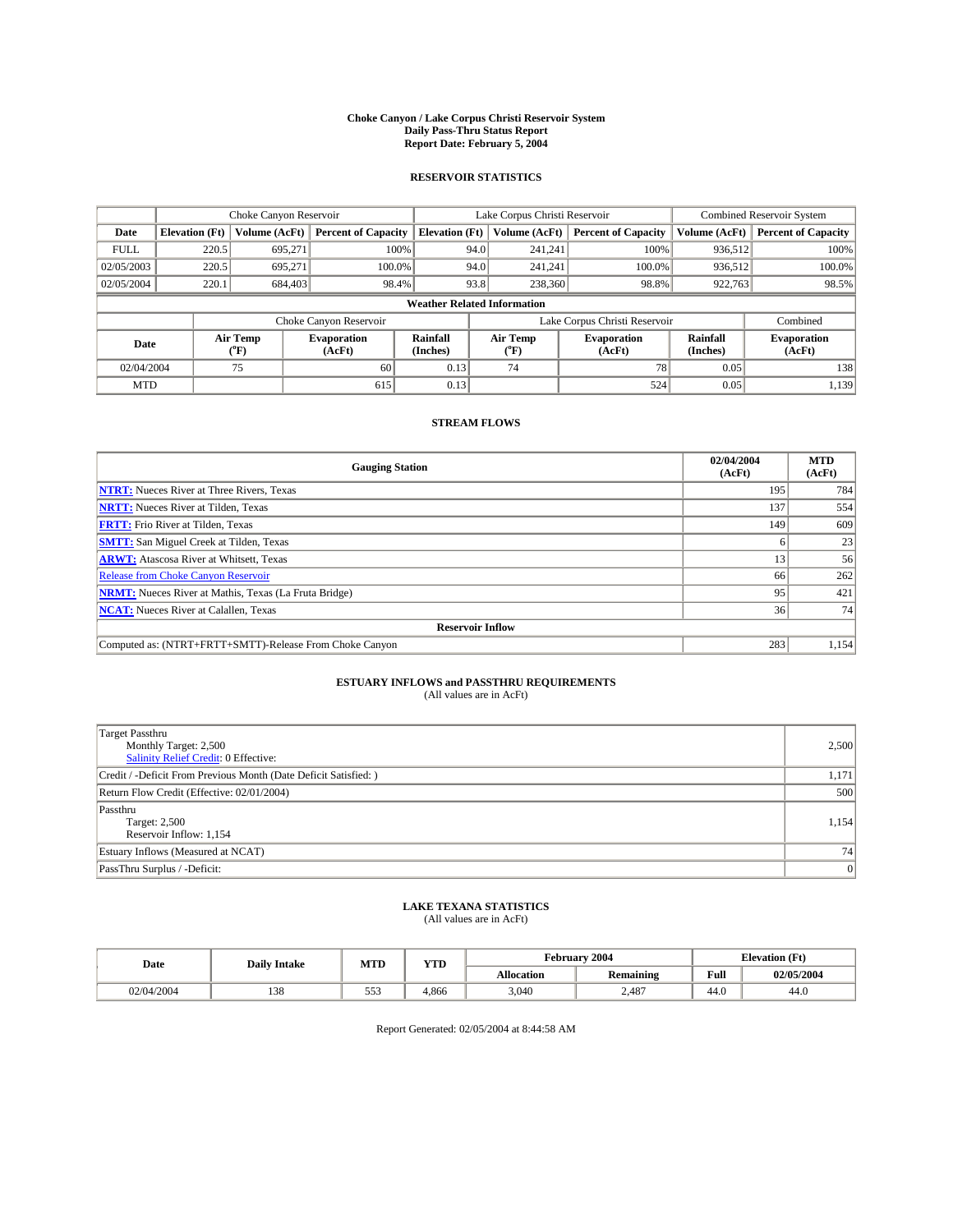### **Choke Canyon / Lake Corpus Christi Reservoir System Daily Pass-Thru Status Report Report Date: February 6, 2004**

### **RESERVOIR STATISTICS**

|             |                                    |                  | Lake Corpus Christi Reservoir |                       |                               |                  | <b>Combined Reservoir System</b> |                      |                              |  |
|-------------|------------------------------------|------------------|-------------------------------|-----------------------|-------------------------------|------------------|----------------------------------|----------------------|------------------------------|--|
| Date        | <b>Elevation</b> (Ft)              | Volume (AcFt)    | <b>Percent of Capacity</b>    | <b>Elevation (Ft)</b> |                               | Volume (AcFt)    | <b>Percent of Capacity</b>       | Volume (AcFt)        | <b>Percent of Capacity</b>   |  |
| <b>FULL</b> | 220.5                              | 695,271          |                               | 100%                  | 94.0                          | 241,241          | 100%                             | 936.512              | 100%                         |  |
| 02/06/2003  | 220.5                              | 695.271          | $100.0\%$                     |                       | 94.0                          | 241.241          | $100.0\%$                        | 936.512              | 100.0%                       |  |
| 02/06/2004  | 220.1                              | 684,403          | 98.4%                         |                       | 93.8                          | 238,168          | 98.7%                            | 922,571              | 98.5%                        |  |
|             | <b>Weather Related Information</b> |                  |                               |                       |                               |                  |                                  |                      |                              |  |
|             |                                    |                  | Choke Canyon Reservoir        |                       | Lake Corpus Christi Reservoir |                  |                                  |                      | Combined                     |  |
| Date        |                                    | Air Temp<br>(°F) | <b>Evaporation</b><br>(AcFt)  | Rainfall<br>(Inches)  |                               | Air Temp<br>("F) | <b>Evaporation</b><br>(AcFt)     | Rainfall<br>(Inches) | <b>Evaporation</b><br>(AcFt) |  |
| 02/05/2004  |                                    | 72               | 270                           | 0.00                  |                               | 67               | 167                              | 0.00                 | 437                          |  |
| <b>MTD</b>  |                                    |                  | 885                           | 0.13                  |                               |                  | 691                              | 0.05                 | 1,576                        |  |

## **STREAM FLOWS**

| <b>Gauging Station</b>                                       | 02/05/2004<br>(AcFt) | <b>MTD</b><br>(AcFt) |
|--------------------------------------------------------------|----------------------|----------------------|
| <b>NTRT:</b> Nueces River at Three Rivers, Texas             | 198                  | 983                  |
| <b>NRTT:</b> Nueces River at Tilden, Texas                   | 135                  | 689                  |
| <b>FRTT:</b> Frio River at Tilden, Texas                     | 145                  | 754                  |
| <b>SMTT:</b> San Miguel Creek at Tilden, Texas               |                      | 29                   |
| <b>ARWT:</b> Atascosa River at Whitsett, Texas               | 13 <sup>1</sup>      | 70                   |
| <b>Release from Choke Canyon Reservoir</b>                   | 66                   | 328                  |
| <b>NRMT:</b> Nueces River at Mathis, Texas (La Fruta Bridge) | 105                  | 526                  |
| <b>NCAT:</b> Nueces River at Calallen, Texas                 |                      | 81                   |
| <b>Reservoir Inflow</b>                                      |                      |                      |
| Computed as: (NTRT+FRTT+SMTT)-Release From Choke Canyon      | 283                  | 1,438                |

# **ESTUARY INFLOWS and PASSTHRU REQUIREMENTS**<br>(All values are in AcFt)

| <b>Target Passthru</b><br>Monthly Target: 2,500<br>Salinity Relief Credit: 0 Effective: | 2,500 |
|-----------------------------------------------------------------------------------------|-------|
| Credit / -Deficit From Previous Month (Date Deficit Satisfied: )                        | 1,171 |
| Return Flow Credit (Effective: 02/01/2004)                                              | 500   |
| Passthru<br>Target: 2,500<br>Reservoir Inflow: 1,438                                    | 1,438 |
| Estuary Inflows (Measured at NCAT)                                                      | 81    |
| PassThru Surplus / -Deficit:                                                            | 0     |

# **LAKE TEXANA STATISTICS** (All values are in AcFt)

| Date      | <b>Daily Intake</b>      | <b>MTD</b> | <b>TIMP</b><br>1 I D |                   | February 2004    | <b>Elevation</b> (Ft)   |            |
|-----------|--------------------------|------------|----------------------|-------------------|------------------|-------------------------|------------|
|           |                          |            |                      | <b>Allocation</b> | <b>Remaining</b> | Full                    | 02/06/2004 |
| 2/05/2004 | $-2 -$<br>$\overline{ }$ | 690        | 5.004                | 3,040             | 2,350            | $\overline{AB}$<br>44.U | 44.0       |

Report Generated: 02/06/2004 at 8:59:31 AM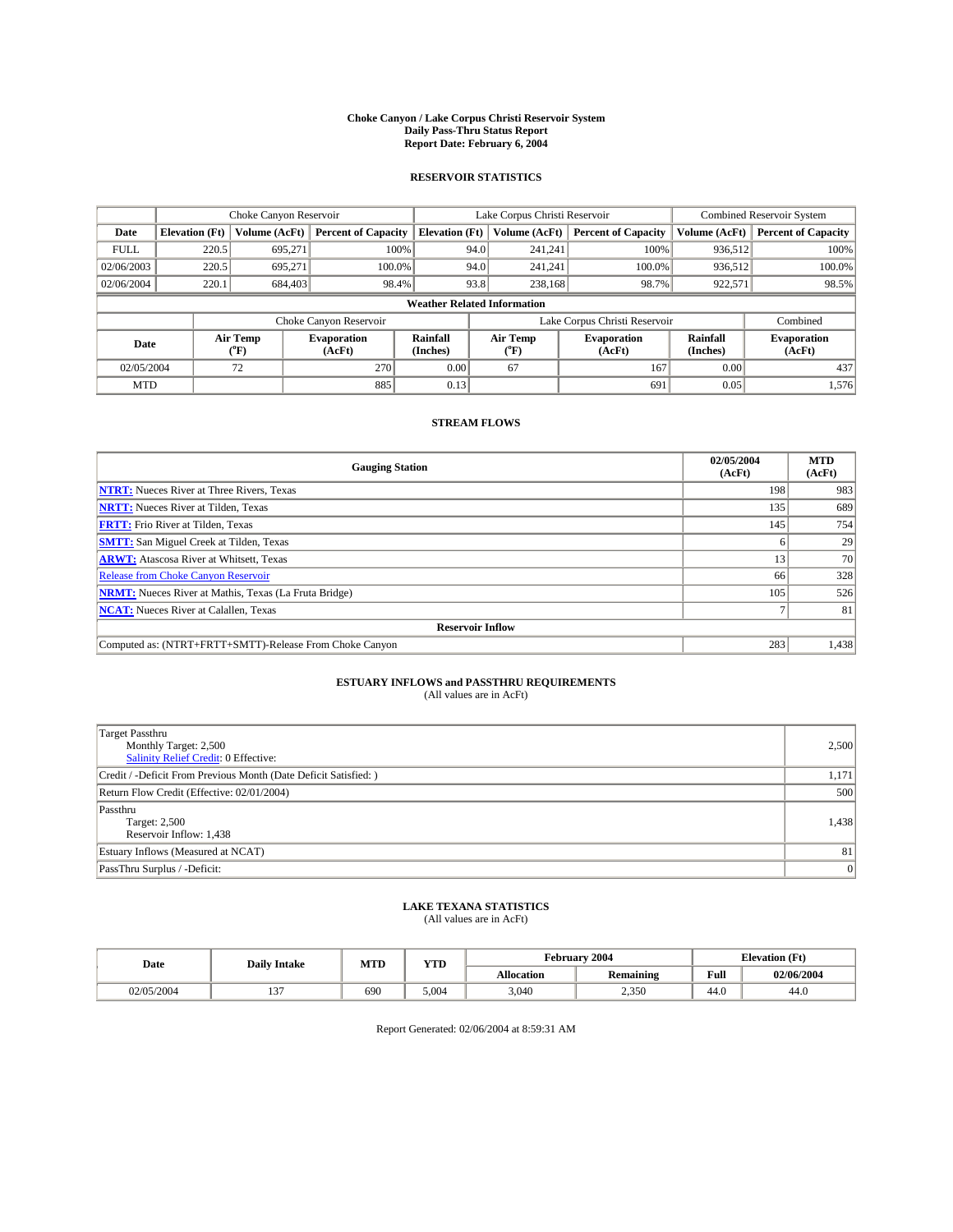### **Choke Canyon / Lake Corpus Christi Reservoir System Daily Pass-Thru Status Report Report Date: February 7, 2004**

### **RESERVOIR STATISTICS**

|             |                                    |                  | Lake Corpus Christi Reservoir |                       |                               |                  | <b>Combined Reservoir System</b> |                      |                              |  |
|-------------|------------------------------------|------------------|-------------------------------|-----------------------|-------------------------------|------------------|----------------------------------|----------------------|------------------------------|--|
| Date        | <b>Elevation</b> (Ft)              | Volume (AcFt)    | <b>Percent of Capacity</b>    | <b>Elevation (Ft)</b> |                               | Volume (AcFt)    | <b>Percent of Capacity</b>       | Volume (AcFt)        | <b>Percent of Capacity</b>   |  |
| <b>FULL</b> | 220.5                              | 695,271          |                               | 100%                  | 94.0                          | 241,241          | 100%                             | 936.512              | 100%                         |  |
| 02/07/2003  | 220.5                              | 695.271          | $100.0\%$                     |                       | 94.0                          | 241.241          | $100.0\%$                        | 936.512              | 100.0%                       |  |
| 02/07/2004  | 220.1                              | 684,146          | 98.4%                         |                       | 93.8                          | 237,494          | 98.4%                            | 921,640              | 98.4%                        |  |
|             | <b>Weather Related Information</b> |                  |                               |                       |                               |                  |                                  |                      |                              |  |
|             |                                    |                  | Choke Canyon Reservoir        |                       | Lake Corpus Christi Reservoir |                  |                                  | Combined             |                              |  |
| Date        |                                    | Air Temp<br>(°F) | <b>Evaporation</b><br>(AcFt)  | Rainfall<br>(Inches)  |                               | Air Temp<br>("F) | <b>Evaporation</b><br>(AcFt)     | Rainfall<br>(Inches) | <b>Evaporation</b><br>(AcFt) |  |
| 02/06/2004  |                                    | 62               | 225                           | 0.00                  |                               | 59               | 212                              | 0.00                 | 437                          |  |
| <b>MTD</b>  |                                    |                  | 1,110                         | 0.13                  |                               |                  | 903                              | 0.05                 | 2,013                        |  |

## **STREAM FLOWS**

| <b>Gauging Station</b>                                       | 02/06/2004<br>(AcFt) | <b>MTD</b><br>(AcFt) |
|--------------------------------------------------------------|----------------------|----------------------|
| <b>NTRT:</b> Nueces River at Three Rivers, Texas             | 195                  | 1,177                |
| <b>NRTT:</b> Nueces River at Tilden, Texas                   | 135                  | 824                  |
| <b>FRTT:</b> Frio River at Tilden, Texas                     | 143                  | 897                  |
| <b>SMTT:</b> San Miguel Creek at Tilden, Texas               |                      | 34                   |
| <b>ARWT:</b> Atascosa River at Whitsett, Texas               | 13 <sup>1</sup>      | 83                   |
| <b>Release from Choke Canyon Reservoir</b>                   | 66                   | 393                  |
| <b>NRMT:</b> Nueces River at Mathis, Texas (La Fruta Bridge) | 155                  | 681                  |
| <b>NCAT:</b> Nueces River at Calallen, Texas                 |                      | 92                   |
| <b>Reservoir Inflow</b>                                      |                      |                      |
| Computed as: (NTRT+FRTT+SMTT)-Release From Choke Canyon      | 277                  | 1,715                |

# **ESTUARY INFLOWS and PASSTHRU REQUIREMENTS**<br>(All values are in AcFt)

| <b>Target Passthru</b><br>Monthly Target: 2,500<br>Salinity Relief Credit: 0 Effective: | 2,500 |
|-----------------------------------------------------------------------------------------|-------|
| Credit / -Deficit From Previous Month (Date Deficit Satisfied: )                        | 1,171 |
| Return Flow Credit (Effective: 02/01/2004)                                              | 500   |
| Passthru<br>Target: 2,500<br>Reservoir Inflow: 1,715                                    | 1,715 |
| Estuary Inflows (Measured at NCAT)                                                      | 92    |
| PassThru Surplus / -Deficit:                                                            | 48    |

# **LAKE TEXANA STATISTICS** (All values are in AcFt)

| Date       | <b>Daily Intake</b> | MTD | YTD                     |                   | <b>February 2004</b> | <b>Elevation</b> (Ft) |            |
|------------|---------------------|-----|-------------------------|-------------------|----------------------|-----------------------|------------|
|            |                     |     |                         | <b>Allocation</b> | <b>Remaining</b>     | Full                  | 02/07/2004 |
| 22/06/2004 | $\sim$              | 828 | $\overline{A}$<br>5.141 | 3,040             | 2.212<br>,,,,,,      | 44.0                  | 44.1       |

Report Generated: 02/07/2004 at 8:34:33 AM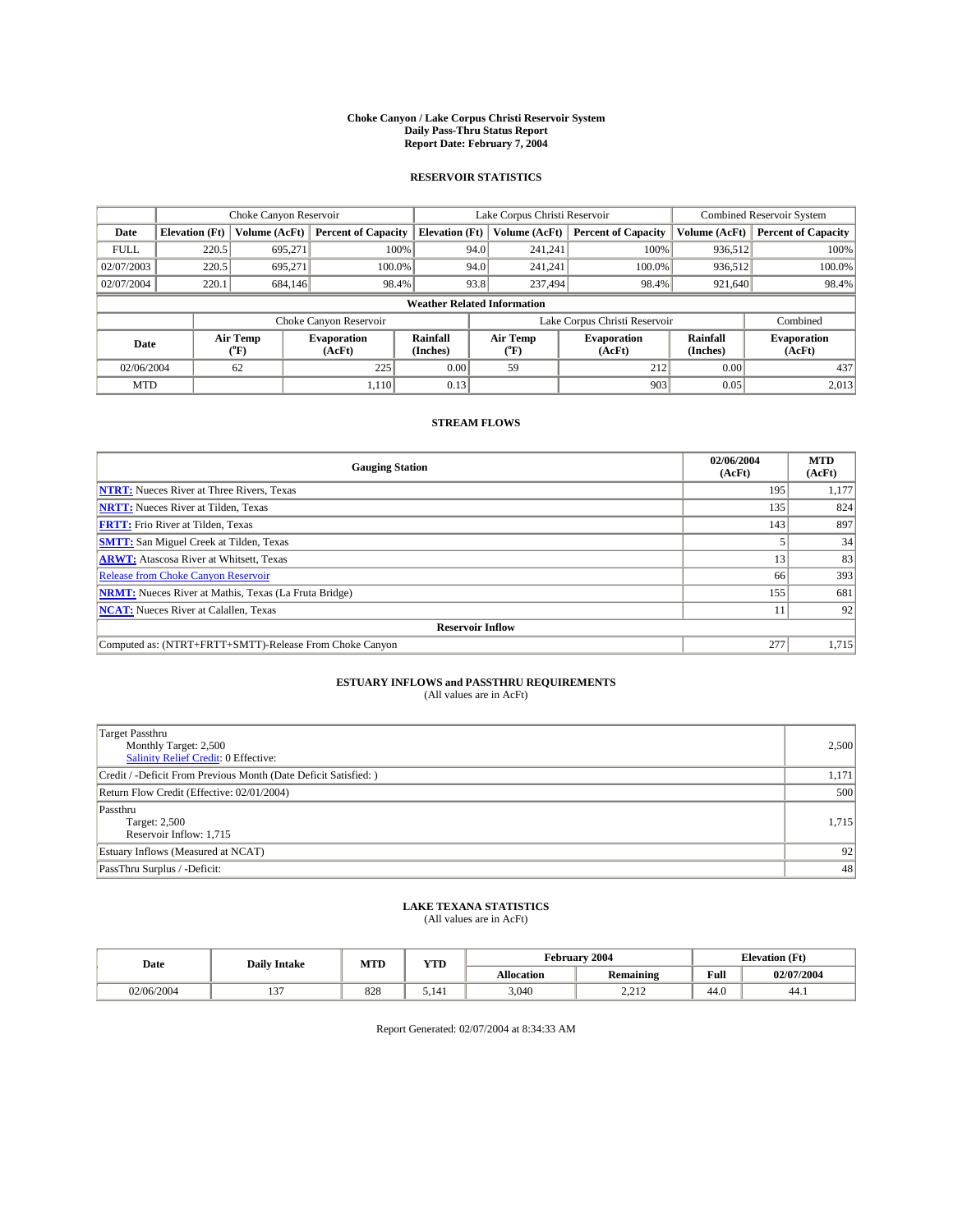### **Choke Canyon / Lake Corpus Christi Reservoir System Daily Pass-Thru Status Report Report Date: February 8, 2004**

### **RESERVOIR STATISTICS**

|             | Choke Canyon Reservoir             |                          | Lake Corpus Christi Reservoir |                       |                               |                  | <b>Combined Reservoir System</b> |                      |                              |
|-------------|------------------------------------|--------------------------|-------------------------------|-----------------------|-------------------------------|------------------|----------------------------------|----------------------|------------------------------|
| Date        | <b>Elevation</b> (Ft)              | Volume (AcFt)            | <b>Percent of Capacity</b>    | <b>Elevation</b> (Ft) |                               | Volume (AcFt)    | <b>Percent of Capacity</b>       | Volume (AcFt)        | <b>Percent of Capacity</b>   |
| <b>FULL</b> | 220.5                              | 695,271                  | 100%                          |                       | 94.0                          | 241,241          | 100%                             | 936.512              | 100%                         |
| 02/08/2003  | 220.5                              | 695.271                  | $100.0\%$                     |                       | 94.0                          | 241.241          | 100.0%                           | 936.512              | 100.0%                       |
| 02/08/2004  | 220.1                              | 683,889                  | 98.4%                         |                       | 93.8                          |                  | 237,494<br>98.4%                 | 921,383              | 98.4%                        |
|             | <b>Weather Related Information</b> |                          |                               |                       |                               |                  |                                  |                      |                              |
|             |                                    |                          | Choke Canyon Reservoir        |                       | Lake Corpus Christi Reservoir |                  |                                  |                      | Combined                     |
| Date        |                                    | Air Temp<br>$\rm ^{6}F)$ | <b>Evaporation</b><br>(AcFt)  | Rainfall<br>(Inches)  |                               | Air Temp<br>("F) | <b>Evaporation</b><br>(AcFt)     | Rainfall<br>(Inches) | <b>Evaporation</b><br>(AcFt) |
| 02/07/2004  |                                    | 65                       | 225                           | 0.00                  |                               | 62               | 178                              | 0.00                 | 403                          |
| <b>MTD</b>  |                                    |                          | 1,335                         | 0.13                  |                               |                  | 1,081                            | 0.05                 | 2,416                        |

## **STREAM FLOWS**

| <b>Gauging Station</b>                                       | 02/07/2004<br>(AcFt) | <b>MTD</b><br>(AcFt) |
|--------------------------------------------------------------|----------------------|----------------------|
| <b>NTRT:</b> Nueces River at Three Rivers, Texas             | 191                  | 1,368                |
| <b>NRTT:</b> Nueces River at Tilden, Texas                   | 139                  | 963                  |
| <b>FRTT:</b> Frio River at Tilden, Texas                     | 139                  | 1,036                |
| <b>SMTT:</b> San Miguel Creek at Tilden, Texas               |                      | 39                   |
| <b>ARWT:</b> Atascosa River at Whitsett, Texas               | 14                   | 97                   |
| <b>Release from Choke Canyon Reservoir</b>                   | 66                   | 459                  |
| <b>NRMT:</b> Nueces River at Mathis, Texas (La Fruta Bridge) | 101                  | 782                  |
| <b>NCAT:</b> Nueces River at Calallen, Texas                 | 34                   | 126                  |
| <b>Reservoir Inflow</b>                                      |                      |                      |
| Computed as: (NTRT+FRTT+SMTT)-Release From Choke Canyon      | 269                  | 1,984                |

# **ESTUARY INFLOWS and PASSTHRU REQUIREMENTS**<br>(All values are in AcFt)

| <b>Target Passthru</b><br>Monthly Target: 2,500<br>Salinity Relief Credit: 0 Effective: | 2,500  |
|-----------------------------------------------------------------------------------------|--------|
| Credit / -Deficit From Previous Month (Date Deficit Satisfied: )                        | 1,171  |
| Return Flow Credit (Effective: 02/01/2004)                                              | 500    |
| Passthru<br>Target: 2,500<br>Reservoir Inflow: 1,984                                    | 1,984  |
| Estuary Inflows (Measured at NCAT)                                                      | 126    |
| PassThru Surplus / -Deficit:                                                            | $-188$ |

# **LAKE TEXANA STATISTICS** (All values are in AcFt)

| Date      | <b>Daily Intake</b> | MTD | YTD          |                   | <b>February 2004</b> | <b>Elevation</b> (Ft) |            |
|-----------|---------------------|-----|--------------|-------------------|----------------------|-----------------------|------------|
|           |                     |     |              | <b>Allocation</b> | <b>Remaining</b>     | Full                  | 02/08/2004 |
| 2/07/2004 | $1 \cap C$<br>120   | 966 | 5 270<br>J.L | 3,040             | 2,074                | 44.0                  | 44.1       |

Report Generated: 02/08/2004 at 8:44:43 AM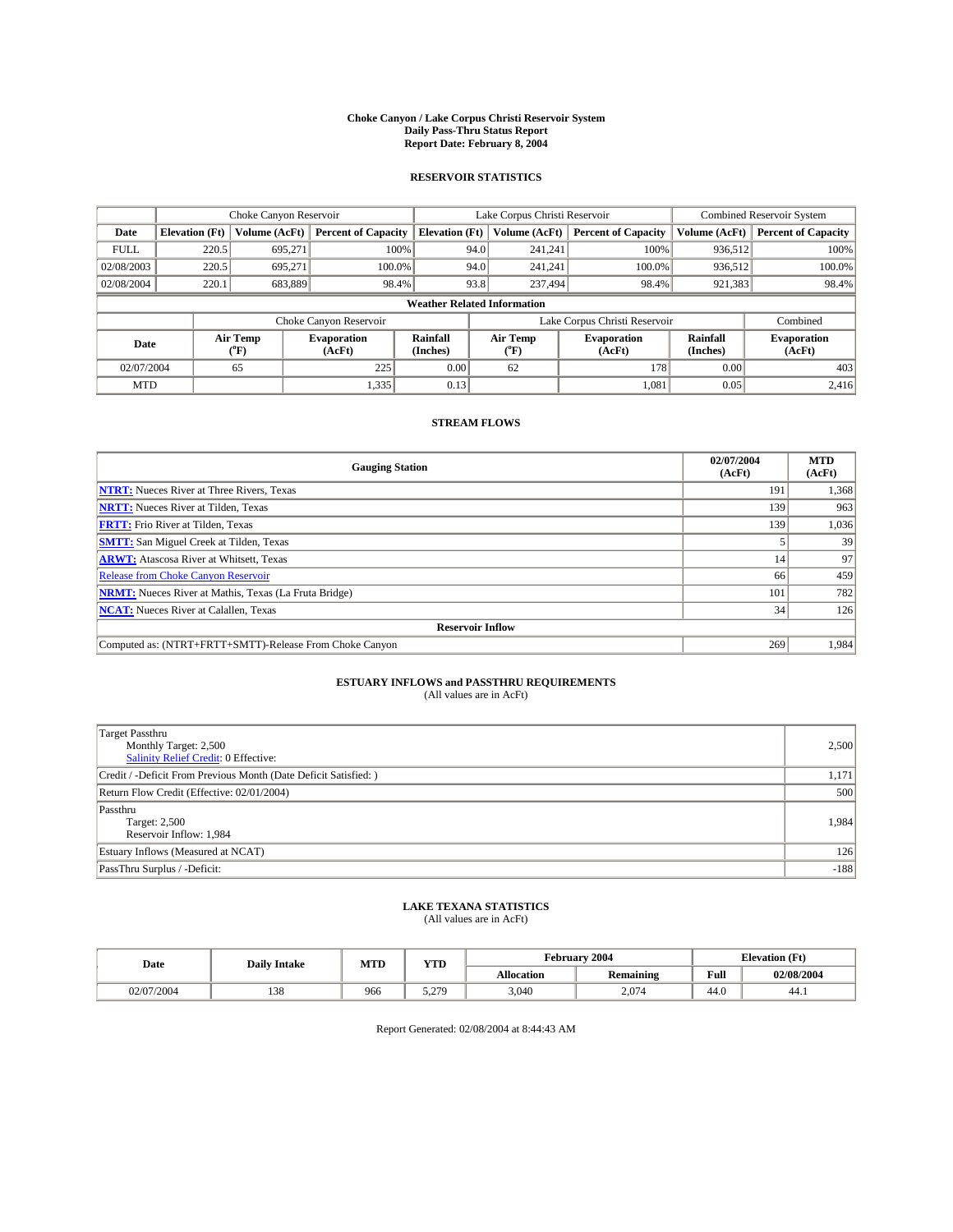### **Choke Canyon / Lake Corpus Christi Reservoir System Daily Pass-Thru Status Report Report Date: February 9, 2004**

### **RESERVOIR STATISTICS**

|             | Choke Canyon Reservoir             |                  | Lake Corpus Christi Reservoir |                       |                               |                  | <b>Combined Reservoir System</b> |                      |                              |  |
|-------------|------------------------------------|------------------|-------------------------------|-----------------------|-------------------------------|------------------|----------------------------------|----------------------|------------------------------|--|
| Date        | <b>Elevation</b> (Ft)              | Volume (AcFt)    | <b>Percent of Capacity</b>    | <b>Elevation (Ft)</b> |                               | Volume (AcFt)    | <b>Percent of Capacity</b>       | Volume (AcFt)        | <b>Percent of Capacity</b>   |  |
| <b>FULL</b> | 220.5                              | 695,271          |                               | 100%                  | 94.0                          | 241,241          | 100%                             | 936.512              | 100%                         |  |
| 02/09/2003  | 220.5                              | 695.271          | $100.0\%$                     |                       | 94.0                          | 241.241          | $100.0\%$                        | 936,512              | 100.0%                       |  |
| 02/09/2004  | 220.1                              | 683,889          | 98.4%                         |                       | 93.8                          | 237,403          | 98.4%                            | 921,292              | 98.4%                        |  |
|             | <b>Weather Related Information</b> |                  |                               |                       |                               |                  |                                  |                      |                              |  |
|             |                                    |                  | Choke Canyon Reservoir        |                       | Lake Corpus Christi Reservoir |                  |                                  | Combined             |                              |  |
| Date        |                                    | Air Temp<br>(°F) | <b>Evaporation</b><br>(AcFt)  | Rainfall<br>(Inches)  |                               | Air Temp<br>("F) | <b>Evaporation</b><br>(AcFt)     | Rainfall<br>(Inches) | <b>Evaporation</b><br>(AcFt) |  |
| 02/08/2004  |                                    | 65               | 105                           | 0.00                  |                               | 64               | 123                              | 0.00                 | 228                          |  |
| <b>MTD</b>  |                                    |                  | 1.440                         | 0.13                  |                               |                  | 1,204                            | 0.05                 | 2,644                        |  |

## **STREAM FLOWS**

| <b>Gauging Station</b>                                       | 02/08/2004<br>(AcFt) | <b>MTD</b><br>(AcFt) |
|--------------------------------------------------------------|----------------------|----------------------|
| <b>NTRT:</b> Nueces River at Three Rivers, Texas             | 189                  | 1,556                |
| <b>NRTT:</b> Nueces River at Tilden, Texas                   | 133                  | 1.096                |
| <b>FRTT:</b> Frio River at Tilden, Texas                     | 139                  | 1,175                |
| <b>SMTT:</b> San Miguel Creek at Tilden, Texas               |                      | 44                   |
| <b>ARWT:</b> Atascosa River at Whitsett, Texas               | 13                   | 110                  |
| Release from Choke Canyon Reservoir                          | 66                   | 524                  |
| <b>NRMT:</b> Nueces River at Mathis, Texas (La Fruta Bridge) | 99                   | 881                  |
| <b>NCAT:</b> Nueces River at Calallen, Texas                 | 40                   | 166                  |
| <b>Reservoir Inflow</b>                                      |                      |                      |
| Computed as: (NTRT+FRTT+SMTT)-Release From Choke Canyon      | 267                  | 2,251                |

# **ESTUARY INFLOWS and PASSTHRU REQUIREMENTS**<br>(All values are in AcFt)

| Target Passthru<br>Monthly Target: 2,500<br>Salinity Relief Credit: 0 Effective: | 2,500  |
|----------------------------------------------------------------------------------|--------|
| Credit / -Deficit From Previous Month (Date Deficit Satisfied: )                 | 1,171  |
| Return Flow Credit (Effective: 02/01/2004)                                       | 500    |
| Passthru<br>Target: 2,500<br>Reservoir Inflow: 2,251                             | 2,251  |
| Estuary Inflows (Measured at NCAT)                                               | 166    |
| PassThru Surplus / -Deficit:                                                     | $-415$ |

# **LAKE TEXANA STATISTICS** (All values are in AcFt)

| Date      | <b>Daily Intake</b> | MTD  | $\mathbf{v}$<br>1 I D |                   | February 2004    |                       | <b>Elevation</b> (Ft) |  |
|-----------|---------------------|------|-----------------------|-------------------|------------------|-----------------------|-----------------------|--|
|           |                     |      |                       | <b>Allocation</b> | <b>Remaining</b> | Full                  | 02/09/2004            |  |
| 2/08/2004 | 120<br>158          | .104 | 417<br>5.41 I         | 3,040             | 1,936            | $AA$ $\Omega$<br>44.U | 44.1                  |  |

Report Generated: 02/09/2004 at 8:35:28 AM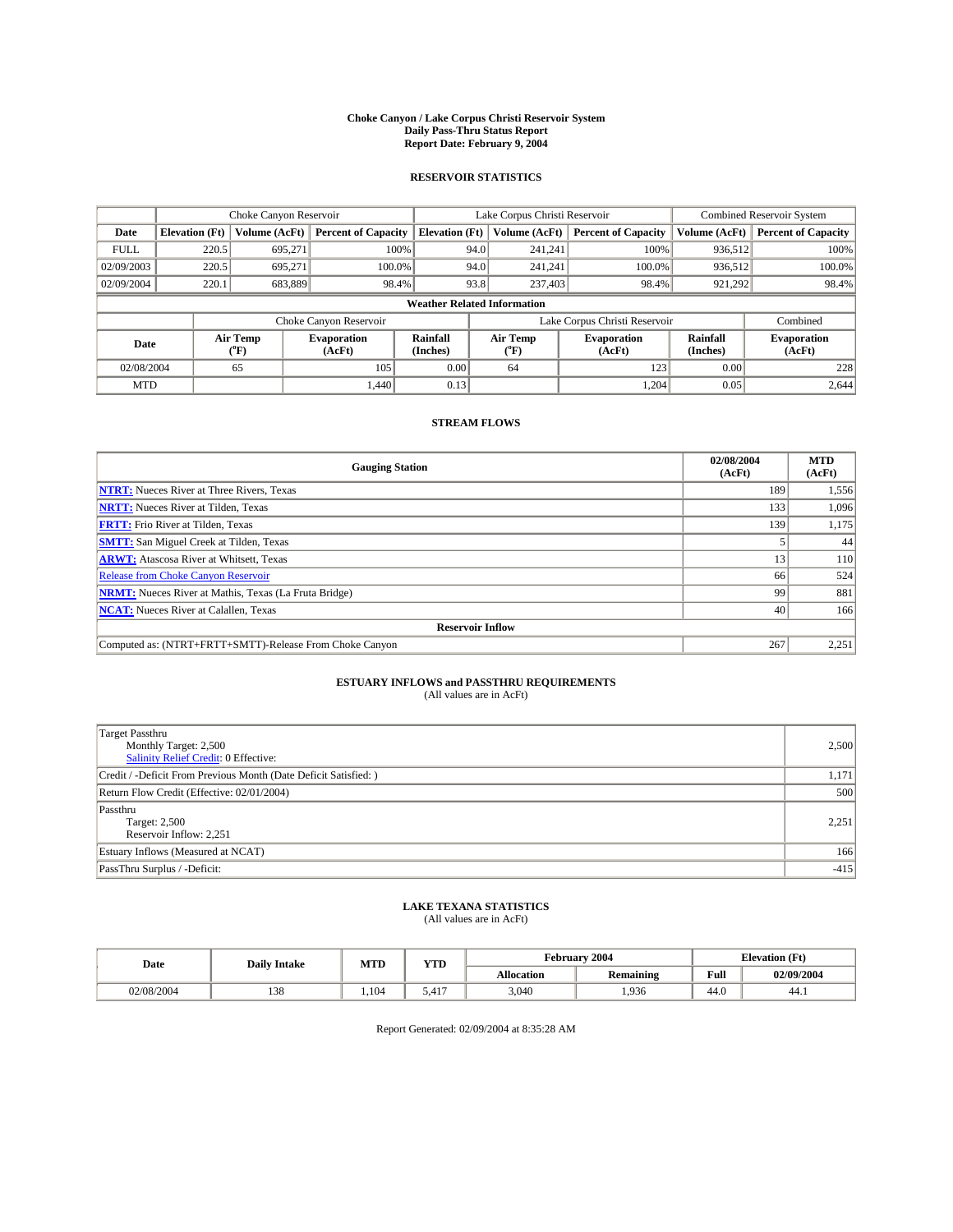### **Choke Canyon / Lake Corpus Christi Reservoir System Daily Pass-Thru Status Report Report Date: February 10, 2004**

### **RESERVOIR STATISTICS**

|             |                                    |                  |                              | Lake Corpus Christi Reservoir | <b>Combined Reservoir System</b> |                  |                              |                      |                              |  |
|-------------|------------------------------------|------------------|------------------------------|-------------------------------|----------------------------------|------------------|------------------------------|----------------------|------------------------------|--|
| Date        | <b>Elevation</b> (Ft)              | Volume (AcFt)    | <b>Percent of Capacity</b>   | <b>Elevation (Ft)</b>         |                                  | Volume (AcFt)    | <b>Percent of Capacity</b>   | Volume (AcFt)        | <b>Percent of Capacity</b>   |  |
| <b>FULL</b> | 220.5                              | 695,271          |                              | 100%                          | 94.0                             | 241,241          | 100%                         | 936.512              | 100%                         |  |
| 02/10/2003  | 220.5                              | 695.271          | $100.0\%$                    |                               | 94.0                             | 241.241          | $100.0\%$                    | 936.512              | 100.0%                       |  |
| 02/10/2004  | 220.0                              | 683,632          | 98.3%                        |                               | 93.8                             | 237,977          | 98.6%                        | 921,609              | 98.4%                        |  |
|             | <b>Weather Related Information</b> |                  |                              |                               |                                  |                  |                              |                      |                              |  |
|             |                                    |                  | Choke Canyon Reservoir       |                               | Lake Corpus Christi Reservoir    |                  |                              |                      | Combined                     |  |
| Date        |                                    | Air Temp<br>(°F) | <b>Evaporation</b><br>(AcFt) | Rainfall<br>(Inches)          |                                  | Air Temp<br>("F) | <b>Evaporation</b><br>(AcFt) | Rainfall<br>(Inches) | <b>Evaporation</b><br>(AcFt) |  |
| 02/09/2004  |                                    | 68               | 75                           | 0.21                          |                                  | 66               |                              | 0.12                 | 75                           |  |
| <b>MTD</b>  |                                    |                  | 1,515                        | 0.34                          |                                  |                  | 1,204                        | 0.17                 | 2,719                        |  |

## **STREAM FLOWS**

| <b>Gauging Station</b>                                       | 02/09/2004<br>(AcFt) | <b>MTD</b><br>(AcFt) |
|--------------------------------------------------------------|----------------------|----------------------|
| <b>NTRT:</b> Nueces River at Three Rivers, Texas             | 189                  | 1,745                |
| <b>NRTT:</b> Nueces River at Tilden, Texas                   | 131                  | 1,227                |
| <b>FRTT:</b> Frio River at Tilden, Texas                     | 135                  | 1,310                |
| <b>SMTT:</b> San Miguel Creek at Tilden, Texas               |                      | 49                   |
| <b>ARWT:</b> Atascosa River at Whitsett, Texas               | 14                   | 124                  |
| <b>Release from Choke Canyon Reservoir</b>                   | 66                   | 590                  |
| <b>NRMT:</b> Nueces River at Mathis, Texas (La Fruta Bridge) | 103                  | 985                  |
| <b>NCAT:</b> Nueces River at Calallen, Texas                 | 17                   | 183                  |
| <b>Reservoir Inflow</b>                                      |                      |                      |
| Computed as: (NTRT+FRTT+SMTT)-Release From Choke Canyon      | 263                  | 2,514                |

# **ESTUARY INFLOWS and PASSTHRU REQUIREMENTS**<br>(All values are in AcFt)

| <b>Target Passthru</b><br>Monthly Target: 2,500<br>Salinity Relief Credit: 0 Effective: | 2,500  |
|-----------------------------------------------------------------------------------------|--------|
| Credit / -Deficit From Previous Month (Date Deficit Satisfied: )                        | 1,171  |
| Return Flow Credit (Effective: 02/01/2004)                                              | 500    |
| Passthru<br>Target: 2,500<br>Reservoir Inflow: 2,514                                    | 2,500  |
| Estuary Inflows (Measured at NCAT)                                                      | 183    |
| PassThru Surplus / -Deficit:                                                            | $-646$ |

# **LAKE TEXANA STATISTICS** (All values are in AcFt)

| Date      | <b>Daily Intake</b> | <b>MTD</b>   | VTF<br>1 I D                |                   | <b>February 2004</b> | <b>Elevation</b> (Ft)   |            |
|-----------|---------------------|--------------|-----------------------------|-------------------|----------------------|-------------------------|------------|
|           |                     |              |                             | <b>Allocation</b> | <b>Remaining</b>     | Full                    | 02/10/2004 |
| 2/09/2004 | $\sim$<br>190       | 242<br>. 242 | ----<br>554<br><u>J.J.J</u> | 3,040             | 1,798                | $\overline{AB}$<br>44.U | 43.9       |

Report Generated: 02/10/2004 at 9:33:39 AM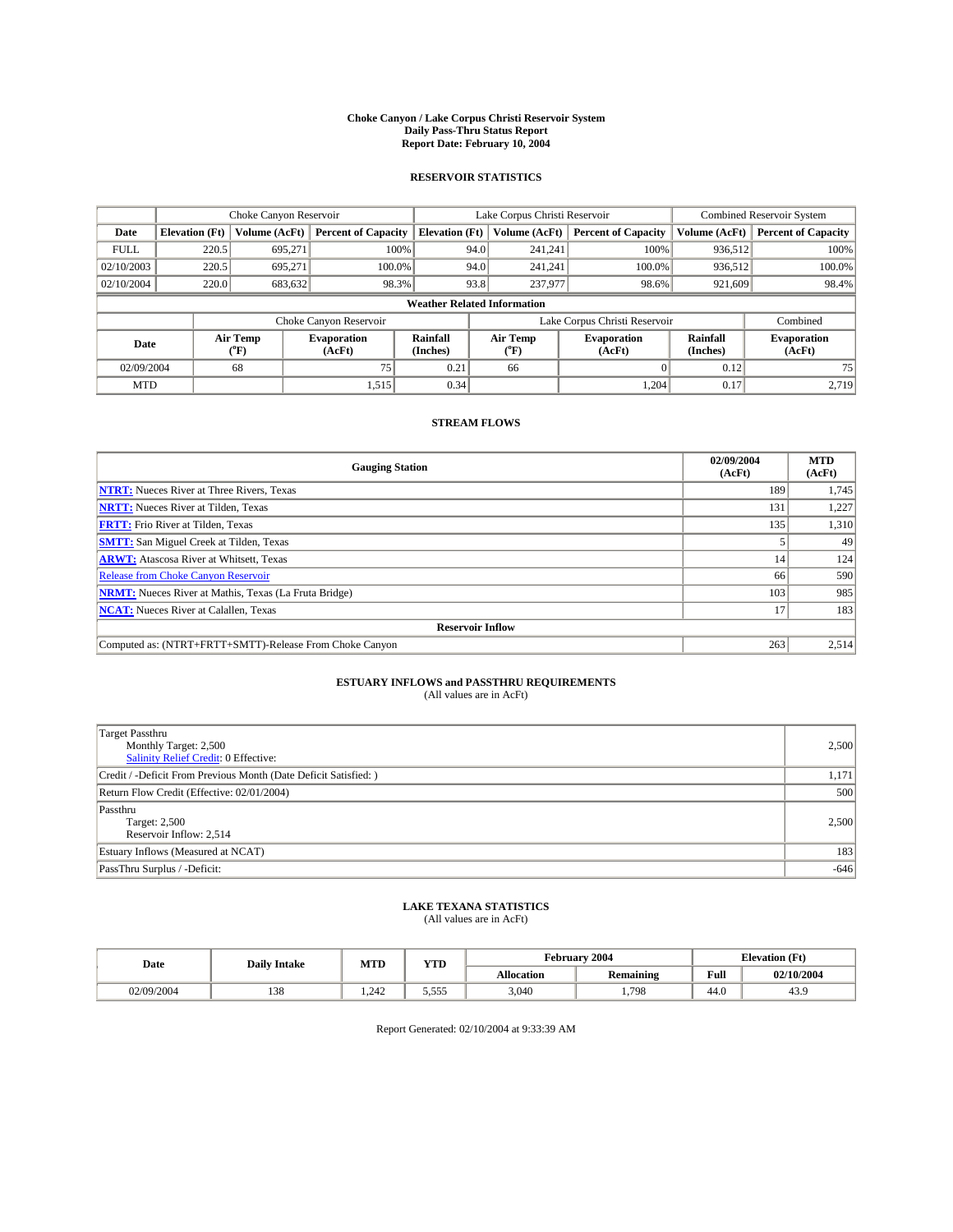### **Choke Canyon / Lake Corpus Christi Reservoir System Daily Pass-Thru Status Report Report Date: February 11, 2004**

### **RESERVOIR STATISTICS**

|             | Choke Canyon Reservoir             |                  | Lake Corpus Christi Reservoir |                       |                               |                  | <b>Combined Reservoir System</b> |                      |                              |  |
|-------------|------------------------------------|------------------|-------------------------------|-----------------------|-------------------------------|------------------|----------------------------------|----------------------|------------------------------|--|
| Date        | <b>Elevation</b> (Ft)              | Volume (AcFt)    | <b>Percent of Capacity</b>    | <b>Elevation (Ft)</b> |                               | Volume (AcFt)    | <b>Percent of Capacity</b>       | Volume (AcFt)        | <b>Percent of Capacity</b>   |  |
| <b>FULL</b> | 220.5                              | 695,271          |                               | 100%                  | 94.0                          | 241,241          | 100%                             | 936.512              | 100%                         |  |
| 02/11/2003  | 220.6                              | 695.271          | $100.0\%$                     |                       | 94.0                          | 241.241          | $100.0\%$                        | 936.512              | 100.0%                       |  |
| 02/11/2004  | 220.1                              | 683,889          | 98.4%                         |                       | 93.9                          |                  | 98.9%<br>238,551                 | 922,440              | 98.5%                        |  |
|             | <b>Weather Related Information</b> |                  |                               |                       |                               |                  |                                  |                      |                              |  |
|             |                                    |                  | Choke Canyon Reservoir        |                       | Lake Corpus Christi Reservoir |                  |                                  |                      | Combined                     |  |
| Date        |                                    | Air Temp<br>(°F) | <b>Evaporation</b><br>(AcFt)  | Rainfall<br>(Inches)  |                               | Air Temp<br>("F) | <b>Evaporation</b><br>(AcFt)     | Rainfall<br>(Inches) | <b>Evaporation</b><br>(AcFt) |  |
| 02/10/2004  |                                    | 53               | 15                            | 0.02                  |                               | 63               |                                  | 0.09                 | 26                           |  |
| <b>MTD</b>  |                                    |                  | 1,530                         | 0.36                  |                               |                  | 1,215                            | 0.26                 | 2,745                        |  |

## **STREAM FLOWS**

| <b>Gauging Station</b>                                       | 02/10/2004<br>(AcFt) | <b>MTD</b><br>(AcFt) |
|--------------------------------------------------------------|----------------------|----------------------|
| <b>NTRT:</b> Nueces River at Three Rivers, Texas             | 193                  | 1,937                |
| <b>NRTT:</b> Nueces River at Tilden, Texas                   | 129                  | 1,356                |
| <b>FRTT:</b> Frio River at Tilden, Texas                     | 135                  | 1,445                |
| <b>SMTT:</b> San Miguel Creek at Tilden, Texas               |                      | 55                   |
| <b>ARWT:</b> Atascosa River at Whitsett, Texas               | 15                   | 139                  |
| <b>Release from Choke Canyon Reservoir</b>                   | 66                   | 655                  |
| <b>NRMT:</b> Nueces River at Mathis, Texas (La Fruta Bridge) | 115                  | 1,100                |
| <b>NCAT:</b> Nueces River at Calallen, Texas                 |                      | 183                  |
| <b>Reservoir Inflow</b>                                      |                      |                      |
| Computed as: (NTRT+FRTT+SMTT)-Release From Choke Canyon      | 268                  | 2,782                |

# **ESTUARY INFLOWS and PASSTHRU REQUIREMENTS**<br>(All values are in AcFt)

| <b>Target Passthru</b><br>Monthly Target: 2,500<br>Salinity Relief Credit: 0 Effective: | 2,500  |
|-----------------------------------------------------------------------------------------|--------|
| Credit / -Deficit From Previous Month (Date Deficit Satisfied: )                        | 1,171  |
| Return Flow Credit (Effective: 02/01/2004)                                              | 500    |
| Passthru<br>Target: 2,500<br>Reservoir Inflow: 2,782                                    | 2,500  |
| Estuary Inflows (Measured at NCAT)                                                      | 183    |
| PassThru Surplus / -Deficit:                                                            | $-646$ |

# **LAKE TEXANA STATISTICS** (All values are in AcFt)

| Date     | <b>Daily Intake</b>   | MTD      | $\mathbf{v}$<br>1 I D |                   | February 2004    | <b>Elevation</b> (Ft) |            |
|----------|-----------------------|----------|-----------------------|-------------------|------------------|-----------------------|------------|
|          |                       |          |                       | <b>Allocation</b> | <b>Remaining</b> | Full                  | 02/11/2004 |
| /10/2004 | 0 <sup>2</sup><br>158 | 370<br>. | 5.693                 | 3,040             | 1,661            | 44.0                  | 44.0       |

Report Generated: 02/11/2004 at 8:22:49 AM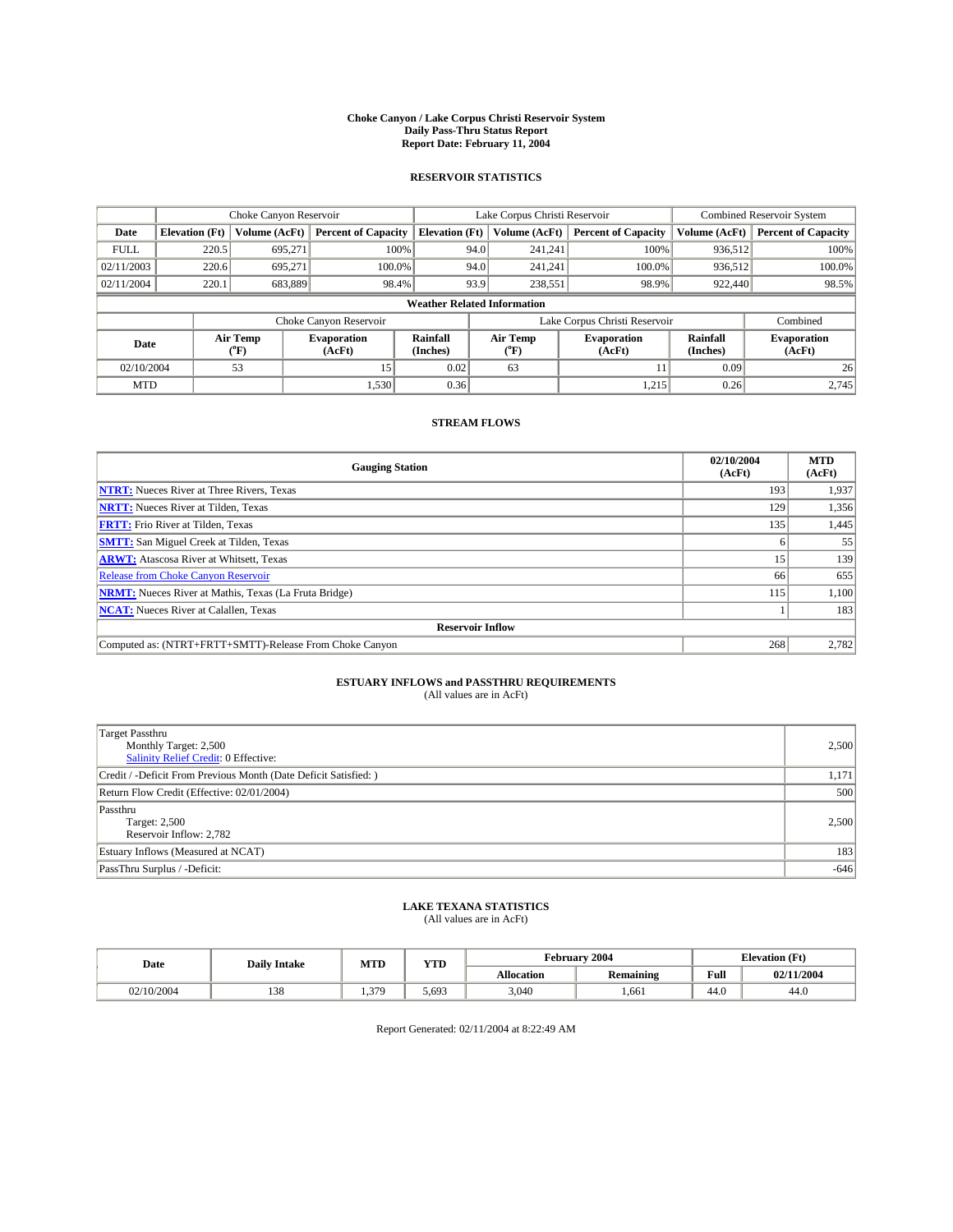### **Choke Canyon / Lake Corpus Christi Reservoir System Daily Pass-Thru Status Report Report Date: February 12, 2004**

### **RESERVOIR STATISTICS**

|             | Choke Canyon Reservoir             |                  | Lake Corpus Christi Reservoir |                       |                               |                  | <b>Combined Reservoir System</b> |                      |                              |  |
|-------------|------------------------------------|------------------|-------------------------------|-----------------------|-------------------------------|------------------|----------------------------------|----------------------|------------------------------|--|
| Date        | <b>Elevation</b> (Ft)              | Volume (AcFt)    | <b>Percent of Capacity</b>    | <b>Elevation (Ft)</b> |                               | Volume (AcFt)    | <b>Percent of Capacity</b>       | Volume (AcFt)        | <b>Percent of Capacity</b>   |  |
| <b>FULL</b> | 220.5                              | 695,271          |                               | 100%                  | 94.0                          | 241,241          | 100%                             | 936.512              | 100%                         |  |
| 02/12/2003  | 220.6                              | 695.271          | $100.0\%$                     |                       | 94.0                          | 241.241          | $100.0\%$                        | 936.512              | 100.0%                       |  |
| 02/12/2004  | 220.0                              | 683,374          | 98.3%                         |                       | 93.9                          |                  | 239,702<br>99.4%                 | 923,076              | 98.6%                        |  |
|             | <b>Weather Related Information</b> |                  |                               |                       |                               |                  |                                  |                      |                              |  |
|             |                                    |                  | Choke Canyon Reservoir        |                       | Lake Corpus Christi Reservoir |                  |                                  |                      | Combined                     |  |
| Date        |                                    | Air Temp<br>(°F) | <b>Evaporation</b><br>(AcFt)  | Rainfall<br>(Inches)  |                               | Air Temp<br>("F) | <b>Evaporation</b><br>(AcFt)     | Rainfall<br>(Inches) | <b>Evaporation</b><br>(AcFt) |  |
| 02/11/2004  |                                    | 52               | 75                            | 0.01                  |                               | 51               |                                  | 0.02                 | 86                           |  |
| <b>MTD</b>  |                                    |                  | 1,605                         | 0.37                  |                               |                  | 1,226                            | 0.28                 | 2,831                        |  |

## **STREAM FLOWS**

| <b>Gauging Station</b>                                       | 02/11/2004<br>(AcFt) | <b>MTD</b><br>(AcFt) |
|--------------------------------------------------------------|----------------------|----------------------|
| <b>NTRT:</b> Nueces River at Three Rivers, Texas             | 191                  | 2,128                |
| <b>NRTT:</b> Nueces River at Tilden, Texas                   | 131                  | 1,487                |
| <b>FRTT:</b> Frio River at Tilden, Texas                     | 131                  | 1,576                |
| <b>SMTT:</b> San Miguel Creek at Tilden, Texas               |                      | 60                   |
| <b>ARWT:</b> Atascosa River at Whitsett, Texas               | 16                   | 154                  |
| Release from Choke Canyon Reservoir                          | 66                   | 721                  |
| <b>NRMT:</b> Nueces River at Mathis, Texas (La Fruta Bridge) | 143                  | 1,243                |
| <b>NCAT:</b> Nueces River at Calallen, Texas                 | 15                   | 199                  |
| <b>Reservoir Inflow</b>                                      |                      |                      |
| Computed as: (NTRT+FRTT+SMTT)-Release From Choke Canyon      | 262                  | 3,044                |

# **ESTUARY INFLOWS and PASSTHRU REQUIREMENTS**<br>(All values are in AcFt)

| <b>Target Passthru</b><br>Monthly Target: 2,500<br>Salinity Relief Credit: 0 Effective: | 2,500  |
|-----------------------------------------------------------------------------------------|--------|
| Credit / -Deficit From Previous Month (Date Deficit Satisfied: )                        | 1,171  |
| Return Flow Credit (Effective: 02/01/2004)                                              | 500    |
| Passthru<br>Target: 2,500<br>Reservoir Inflow: 3,044                                    | 2,500  |
| Estuary Inflows (Measured at NCAT)                                                      | 199    |
| PassThru Surplus / -Deficit:                                                            | $-630$ |

# **LAKE TEXANA STATISTICS** (All values are in AcFt)

| Date   | <b>Daily Intake</b> | MTD   | $\mathbf{v}$<br>1 I D |                   | February 2004            | <b>Elevation</b> (Ft) |            |
|--------|---------------------|-------|-----------------------|-------------------|--------------------------|-----------------------|------------|
|        |                     |       |                       | <b>Allocation</b> | <b>Remaining</b>         | Full                  | 02/12/2004 |
| 1/2004 | 120<br>158          | 1.518 | 5.831                 | 3,040             | 50 <sup>o</sup><br>1,JZZ | 44.0                  | 44.0       |

Report Generated: 02/12/2004 at 8:20:57 AM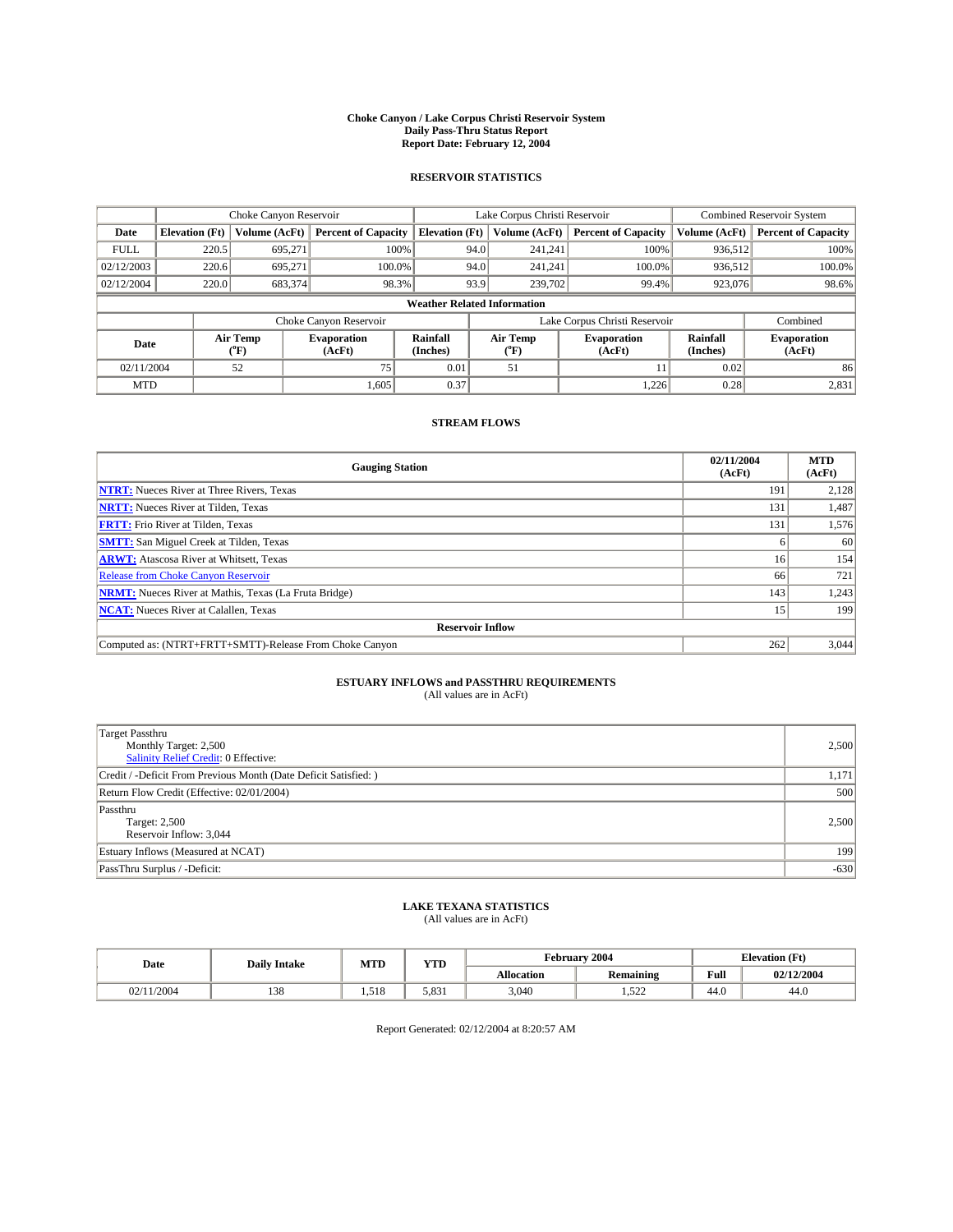### **Choke Canyon / Lake Corpus Christi Reservoir System Daily Pass-Thru Status Report Report Date: February 13, 2004**

### **RESERVOIR STATISTICS**

|             | Choke Canyon Reservoir             |                             |                              |                             |                                           | Lake Corpus Christi Reservoir | <b>Combined Reservoir System</b> |                             |                              |  |
|-------------|------------------------------------|-----------------------------|------------------------------|-----------------------------|-------------------------------------------|-------------------------------|----------------------------------|-----------------------------|------------------------------|--|
| Date        | <b>Elevation</b> (Ft)              | Volume (AcFt)               | <b>Percent of Capacity</b>   | <b>Elevation</b> (Ft)       |                                           | Volume (AcFt)                 | <b>Percent of Capacity</b>       | Volume (AcFt)               | <b>Percent of Capacity</b>   |  |
| <b>FULL</b> | 220.5                              | 695,271                     |                              | 100%                        | 94.0                                      | 241,241                       | 100%                             | 936.512                     | 100%                         |  |
| 02/13/2003  | 220.6                              | 695.271                     | $100.0\%$                    |                             | 94.0                                      | 241.241                       | $100.0\%$                        | 936.512                     | 100.0%                       |  |
| 02/13/2004  | 220.0                              | 683,117                     |                              | 98.3%                       | 93.8                                      |                               | 98.8%<br>238,360                 | 921,477                     | 98.4%                        |  |
|             | <b>Weather Related Information</b> |                             |                              |                             |                                           |                               |                                  |                             |                              |  |
|             |                                    |                             | Choke Canyon Reservoir       |                             | Lake Corpus Christi Reservoir<br>Combined |                               |                                  |                             |                              |  |
| Date        |                                    | Air Temp<br>${}^{\circ}$ F) | <b>Evaporation</b><br>(AcFt) | <b>Rainfall</b><br>(Inches) |                                           | Air Temp<br>("F)              | <b>Evaporation</b><br>(AcFt)     | <b>Rainfall</b><br>(Inches) | <b>Evaporation</b><br>(AcFt) |  |
| 02/12/2004  |                                    | 48                          | 105                          | 0.00                        |                                           | 48                            | 45                               | 0.13                        | 150                          |  |
| <b>MTD</b>  |                                    |                             | 1.710                        | 0.37                        |                                           |                               | 1,271                            | 0.41                        | 2,981                        |  |

## **STREAM FLOWS**

| <b>Gauging Station</b>                                       | 02/12/2004<br>(AcFt) | <b>MTD</b><br>(AcFt) |
|--------------------------------------------------------------|----------------------|----------------------|
| <b>NTRT:</b> Nueces River at Three Rivers, Texas             | 189                  | 2,316                |
| <b>NRTT:</b> Nueces River at Tilden, Texas                   | 135                  | 1,622                |
| <b>FRTT:</b> Frio River at Tilden, Texas                     | 133                  | 1,709                |
| <b>SMTT:</b> San Miguel Creek at Tilden, Texas               |                      | 66                   |
| <b>ARWT:</b> Atascosa River at Whitsett, Texas               | 15                   | 169                  |
| <b>Release from Choke Canyon Reservoir</b>                   | 66                   | 786                  |
| <b>NRMT:</b> Nueces River at Mathis, Texas (La Fruta Bridge) | 272                  | 1,515                |
| <b>NCAT:</b> Nueces River at Calallen, Texas                 | 32                   | 231                  |
| <b>Reservoir Inflow</b>                                      |                      |                      |
| Computed as: (NTRT+FRTT+SMTT)-Release From Choke Canyon      | 262                  | 3,305                |

# **ESTUARY INFLOWS and PASSTHRU REQUIREMENTS**

(All values are in AcFt)

| <b>Target Passthru</b><br>Monthly Target: 2,500<br>Salinity Relief Credit: 0 Effective: | 2,500  |
|-----------------------------------------------------------------------------------------|--------|
| Credit / -Deficit From Previous Month (Date Deficit Satisfied: )                        | 1,171  |
| Return Flow Credit (Effective: 02/01/2004)                                              | 500    |
| Passthru<br>Target: 2,500<br>Reservoir Inflow: 3,305                                    | 2,500  |
| Estuary Inflows (Measured at NCAT)                                                      | 231    |
| PassThru Surplus / -Deficit:                                                            | $-598$ |

# **LAKE TEXANA STATISTICS** (All values are in AcFt)

| Date | <b>Daily Intake</b> | MTD | <b>YTD</b> | February 2004     |                  | <b>Elevation</b> (Ft) |                |
|------|---------------------|-----|------------|-------------------|------------------|-----------------------|----------------|
|      |                     |     |            | <b>Allocation</b> | <b>Remaining</b> | Full                  | 3/2004<br>02/7 |
|      |                     |     |            |                   |                  |                       |                |

Report Generated: 02/13/2004 at 8:26:39 AM

02/12/2004 | 138 | 1,655 | 5,969 | 3,040 | 1,385 | 44.0 | 44.0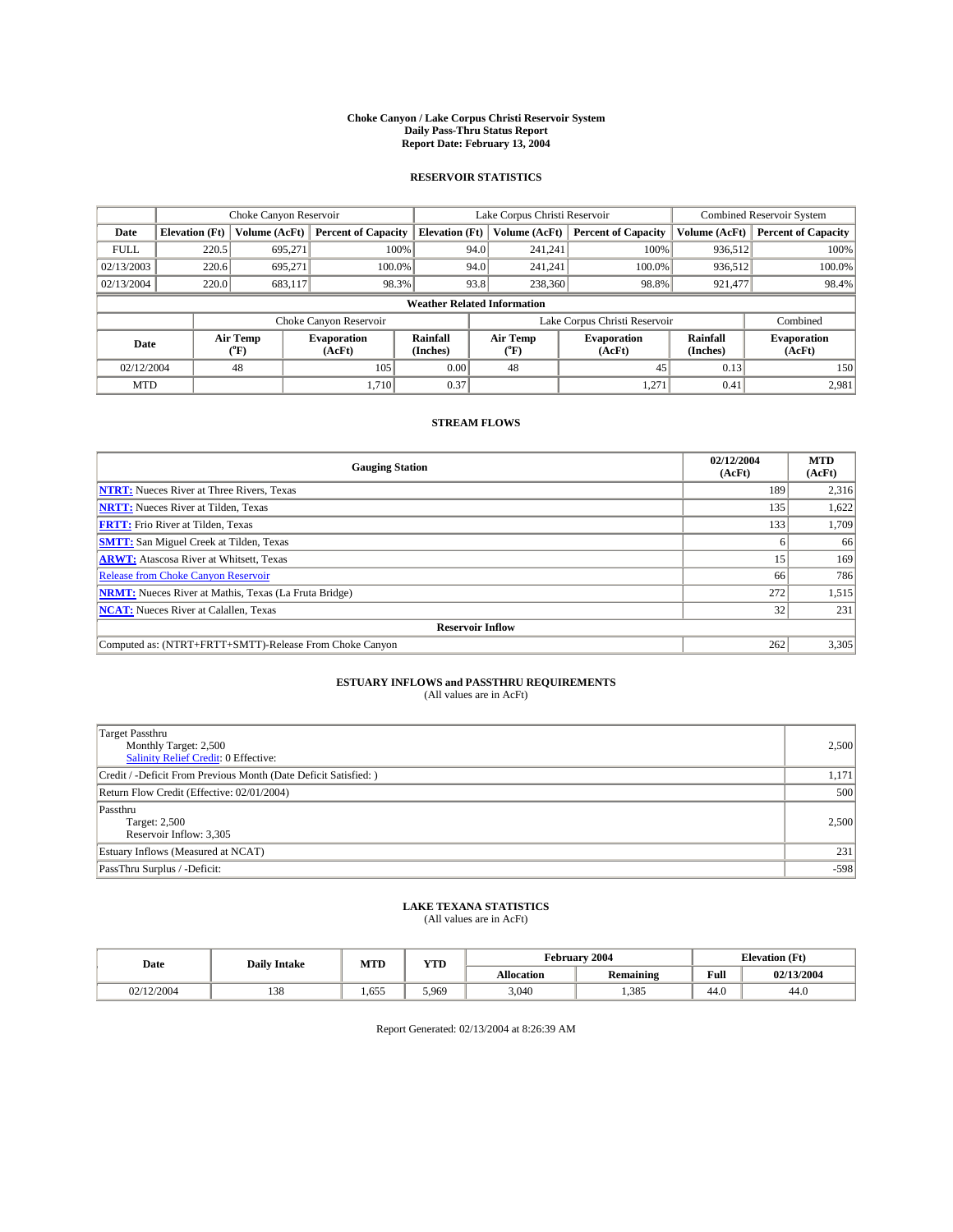### **Choke Canyon / Lake Corpus Christi Reservoir System Daily Pass-Thru Status Report Report Date: February 14, 2004**

### **RESERVOIR STATISTICS**

|             | Choke Canyon Reservoir             |                             |                              |                             |                                           | Lake Corpus Christi Reservoir | <b>Combined Reservoir System</b> |                      |                              |  |  |
|-------------|------------------------------------|-----------------------------|------------------------------|-----------------------------|-------------------------------------------|-------------------------------|----------------------------------|----------------------|------------------------------|--|--|
| Date        | <b>Elevation</b> (Ft)              | Volume (AcFt)               | <b>Percent of Capacity</b>   | <b>Elevation</b> (Ft)       |                                           | Volume (AcFt)                 | <b>Percent of Capacity</b>       | Volume (AcFt)        | <b>Percent of Capacity</b>   |  |  |
| <b>FULL</b> | 220.5                              | 695,271                     |                              | 100%                        | 94.0                                      | 241,241                       | 100%                             | 936.512              | 100%                         |  |  |
| 02/14/2003  | 220.6                              | 695.271                     | $100.0\%$                    |                             | 94.0                                      | 241.241                       | $100.0\%$                        | 936.512              | 100.0%                       |  |  |
| 02/14/2004  | 220.0                              | 683,632                     | 98.3%                        |                             | 93.9                                      | 239,127                       | 99.1%                            | 922,759              | 98.5%                        |  |  |
|             | <b>Weather Related Information</b> |                             |                              |                             |                                           |                               |                                  |                      |                              |  |  |
|             |                                    |                             | Choke Canyon Reservoir       |                             | Lake Corpus Christi Reservoir<br>Combined |                               |                                  |                      |                              |  |  |
| Date        |                                    | Air Temp<br>${}^{\circ}$ F) | <b>Evaporation</b><br>(AcFt) | <b>Rainfall</b><br>(Inches) |                                           | Air Temp<br>("F)              | <b>Evaporation</b><br>(AcFt)     | Rainfall<br>(Inches) | <b>Evaporation</b><br>(AcFt) |  |  |
| 02/13/2004  |                                    | 40                          | 75                           | 0.23                        |                                           | 40                            | 101                              | 0.22                 | 176                          |  |  |
| <b>MTD</b>  |                                    |                             | 1,785                        | 0.60                        |                                           |                               | 1,372                            | 0.63                 | 3,157                        |  |  |

## **STREAM FLOWS**

| <b>Gauging Station</b>                                       | 02/13/2004<br>(AcFt) | <b>MTD</b><br>(AcFt) |
|--------------------------------------------------------------|----------------------|----------------------|
| <b>NTRT:</b> Nueces River at Three Rivers, Texas             | 189                  | 2,505                |
| <b>NRTT:</b> Nueces River at Tilden, Texas                   | 133                  | 1,755                |
| <b>FRTT:</b> Frio River at Tilden, Texas                     | 133                  | 1,842                |
| <b>SMTT:</b> San Miguel Creek at Tilden, Texas               |                      | 71                   |
| <b>ARWT:</b> Atascosa River at Whitsett, Texas               | 17                   | 186                  |
| <b>Release from Choke Canyon Reservoir</b>                   | 66                   | 852                  |
| <b>NRMT:</b> Nueces River at Mathis, Texas (La Fruta Bridge) | 101                  | 1,616                |
| <b>NCAT:</b> Nueces River at Calallen, Texas                 | 127                  | 358                  |
| <b>Reservoir Inflow</b>                                      |                      |                      |
| Computed as: (NTRT+FRTT+SMTT)-Release From Choke Canyon      | 262                  | 3,567                |

# **ESTUARY INFLOWS and PASSTHRU REQUIREMENTS**<br>(All values are in AcFt)

| Target Passthru<br>Monthly Target: 2,500<br>Salinity Relief Credit: 0 Effective: | 2,500  |
|----------------------------------------------------------------------------------|--------|
| Credit / -Deficit From Previous Month (Date Deficit Satisfied: )                 | 1,171  |
| Return Flow Credit (Effective: 02/01/2004)                                       | 500    |
| Passthru<br>Target: 2,500<br>Reservoir Inflow: 3,567                             | 2,500  |
| Estuary Inflows (Measured at NCAT)                                               | 358    |
| PassThru Surplus / -Deficit:                                                     | $-471$ |

# **LAKE TEXANA STATISTICS** (All values are in AcFt)

| Date     | <b>Daily Intake</b>  | MTD | VTD<br>1 I D |                   | February 2004    | <b>Elevation</b> (Ft)   |            |  |
|----------|----------------------|-----|--------------|-------------------|------------------|-------------------------|------------|--|
|          |                      |     |              | <b>Allocation</b> | <b>Remaining</b> | Full                    | 02/14/2004 |  |
| /13/2004 | $\sim$ $\sim$<br>190 | 793 | 6.106        | 3,040             | 1.247            | $\overline{AB}$<br>44.U | 44.0       |  |

Report Generated: 02/14/2004 at 8:22:45 AM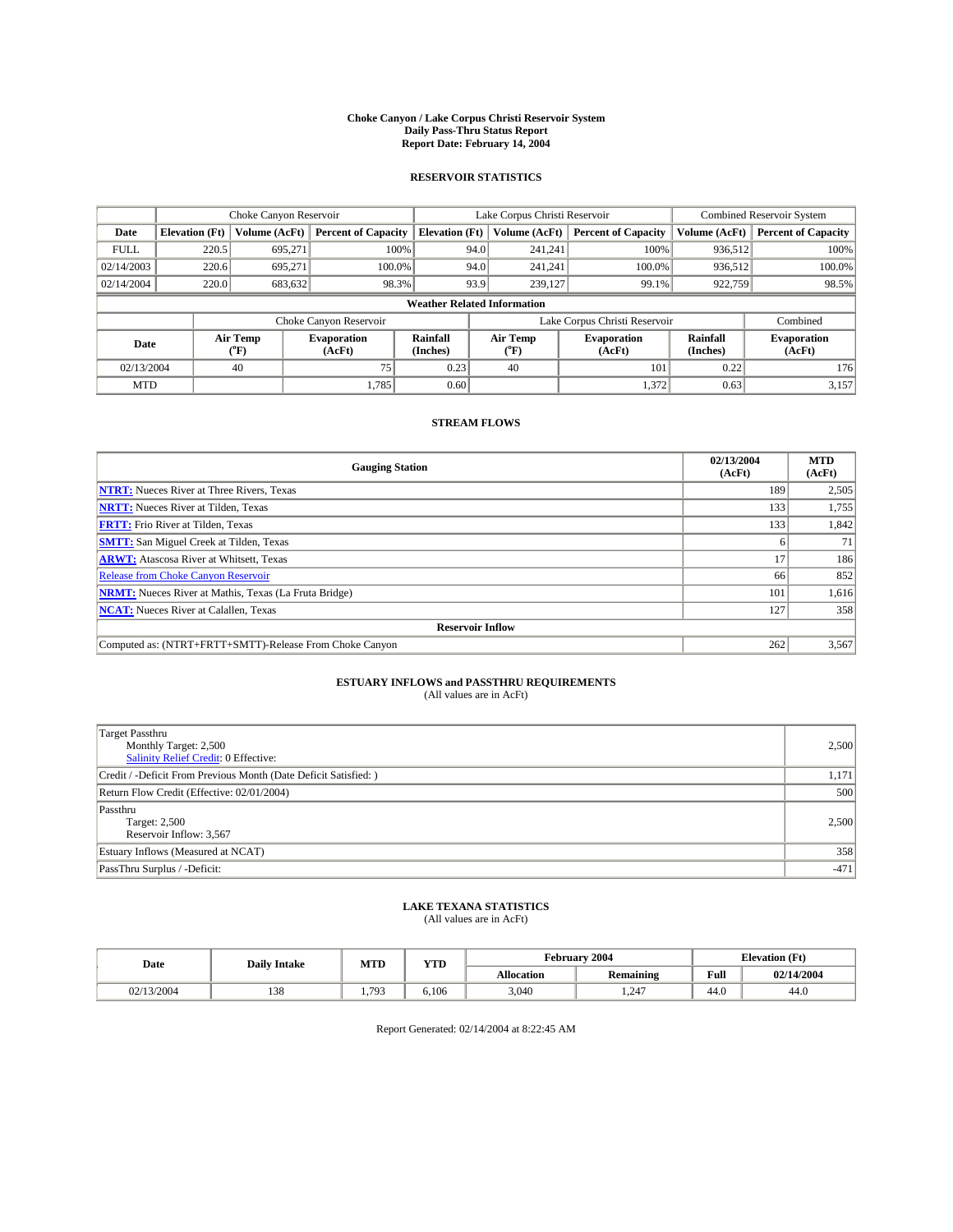### **Choke Canyon / Lake Corpus Christi Reservoir System Daily Pass-Thru Status Report Report Date: February 15, 2004**

### **RESERVOIR STATISTICS**

|             | Choke Canyon Reservoir             |                  |                              |                             |                                           | Lake Corpus Christi Reservoir | <b>Combined Reservoir System</b> |                      |                              |  |
|-------------|------------------------------------|------------------|------------------------------|-----------------------------|-------------------------------------------|-------------------------------|----------------------------------|----------------------|------------------------------|--|
| Date        | <b>Elevation</b> (Ft)              | Volume (AcFt)    | <b>Percent of Capacity</b>   | <b>Elevation</b> (Ft)       |                                           | Volume (AcFt)                 | <b>Percent of Capacity</b>       | Volume (AcFt)        | <b>Percent of Capacity</b>   |  |
| <b>FULL</b> | 220.5                              | 695,271          |                              | 100%                        | 94.0                                      | 241,241                       | 100%                             | 936.512              | 100%                         |  |
| 02/15/2003  | 220.6                              | 695.271          | $100.0\%$                    |                             | 94.0                                      | 241.241                       | $100.0\%$                        | 936.512              | 100.0%                       |  |
| 02/15/2004  | 220.0                              | 683,117          | 98.3%                        |                             | 93.8                                      | 237,785                       | 98.6%                            | 920,902              | 98.3%                        |  |
|             | <b>Weather Related Information</b> |                  |                              |                             |                                           |                               |                                  |                      |                              |  |
|             |                                    |                  | Choke Canyon Reservoir       |                             | Lake Corpus Christi Reservoir<br>Combined |                               |                                  |                      |                              |  |
| Date        |                                    | Air Temp<br>(°F) | <b>Evaporation</b><br>(AcFt) | <b>Rainfall</b><br>(Inches) |                                           | Air Temp<br>("F)              | <b>Evaporation</b><br>(AcFt)     | Rainfall<br>(Inches) | <b>Evaporation</b><br>(AcFt) |  |
| 02/14/2004  |                                    | 60               | 209                          | 0.00                        |                                           | 58                            | 134                              | 0.01                 | 343                          |  |
| <b>MTD</b>  |                                    |                  | 1,994                        | 0.60                        |                                           |                               | 1,506                            | 0.64                 | 3,500                        |  |

## **STREAM FLOWS**

| <b>Gauging Station</b>                                       | 02/14/2004<br>(AcFt) | <b>MTD</b><br>(AcFt) |
|--------------------------------------------------------------|----------------------|----------------------|
| <b>NTRT:</b> Nueces River at Three Rivers, Texas             | 197                  | 2,702                |
| <b>NRTT:</b> Nueces River at Tilden, Texas                   | 131                  | 1,886                |
| <b>FRTT:</b> Frio River at Tilden, Texas                     | 129                  | 1,971                |
| <b>SMTT:</b> San Miguel Creek at Tilden, Texas               |                      | 77                   |
| <b>ARWT:</b> Atascosa River at Whitsett, Texas               | 22                   | 208                  |
| <b>Release from Choke Canyon Reservoir</b>                   | 66                   | 917                  |
| <b>NRMT:</b> Nueces River at Mathis, Texas (La Fruta Bridge) | 328                  | 1,943                |
| <b>NCAT:</b> Nueces River at Calallen, Texas                 | 71                   | 429                  |
| <b>Reservoir Inflow</b>                                      |                      |                      |
| Computed as: (NTRT+FRTT+SMTT)-Release From Choke Canyon      | 265                  | 3,832                |

# **ESTUARY INFLOWS and PASSTHRU REQUIREMENTS**<br>(All values are in AcFt)

| <b>Target Passthru</b><br>Monthly Target: 2,500<br>Salinity Relief Credit: 0 Effective: | 2,500  |
|-----------------------------------------------------------------------------------------|--------|
| Credit / -Deficit From Previous Month (Date Deficit Satisfied: )                        | 1,171  |
| Return Flow Credit (Effective: 02/01/2004)                                              | 500    |
| Passthru<br>Target: 2,500<br>Reservoir Inflow: 3,832                                    | 2,500  |
| Estuary Inflows (Measured at NCAT)                                                      | 429    |
| PassThru Surplus / -Deficit:                                                            | $-400$ |

# **LAKE TEXANA STATISTICS** (All values are in AcFt)

| Date       | <b>Daily Intake</b> | <b>MTD</b>   | $\mathbf{v}$<br>1 I D       |                   | <b>February 2004</b> | <b>Elevation</b> (Ft)   |            |
|------------|---------------------|--------------|-----------------------------|-------------------|----------------------|-------------------------|------------|
|            |                     |              |                             | <b>Allocation</b> | <b>Remaining</b>     | Full                    | 02/15/2004 |
| 02/14/2004 | $-$<br>$\cdot$      | 031<br>1.221 | $\sim$ 0.4.4 $\sim$<br>.244 | 3,040             | 1,109                | $\overline{AB}$<br>44.U | 44.0       |

Report Generated: 02/15/2004 at 8:16:53 AM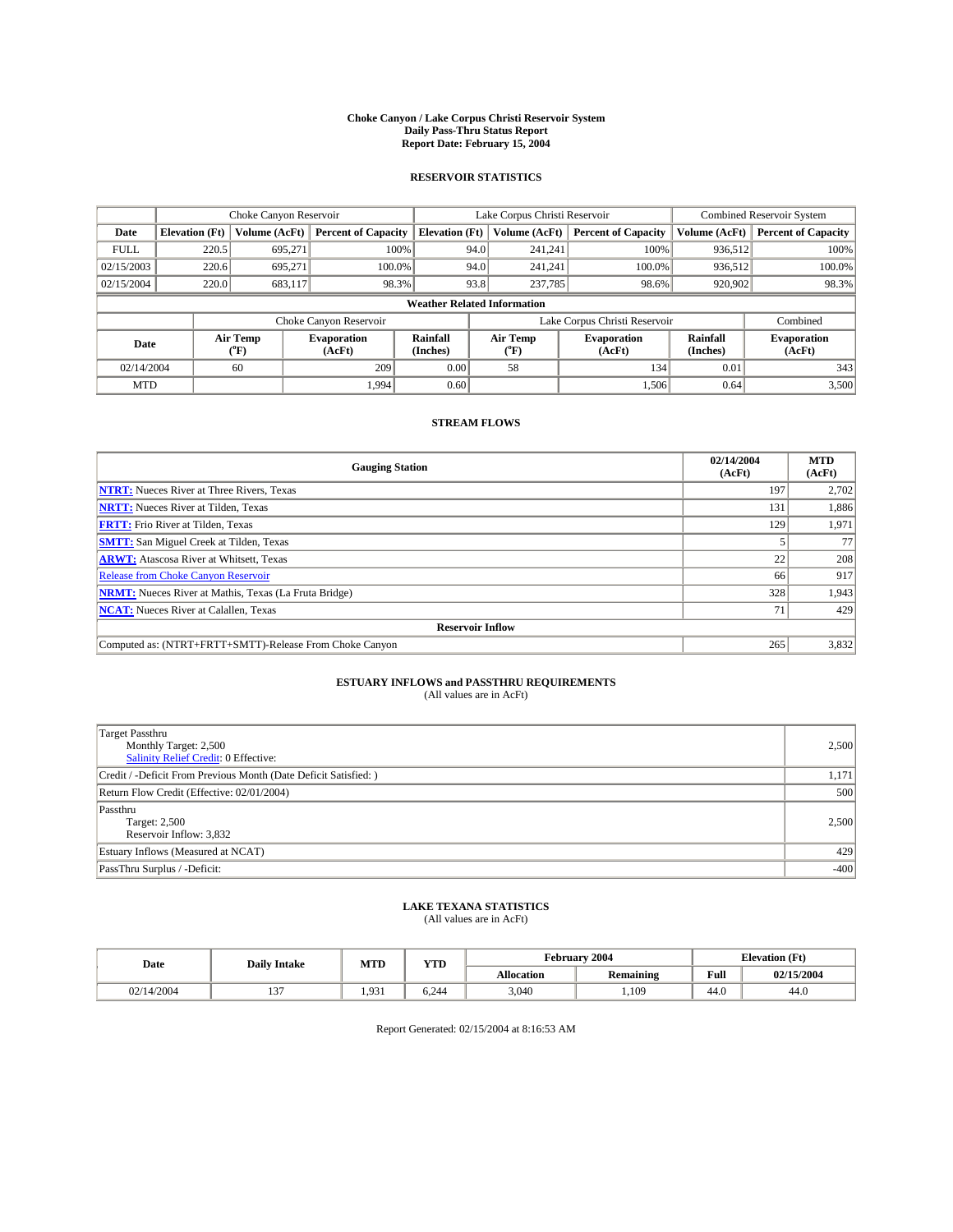#### **Choke Canyon / Lake Corpus Christi Reservoir System Daily Pass-Thru Status Report Report Date: February 16, 2004**

## **RESERVOIR STATISTICS**

|             | Choke Canyon Reservoir         |                  |                              |                                    | Lake Corpus Christi Reservoir |                         |                                   |                               |                         | <b>Combined Reservoir System</b> |                      |                              |
|-------------|--------------------------------|------------------|------------------------------|------------------------------------|-------------------------------|-------------------------|-----------------------------------|-------------------------------|-------------------------|----------------------------------|----------------------|------------------------------|
| Date        | <b>Elevation</b><br>(Ft)       | Volume<br>(AcFt) | Percent of<br>Capacity       | <b>Elevation</b><br>(Ft)           |                               | <b>Volume</b><br>(AcFt) |                                   | Percent of<br>Capacity        | <b>Volume</b><br>(AcFt) | Percent of<br>Capacity           |                      |                              |
| <b>FULL</b> | 220.5                          | 695.271          |                              | 100%                               | 94.0                          | 241.241                 |                                   | 100%                          | 936,512                 | 100%                             |                      |                              |
| 02/16/2003  | 220.6                          | 695.271          |                              | 100.0%                             | 94.0                          | 241.241                 |                                   | 100.0%                        | 936,512                 | 100.0%                           |                      |                              |
| 02/16/2004  | 220.0                          | 682,860          |                              | 98.2%                              | 93.8<br>237,977               |                         | 98.6%                             | 920,837                       | 98.3%                   |                                  |                      |                              |
|             |                                |                  |                              | <b>Weather Related Information</b> |                               |                         |                                   |                               |                         |                                  |                      |                              |
|             |                                |                  | Choke Canyon Reservoir       |                                    |                               |                         |                                   | Lake Corpus Christi Reservoir |                         | Combined                         |                      |                              |
| Date        | Air Temp<br>$({}^o\mathrm{F})$ |                  | <b>Evaporation</b><br>(AcFt) | Rainfall<br>(Inches)               |                               |                         | Air Temp<br>$({}^{\circ}{\rm F})$ |                               |                         | <b>Evaporation</b><br>(AcFt)     | Rainfall<br>(Inches) | <b>Evaporation</b><br>(AcFt) |
| 02/15/2004  | 66                             |                  | 180                          | 0.00                               |                               | 58                      |                                   | 134                           | 0.00                    | 314                              |                      |                              |
| <b>MTD</b>  |                                |                  | 2.174                        | 0.60                               |                               |                         |                                   | 1.640                         | 0.64                    | 3.814                            |                      |                              |

### **STREAM FLOWS**

| <b>Gauging Station</b>                                       | 02/15/2004<br>(AcFt) | <b>MTD</b><br>(AcFt) |
|--------------------------------------------------------------|----------------------|----------------------|
| <b>NTRT:</b> Nueces River at Three Rivers, Texas             | 202                  | 2,904                |
| <b>NRTT:</b> Nueces River at Tilden, Texas                   | 127                  | 2,013                |
| <b>FRTT:</b> Frio River at Tilden, Texas                     | 129                  | 2,100                |
| <b>SMTT:</b> San Miguel Creek at Tilden, Texas               |                      | 82                   |
| <b>ARWT:</b> Atascosa River at Whitsett, Texas               | 18                   | 226                  |
| <b>Release from Choke Canyon Reservoir</b>                   | 66                   | 983                  |
| <b>NRMT:</b> Nueces River at Mathis, Texas (La Fruta Bridge) | 93                   | 2,037                |
| <b>NCAT:</b> Nueces River at Calallen, Texas                 | 169                  | 598                  |
| <b>Reservoir Inflow</b>                                      |                      |                      |
| Computed as: (NTRT+FRTT+SMTT)-Release From Choke Canyon      | 271                  | 4,104                |

# **ESTUARY INFLOWS and PASSTHRU REQUIREMENTS**<br>(All values are in AcFt)

| Target Passthru<br>Monthly Target: 2,500<br><b>Salinity Relief Credit: 0 Effective:</b> | 2,500  |  |  |  |  |
|-----------------------------------------------------------------------------------------|--------|--|--|--|--|
| Credit / -Deficit From Previous Month (Date Deficit Satisfied:)                         | 1,171  |  |  |  |  |
| Return Flow Credit (Effective: 02/01/2004)                                              |        |  |  |  |  |
| Passthru<br>Target: 2,500<br>Reservoir Inflow: 4,104                                    | 2,500  |  |  |  |  |
| Estuary Inflows (Measured at NCAT)                                                      | 598    |  |  |  |  |
| PassThru Surplus / -Deficit:                                                            | $-231$ |  |  |  |  |

# **LAKE TEXANA STATISTICS**

(All values are in AcFt)

| Date       | <b>Daily Intake</b> | <b>MTD</b> | VTD   |                   | February 2004 |      | <b>Elevation</b> (Ft) |
|------------|---------------------|------------|-------|-------------------|---------------|------|-----------------------|
|            |                     |            |       | <b>Allocation</b> | Remaining     | Full | 02/16/2004            |
| 02/15/2004 | $\sim$<br>1J.       | 2.068      | 6.381 | 3.040             | 972           | 44.0 | 44.0                  |

Report Generated: 02/16/2004 at 8:56:24 AM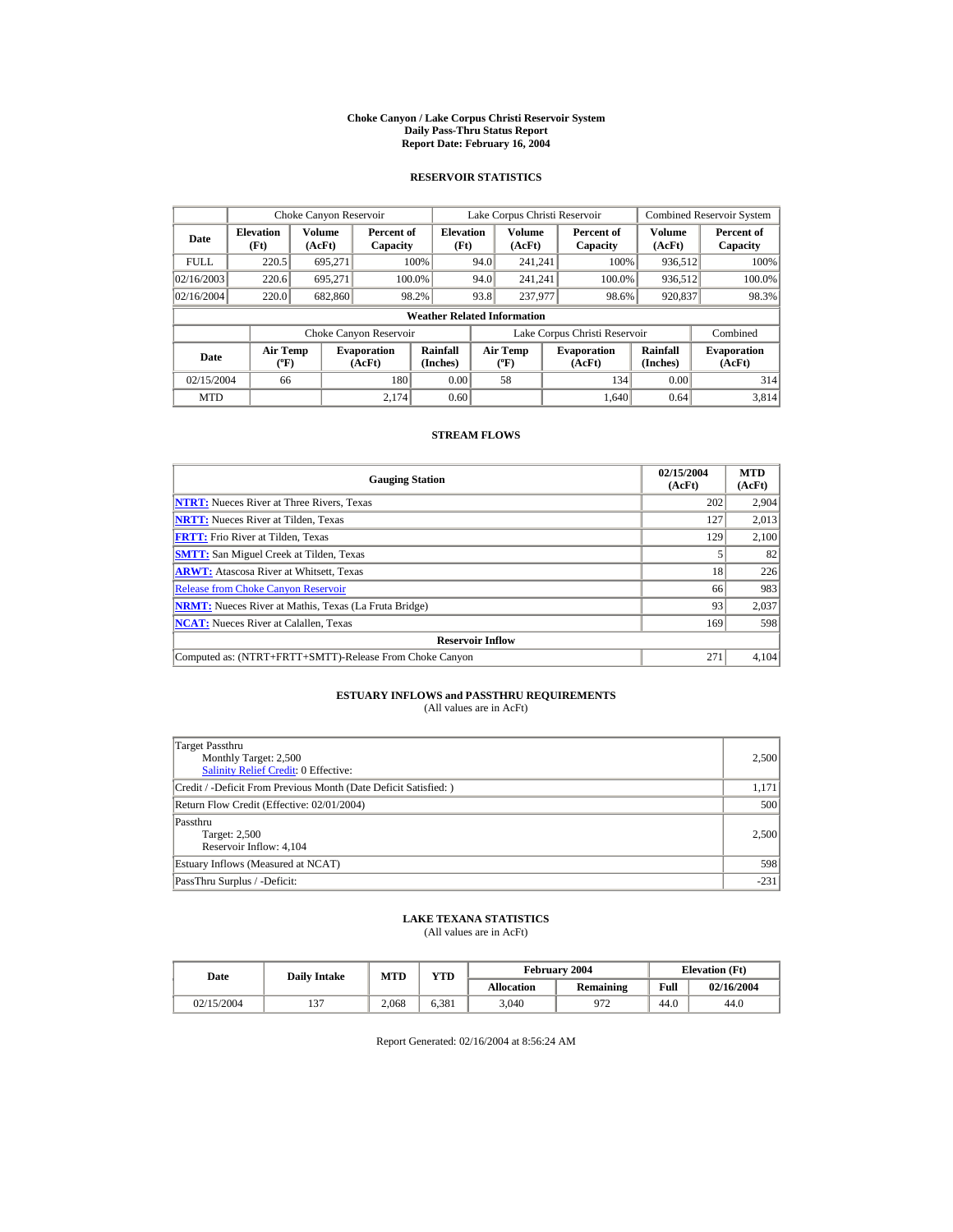### **Choke Canyon / Lake Corpus Christi Reservoir System Daily Pass-Thru Status Report Report Date: February 17, 2004**

### **RESERVOIR STATISTICS**

|             |                                    |                      | Lake Corpus Christi Reservoir |                       |      |                  | <b>Combined Reservoir System</b> |                      |                              |
|-------------|------------------------------------|----------------------|-------------------------------|-----------------------|------|------------------|----------------------------------|----------------------|------------------------------|
| Date        | <b>Elevation</b> (Ft)              | <b>Volume (AcFt)</b> | <b>Percent of Capacity</b>    | <b>Elevation</b> (Ft) |      | Volume (AcFt)    | <b>Percent of Capacity</b>       | Volume (AcFt)        | <b>Percent of Capacity</b>   |
| <b>FULL</b> | 220.5                              | 695.271              |                               | 100%                  | 94.0 | 241,241          | 100%                             | 936,512              | 100%                         |
| 02/17/2003  | 220.6                              | 695,271              | $100.0\%$                     |                       | 94.0 | 241,241          | $100.0\%$                        | 936,512              | 100.0%                       |
| 02/17/2004  | 220.0                              | 682,603              | 98.2%                         |                       | 93.8 | 237,977          | 98.6%                            | 920,580              | 98.3%                        |
|             | <b>Weather Related Information</b> |                      |                               |                       |      |                  |                                  |                      |                              |
|             |                                    |                      | Choke Canyon Reservoir        |                       |      |                  | Lake Corpus Christi Reservoir    |                      | Combined                     |
| Date        |                                    | Air Temp<br>(°F)     | <b>Evaporation</b><br>(AcFt)  | Rainfall<br>(Inches)  |      | Air Temp<br>("F) | <b>Evaporation</b><br>(AcFt)     | Rainfall<br>(Inches) | <b>Evaporation</b><br>(AcFt) |
| 02/16/2004  |                                    | 71                   | 165                           | 0.00                  |      | 68               | 167                              | 0.00                 | 332                          |
| <b>MTD</b>  |                                    |                      | 2,339                         | 0.60                  |      |                  | 1,807                            | 0.64                 | 4,146                        |

## **STREAM FLOWS**

| <b>Gauging Station</b>                                       | 02/16/2004<br>(AcFt) | <b>MTD</b><br>(AcFt) |
|--------------------------------------------------------------|----------------------|----------------------|
| <b>NTRT:</b> Nueces River at Three Rivers, Texas             | 195                  | 3,099                |
| <b>NRTT:</b> Nueces River at Tilden, Texas                   | 125                  | 2,138                |
| <b>FRTT:</b> Frio River at Tilden, Texas                     | 131                  | 2,231                |
| <b>SMTT:</b> San Miguel Creek at Tilden, Texas               |                      | 87                   |
| <b>ARWT:</b> Atascosa River at Whitsett, Texas               | 19                   | 245                  |
| <b>Release from Choke Canyon Reservoir</b>                   | 66                   | 1,048                |
| <b>NRMT:</b> Nueces River at Mathis, Texas (La Fruta Bridge) | 85                   | 2,122                |
| <b>NCAT:</b> Nueces River at Calallen, Texas                 | 83                   | 681                  |
| <b>Reservoir Inflow</b>                                      |                      |                      |
| Computed as: (NTRT+FRTT+SMTT)-Release From Choke Canyon      | 265                  | 4,369                |

# **ESTUARY INFLOWS and PASSTHRU REQUIREMENTS**<br>(All values are in AcFt)

| <b>Target Passthru</b><br>Monthly Target: 2,500<br>Salinity Relief Credit: 0 Effective: | 2,500  |
|-----------------------------------------------------------------------------------------|--------|
| Credit / -Deficit From Previous Month (Date Deficit Satisfied: )                        | 1,171  |
| Return Flow Credit (Effective: 02/01/2004)                                              | 500    |
| Passthru<br>Target: 2,500<br>Reservoir Inflow: 4,369                                    | 2,500  |
| Estuary Inflows (Measured at NCAT)                                                      | 681    |
| PassThru Surplus / -Deficit:                                                            | $-148$ |

# **LAKE TEXANA STATISTICS** (All values are in AcFt)

| Date       | <b>Daily Intake</b> | MTD   | VTD<br>1 I.D  | <b>February</b>   | 2004             | <b>Elevation</b> (Ft) |            |
|------------|---------------------|-------|---------------|-------------------|------------------|-----------------------|------------|
|            |                     |       |               | <b>Allocation</b> | <b>Remaining</b> | Full                  | 02/17/2004 |
| 02/16/2004 | --                  | 2.205 | 710<br>0.JI C | 3,040             | $\Omega$<br>832  | 44.V                  | 44.U       |

Report Generated: 02/17/2004 at 9:20:15 AM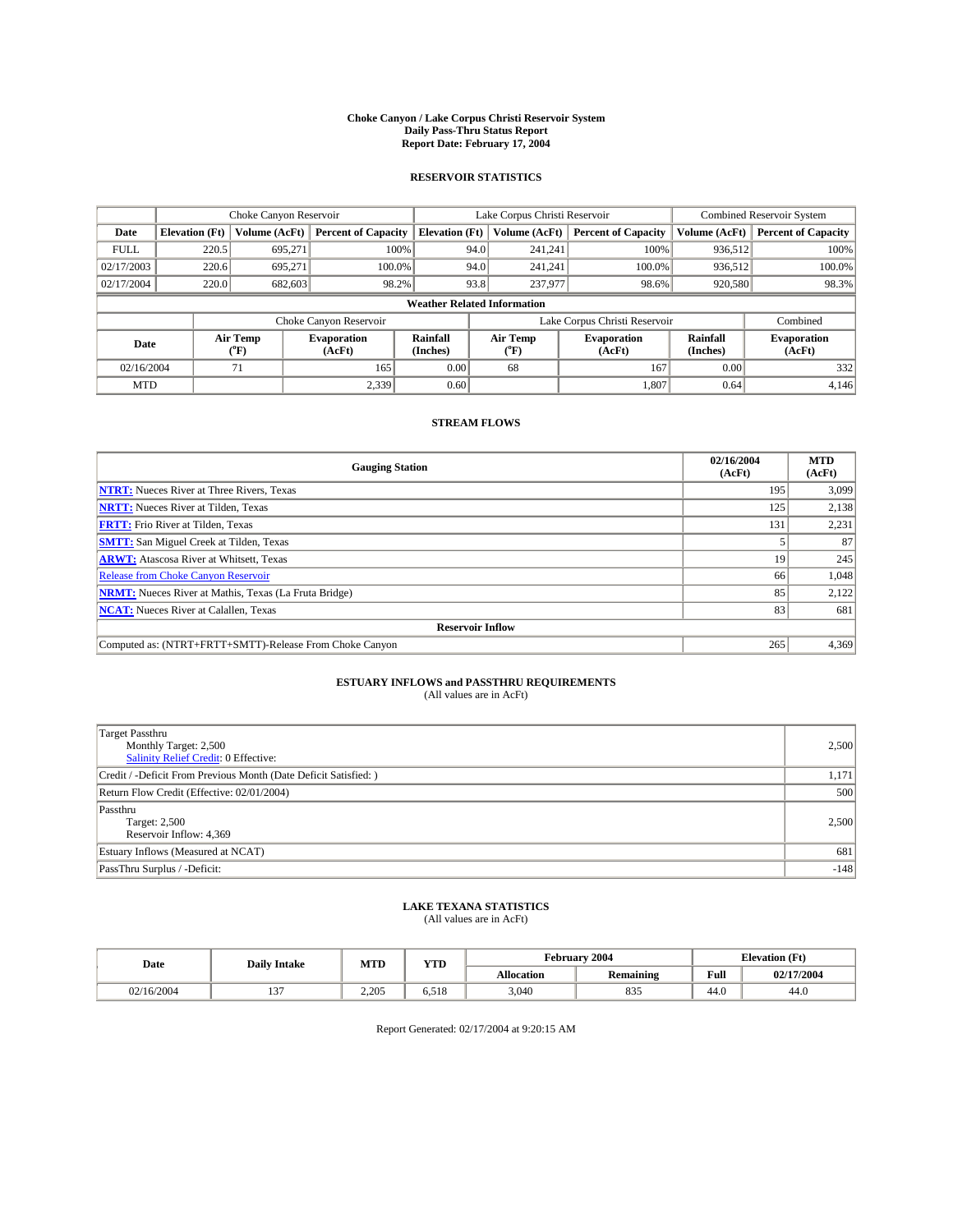### **Choke Canyon / Lake Corpus Christi Reservoir System Daily Pass-Thru Status Report Report Date: February 18, 2004**

### **RESERVOIR STATISTICS**

|             | Choke Canyon Reservoir             |                             |                              |                             | Lake Corpus Christi Reservoir |                  |                              |                      | <b>Combined Reservoir System</b> |  |
|-------------|------------------------------------|-----------------------------|------------------------------|-----------------------------|-------------------------------|------------------|------------------------------|----------------------|----------------------------------|--|
| Date        | <b>Elevation</b> (Ft)              | Volume (AcFt)               | <b>Percent of Capacity</b>   | <b>Elevation</b> (Ft)       |                               | Volume (AcFt)    | <b>Percent of Capacity</b>   | Volume (AcFt)        | <b>Percent of Capacity</b>       |  |
| <b>FULL</b> | 220.5                              | 695,271                     |                              | 100%                        | 94.0                          | 241,241          | 100%                         | 936,512              | 100%                             |  |
| 02/18/2003  | 220.5                              | 695.271                     | 100.0%                       |                             | 94.0                          | 241.241          | $100.0\%$                    | 936,512              | 100.0%                           |  |
| 02/18/2004  | 220.0                              | 683,374                     |                              | 98.3%                       | 93.8                          | 237,785          | 98.6%                        | 921,159              | 98.4%                            |  |
|             | <b>Weather Related Information</b> |                             |                              |                             |                               |                  |                              |                      |                                  |  |
|             |                                    |                             | Choke Canyon Reservoir       |                             | Lake Corpus Christi Reservoir |                  |                              |                      | Combined                         |  |
| Date        |                                    | Air Temp<br>${}^{\circ}$ F) | <b>Evaporation</b><br>(AcFt) | <b>Rainfall</b><br>(Inches) |                               | Air Temp<br>("F) | <b>Evaporation</b><br>(AcFt) | Rainfall<br>(Inches) | <b>Evaporation</b><br>(AcFt)     |  |
| 02/17/2004  |                                    | 75                          | 210                          | 0.00                        |                               | 74               | 212                          | 0.00                 | 422                              |  |
| <b>MTD</b>  |                                    |                             | 2.549                        | 0.60                        |                               |                  | 2,019                        | 0.64                 | 4,568                            |  |

## **STREAM FLOWS**

| <b>Gauging Station</b>                                       | 02/17/2004<br>(AcFt) | <b>MTD</b><br>(AcFt) |
|--------------------------------------------------------------|----------------------|----------------------|
| <b>NTRT:</b> Nueces River at Three Rivers, Texas             | 187                  | 3,285                |
| <b>NRTT:</b> Nueces River at Tilden, Texas                   | 125                  | 2,263                |
| <b>FRTT:</b> Frio River at Tilden, Texas                     | 133                  | 2,364                |
| <b>SMTT:</b> San Miguel Creek at Tilden, Texas               |                      | 92                   |
| <b>ARWT:</b> Atascosa River at Whitsett, Texas               | 17                   | 262                  |
| <b>Release from Choke Canyon Reservoir</b>                   | 66                   | 1,114                |
| <b>NRMT:</b> Nueces River at Mathis, Texas (La Fruta Bridge) | 85                   | 2,207                |
| <b>NCAT:</b> Nueces River at Calallen, Texas                 |                      | 692                  |
| <b>Reservoir Inflow</b>                                      |                      |                      |
| Computed as: (NTRT+FRTT+SMTT)-Release From Choke Canyon      | 259                  | 4,628                |

# **ESTUARY INFLOWS and PASSTHRU REQUIREMENTS**<br>(All values are in AcFt)

| Target Passthru<br>Monthly Target: 2,500<br>Salinity Relief Credit: 0 Effective: | 2,500  |
|----------------------------------------------------------------------------------|--------|
| Credit / -Deficit From Previous Month (Date Deficit Satisfied: )                 | 1,171  |
| Return Flow Credit (Effective: 02/01/2004)                                       | 500    |
| Passthru<br>Target: 2,500<br>Reservoir Inflow: 4,628                             | 2,500  |
| Estuary Inflows (Measured at NCAT)                                               | 692    |
| PassThru Surplus / -Deficit:                                                     | $-137$ |

# **LAKE TEXANA STATISTICS** (All values are in AcFt)

| Date            | <b>Daily Intake</b>   | MTL   | $\mathbf{v}$<br>1 I D |                   | <b>February 2004</b> | <b>Elevation</b> (Ft)   |            |
|-----------------|-----------------------|-------|-----------------------|-------------------|----------------------|-------------------------|------------|
|                 |                       |       |                       | <b>Allocation</b> | <b>Remaining</b>     | Full                    | 02/18/2004 |
| /2004<br>$\sim$ | $-$<br>$\overline{ }$ | 2.342 | ----<br>5.655         | 3,040             | 698                  | $\overline{AB}$<br>44.U | 43.9       |

Report Generated: 02/18/2004 at 8:57:45 AM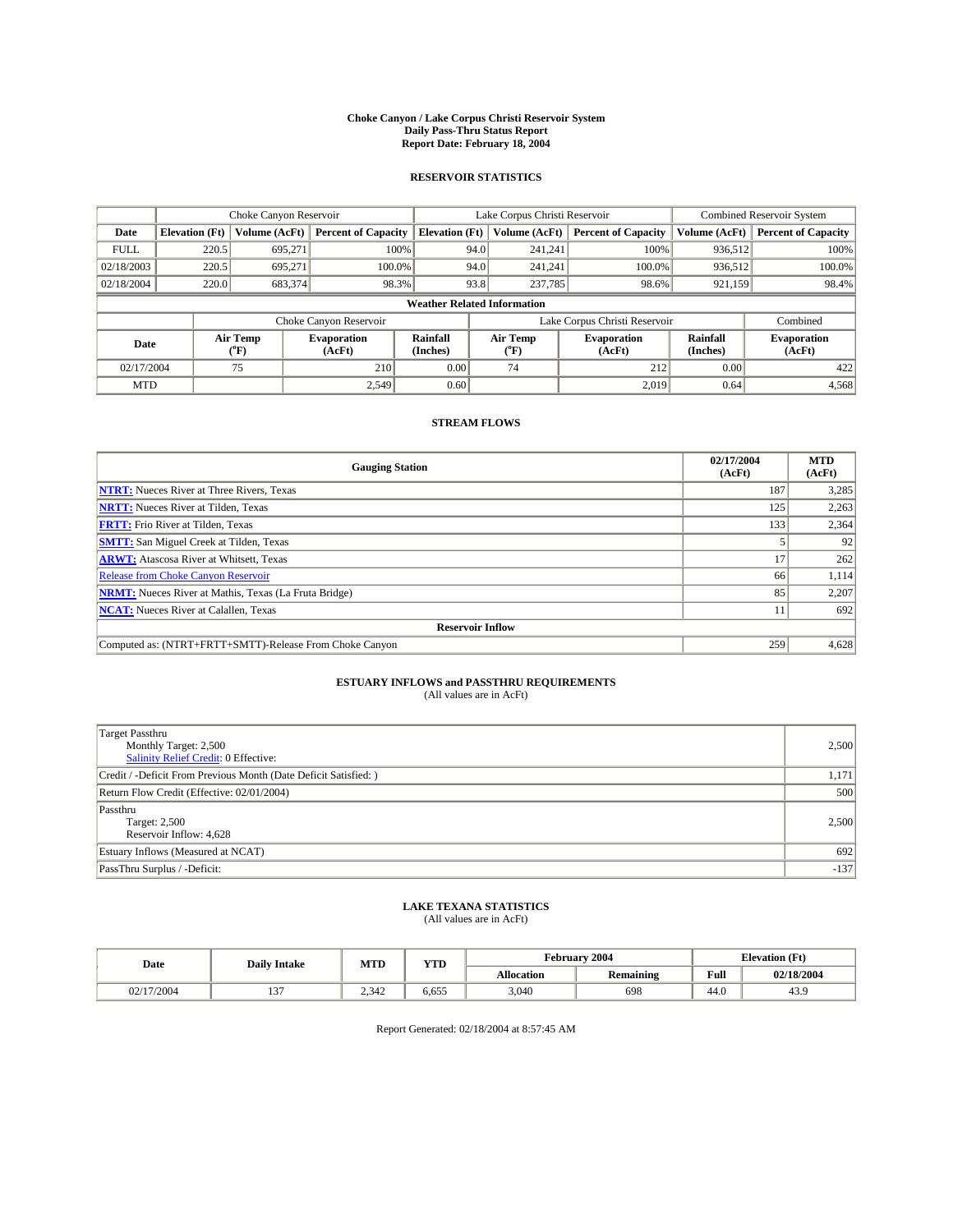### **Choke Canyon / Lake Corpus Christi Reservoir System Daily Pass-Thru Status Report Report Date: February 19, 2004**

### **RESERVOIR STATISTICS**

|             | Choke Canyon Reservoir             |                             |                              | Lake Corpus Christi Reservoir | <b>Combined Reservoir System</b> |                  |                              |                      |                              |
|-------------|------------------------------------|-----------------------------|------------------------------|-------------------------------|----------------------------------|------------------|------------------------------|----------------------|------------------------------|
| Date        | <b>Elevation</b> (Ft)              | Volume (AcFt)               | <b>Percent of Capacity</b>   | <b>Elevation</b> (Ft)         |                                  | Volume (AcFt)    | <b>Percent of Capacity</b>   | Volume (AcFt)        | <b>Percent of Capacity</b>   |
| <b>FULL</b> | 220.5                              | 695,271                     | 100%                         |                               | 94.0                             | 241,241          | 100%                         | 936.512              | 100%                         |
| 02/19/2003  | 220.5                              | 695.271                     | $100.0\%$                    |                               | 94.0                             | 241.241          | $100.0\%$                    | 936.512              | 100.0%                       |
| 02/19/2004  | 220.0                              | 683,374                     | 98.3%                        |                               | 93.8                             | 237,211          | 98.3%                        | 920,585              | 98.3%                        |
|             | <b>Weather Related Information</b> |                             |                              |                               |                                  |                  |                              |                      |                              |
|             |                                    |                             | Choke Canyon Reservoir       |                               | Lake Corpus Christi Reservoir    |                  |                              | Combined             |                              |
| Date        |                                    | Air Temp<br>${}^{\circ}$ F) | <b>Evaporation</b><br>(AcFt) | <b>Rainfall</b><br>(Inches)   |                                  | Air Temp<br>("F) | <b>Evaporation</b><br>(AcFt) | Rainfall<br>(Inches) | <b>Evaporation</b><br>(AcFt) |
| 02/18/2004  |                                    | 76                          | 269                          | 0.00                          |                                  | 73               | 200                          | 0.00                 | 469                          |
| <b>MTD</b>  |                                    |                             | 2,818                        | 0.60                          |                                  |                  | 2,219                        | 0.64                 | 5,037                        |

## **STREAM FLOWS**

| <b>Gauging Station</b>                                       | 02/18/2004<br>(AcFt) | <b>MTD</b><br>(AcFt) |
|--------------------------------------------------------------|----------------------|----------------------|
| <b>NTRT:</b> Nueces River at Three Rivers, Texas             | 183                  | 3,468                |
| <b>NRTT:</b> Nueces River at Tilden, Texas                   | 127                  | 2,390                |
| <b>FRTT:</b> Frio River at Tilden, Texas                     | 135                  | 2,499                |
| <b>SMTT:</b> San Miguel Creek at Tilden, Texas               |                      | 97                   |
| <b>ARWT:</b> Atascosa River at Whitsett, Texas               | 15                   | 277                  |
| <b>Release from Choke Canyon Reservoir</b>                   | 66                   | 1,179                |
| <b>NRMT:</b> Nueces River at Mathis, Texas (La Fruta Bridge) | 93                   | 2,301                |
| <b>NCAT:</b> Nueces River at Calallen, Texas                 |                      | 694                  |
| <b>Reservoir Inflow</b>                                      |                      |                      |
| Computed as: (NTRT+FRTT+SMTT)-Release From Choke Canyon      | 257                  | 4,885                |

# **ESTUARY INFLOWS and PASSTHRU REQUIREMENTS**<br>(All values are in AcFt)

| <b>Target Passthru</b><br>Monthly Target: 2,500<br>Salinity Relief Credit: 0 Effective: | 2,500  |
|-----------------------------------------------------------------------------------------|--------|
| Credit / -Deficit From Previous Month (Date Deficit Satisfied: )                        | 1,171  |
| Return Flow Credit (Effective: 02/01/2004)                                              | 500    |
| Passthru<br>Target: 2,500<br>Reservoir Inflow: 4,885                                    | 2,500  |
| Estuary Inflows (Measured at NCAT)                                                      | 694    |
| PassThru Surplus / -Deficit:                                                            | $-135$ |

# **LAKE TEXANA STATISTICS** (All values are in AcFt)

| Date       | <b>Daily Intake</b> | <b>MTD</b> | VTF<br>1 I D        |                   | <b>February 2004</b> | <b>Elevation</b> (Ft)   |            |
|------------|---------------------|------------|---------------------|-------------------|----------------------|-------------------------|------------|
|            |                     |            |                     | <b>Allocation</b> | <b>Remaining</b>     | Full                    | 02/19/2004 |
| 02/18/2004 | $\sim$<br>190       | .480       | .703<br>◡.<br>, , , | 3,040             | 560                  | $\overline{AB}$<br>44.U | 43.9       |

Report Generated: 02/19/2004 at 8:39:59 AM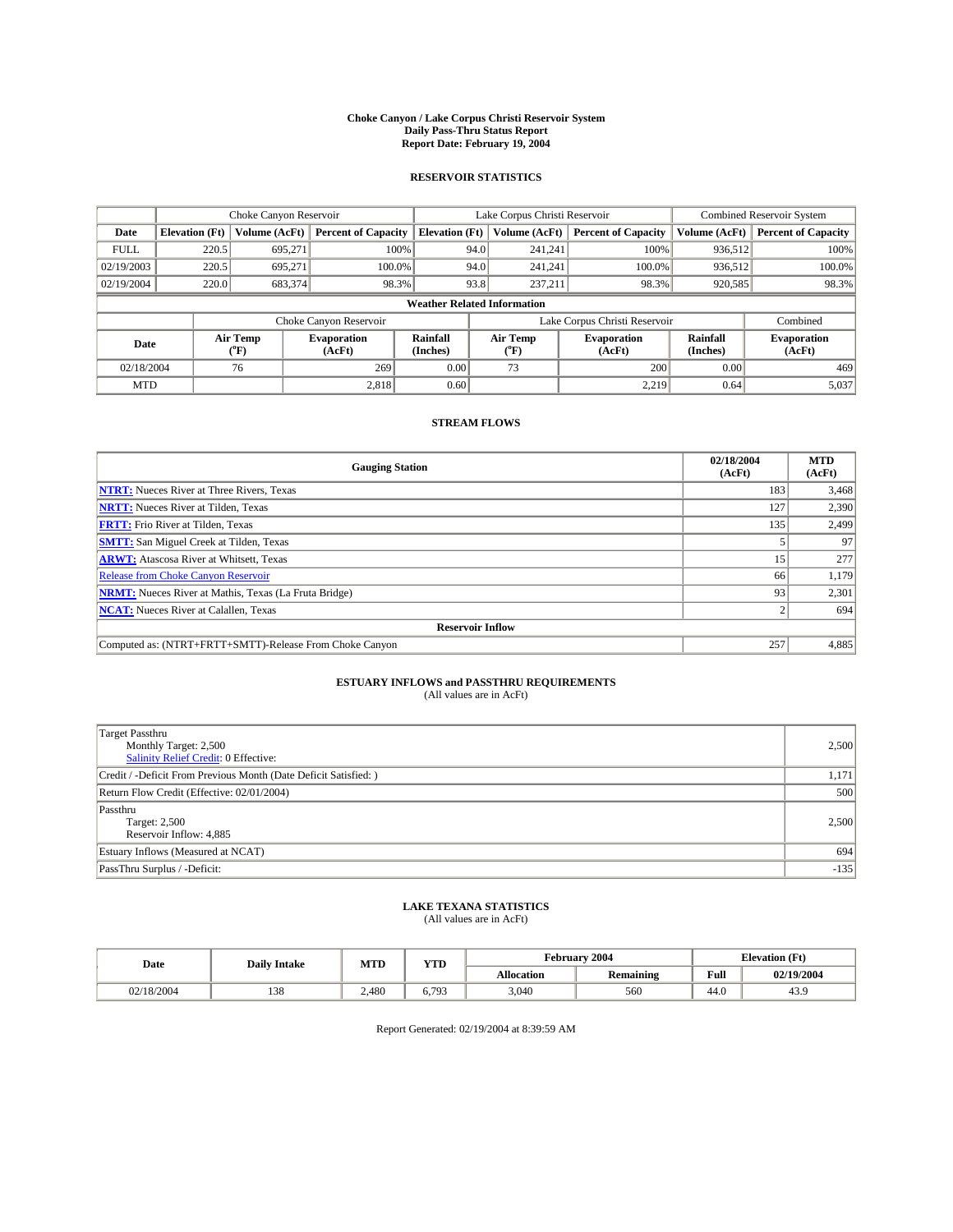### **Choke Canyon / Lake Corpus Christi Reservoir System Daily Pass-Thru Status Report Report Date: February 20, 2004**

### **RESERVOIR STATISTICS**

|             | Choke Canyon Reservoir             |                  |                              | Lake Corpus Christi Reservoir |                               | <b>Combined Reservoir System</b> |                              |                      |                              |  |
|-------------|------------------------------------|------------------|------------------------------|-------------------------------|-------------------------------|----------------------------------|------------------------------|----------------------|------------------------------|--|
| Date        | <b>Elevation</b> (Ft)              | Volume (AcFt)    | <b>Percent of Capacity</b>   | <b>Elevation (Ft)</b>         |                               | Volume (AcFt)                    | <b>Percent of Capacity</b>   | Volume (AcFt)        | <b>Percent of Capacity</b>   |  |
| <b>FULL</b> | 220.5                              | 695,271          |                              | 100%                          | 94.0                          | 241,241                          | 100%                         | 936.512              | 100%                         |  |
| 02/20/2003  | 220.5                              | 695.271          | $100.0\%$                    |                               | 94.0                          | 241.241                          | $100.0\%$                    | 936,512              | 100.0%                       |  |
| 02/20/2004  | 220.0                              | 683,374          | 98.3%                        |                               | 93.8                          | 238,168                          | 98.7%                        | 921,542              | 98.4%                        |  |
|             | <b>Weather Related Information</b> |                  |                              |                               |                               |                                  |                              |                      |                              |  |
|             |                                    |                  | Choke Canyon Reservoir       |                               | Lake Corpus Christi Reservoir |                                  |                              | Combined             |                              |  |
| Date        |                                    | Air Temp<br>(°F) | <b>Evaporation</b><br>(AcFt) | Rainfall<br>(Inches)          |                               | Air Temp<br>("F)                 | <b>Evaporation</b><br>(AcFt) | Rainfall<br>(Inches) | <b>Evaporation</b><br>(AcFt) |  |
| 02/19/2004  |                                    | 81               | 344                          | 0.00                          |                               | 78                               | 234                          | 0.00                 | 578                          |  |
| <b>MTD</b>  |                                    |                  | 3,162                        | 0.60                          |                               |                                  | 2,453                        | 0.64                 | 5,615                        |  |

## **STREAM FLOWS**

| <b>Gauging Station</b>                                       | 02/19/2004<br>(AcFt) | <b>MTD</b><br>(AcFt) |  |  |  |  |  |  |
|--------------------------------------------------------------|----------------------|----------------------|--|--|--|--|--|--|
| <b>NTRT:</b> Nueces River at Three Rivers, Texas             | 183                  | 3,650                |  |  |  |  |  |  |
| <b>NRTT:</b> Nueces River at Tilden, Texas                   | 127                  | 2,517                |  |  |  |  |  |  |
| <b>FRTT:</b> Frio River at Tilden, Texas                     | 161                  | 2,660                |  |  |  |  |  |  |
| <b>SMTT:</b> San Miguel Creek at Tilden, Texas               |                      | 102                  |  |  |  |  |  |  |
| <b>ARWT:</b> Atascosa River at Whitsett, Texas               | 14                   | 291                  |  |  |  |  |  |  |
| <b>Release from Choke Canyon Reservoir</b>                   | 66                   | 1,245                |  |  |  |  |  |  |
| <b>NRMT:</b> Nueces River at Mathis, Texas (La Fruta Bridge) | 179                  | 2,479                |  |  |  |  |  |  |
| <b>NCAT:</b> Nueces River at Calallen, Texas                 |                      | 702                  |  |  |  |  |  |  |
| <b>Reservoir Inflow</b>                                      |                      |                      |  |  |  |  |  |  |
| Computed as: (NTRT+FRTT+SMTT)-Release From Choke Canyon      | 283                  | 5,167                |  |  |  |  |  |  |

# **ESTUARY INFLOWS and PASSTHRU REQUIREMENTS**<br>(All values are in AcFt)

| <b>Target Passthru</b><br>Monthly Target: 2,500<br>Salinity Relief Credit: 0 Effective: | 2,500  |
|-----------------------------------------------------------------------------------------|--------|
| Credit / -Deficit From Previous Month (Date Deficit Satisfied: )                        | 1,171  |
| Return Flow Credit (Effective: 02/01/2004)                                              | 500    |
| Passthru<br>Target: 2,500<br>Reservoir Inflow: 5,167                                    | 2,500  |
| Estuary Inflows (Measured at NCAT)                                                      | 702    |
| PassThru Surplus / -Deficit:                                                            | $-127$ |

# **LAKE TEXANA STATISTICS** (All values are in AcFt)

| Date     | <b>Daily Intake</b> | <b>MTD</b> | VTF<br>1 I D |                   | <b>February 2004</b> | <b>Elevation</b> (Ft)   |            |
|----------|---------------------|------------|--------------|-------------------|----------------------|-------------------------|------------|
|          |                     |            |              | <b>Allocation</b> | <b>Remaining</b>     | Full                    | 02/20/2004 |
| /19/2004 | $\sim$<br>. .       | 2,617      | 6.930        | 3,040             | $\Delta$<br>423      | $\overline{AB}$<br>44.U | 44.0       |

Report Generated: 02/20/2004 at 8:43:52 AM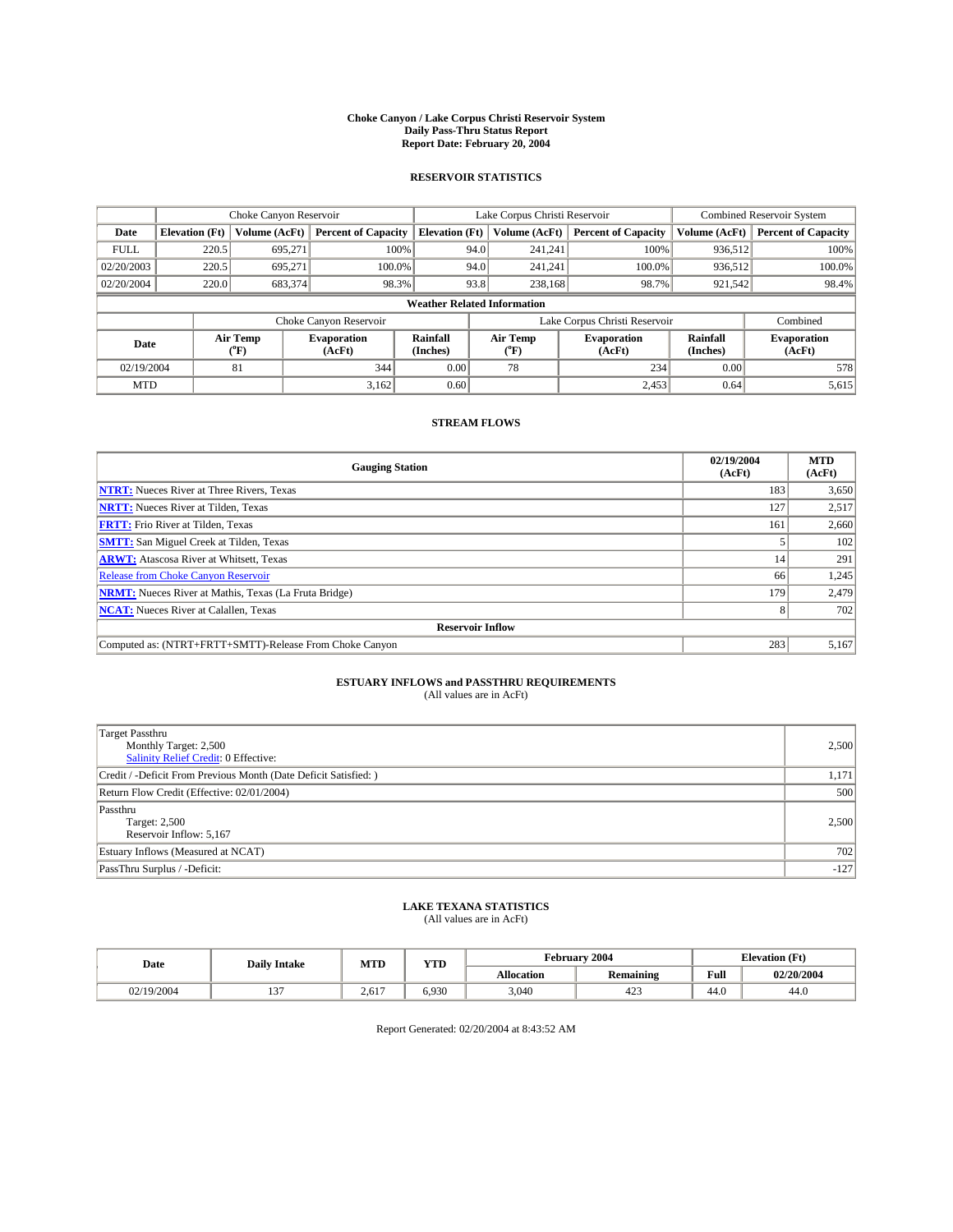### **Choke Canyon / Lake Corpus Christi Reservoir System Daily Pass-Thru Status Report Report Date: February 21, 2004**

### **RESERVOIR STATISTICS**

|             | Choke Canyon Reservoir             |                             |                              | Lake Corpus Christi Reservoir | <b>Combined Reservoir System</b> |                  |                              |                      |                              |
|-------------|------------------------------------|-----------------------------|------------------------------|-------------------------------|----------------------------------|------------------|------------------------------|----------------------|------------------------------|
| Date        | <b>Elevation (Ft)</b>              | Volume (AcFt)               | <b>Percent of Capacity</b>   | <b>Elevation</b> (Ft)         |                                  | Volume (AcFt)    | <b>Percent of Capacity</b>   | Volume (AcFt)        | <b>Percent of Capacity</b>   |
| <b>FULL</b> | 220.5                              | 695,271                     |                              | 100%                          | 94.0                             | 241,241          | 100%                         | 936.512              | 100%                         |
| 02/21/2003  | 220.6                              | 695.271                     | $100.0\%$                    |                               | 94.0                             | 241.241          | $100.0\%$                    | 936.512              | 100.0%                       |
| 02/21/2004  | 220.0                              | 683,117                     | 98.3%                        |                               | 93.8                             | 237,977          | 98.6%                        | 921,094              | 98.4%                        |
|             | <b>Weather Related Information</b> |                             |                              |                               |                                  |                  |                              |                      |                              |
|             |                                    |                             | Choke Canyon Reservoir       |                               | Lake Corpus Christi Reservoir    |                  |                              | Combined             |                              |
| Date        |                                    | Air Temp<br>${}^{\circ}$ F) | <b>Evaporation</b><br>(AcFt) | <b>Rainfall</b><br>(Inches)   |                                  | Air Temp<br>("F) | <b>Evaporation</b><br>(AcFt) | Rainfall<br>(Inches) | <b>Evaporation</b><br>(AcFt) |
| 02/20/2004  |                                    | 76                          | 239                          | 0.00                          |                                  | 76               | 201                          | 0.00                 | 440                          |
| <b>MTD</b>  |                                    |                             | 3,401                        | 0.60                          |                                  |                  | 2,654                        | 0.64                 | 6,055                        |

## **STREAM FLOWS**

| <b>Gauging Station</b>                                       | 02/20/2004<br>(AcFt) | <b>MTD</b><br>(AcFt) |  |  |  |  |  |
|--------------------------------------------------------------|----------------------|----------------------|--|--|--|--|--|
| <b>NTRT:</b> Nueces River at Three Rivers, Texas             | 185                  | 3,835                |  |  |  |  |  |
| <b>NRTT:</b> Nueces River at Tilden, Texas                   | 67                   | 2,584                |  |  |  |  |  |
| <b>FRTT:</b> Frio River at Tilden, Texas                     | 161                  | 2,821                |  |  |  |  |  |
| <b>SMTT:</b> San Miguel Creek at Tilden, Texas               |                      | 106                  |  |  |  |  |  |
| <b>ARWT:</b> Atascosa River at Whitsett, Texas               | 15                   | 306                  |  |  |  |  |  |
| Release from Choke Canyon Reservoir                          | 66                   | 1,310                |  |  |  |  |  |
| <b>NRMT:</b> Nueces River at Mathis, Texas (La Fruta Bridge) | 198                  | 2,678                |  |  |  |  |  |
| <b>NCAT:</b> Nueces River at Calallen, Texas                 | 15                   | 716                  |  |  |  |  |  |
| <b>Reservoir Inflow</b>                                      |                      |                      |  |  |  |  |  |
| Computed as: (NTRT+FRTT+SMTT)-Release From Choke Canyon      | 285                  | 5,452                |  |  |  |  |  |

# **ESTUARY INFLOWS and PASSTHRU REQUIREMENTS**<br>(All values are in AcFt)

| Target Passthru<br>Monthly Target: 2,500<br>Salinity Relief Credit: 0 Effective: | 2,500  |
|----------------------------------------------------------------------------------|--------|
| Credit / -Deficit From Previous Month (Date Deficit Satisfied: )                 | 1,171  |
| Return Flow Credit (Effective: 02/01/2004)                                       | 500    |
| Passthru<br>Target: 2,500<br>Reservoir Inflow: 5,452                             | 2,500  |
| Estuary Inflows (Measured at NCAT)                                               | 716    |
| PassThru Surplus / -Deficit:                                                     | $-113$ |

# **LAKE TEXANA STATISTICS** (All values are in AcFt)

| Date       | <b>Daily Intake</b> | MTD                     | $\mathbf{v}$<br>1 I D |                   | February 2004    | <b>Elevation</b> (Ft)   |            |  |
|------------|---------------------|-------------------------|-----------------------|-------------------|------------------|-------------------------|------------|--|
|            |                     |                         |                       | <b>Allocation</b> | <b>Remaining</b> | Full                    | 02/21/2004 |  |
| 02/20/2004 | $1^{\Omega}$<br>101 | $-1$<br>710<br><u>.</u> | 7,03 <sub>1</sub>     | 3,040             | 222<br>ے ت       | $\overline{AB}$<br>44.U | 44.0       |  |

Report Generated: 02/21/2004 at 10:37:18 AM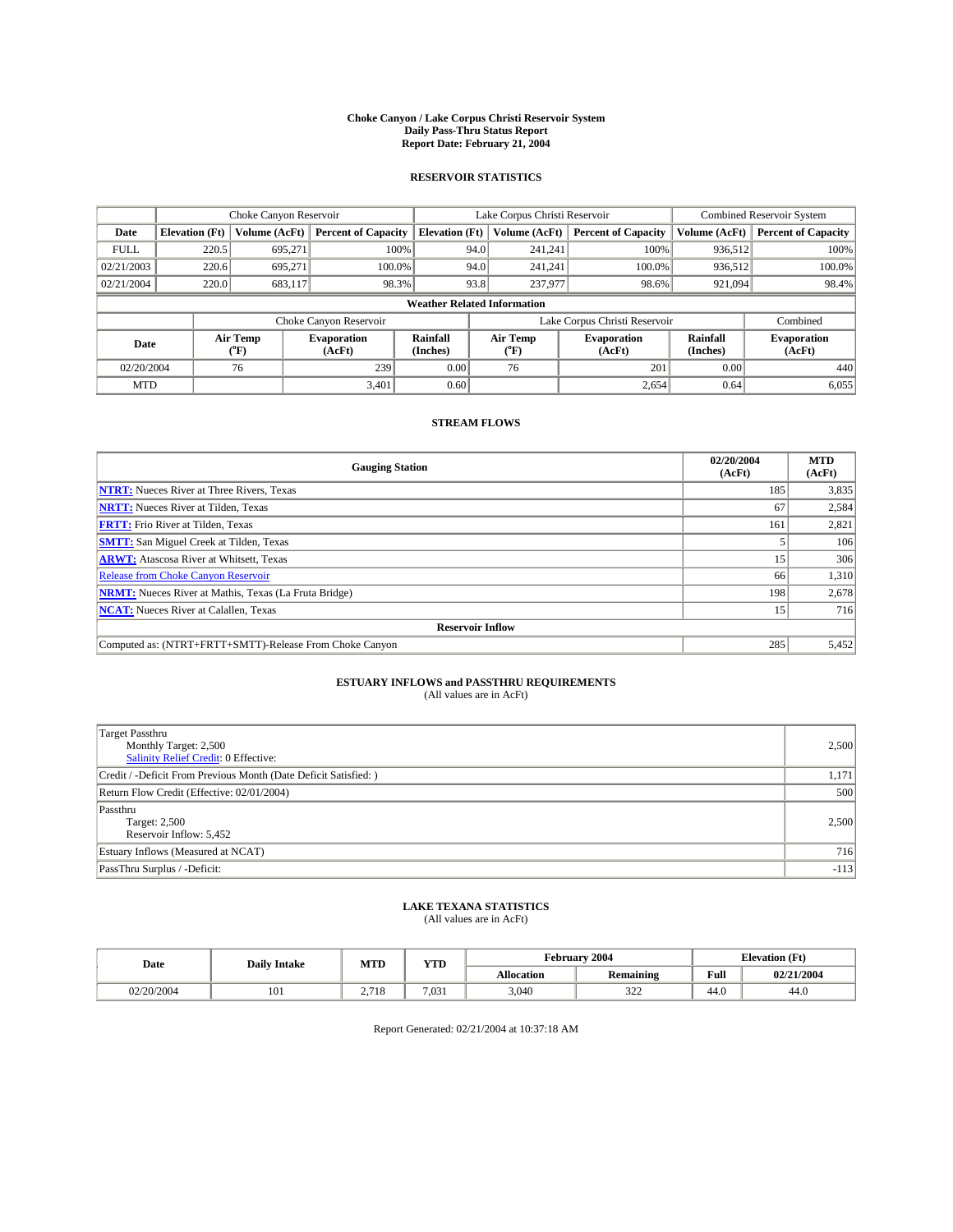### **Choke Canyon / Lake Corpus Christi Reservoir System Daily Pass-Thru Status Report Report Date: February 22, 2004**

### **RESERVOIR STATISTICS**

|             | Choke Canyon Reservoir             |                             |                              | Lake Corpus Christi Reservoir |                               | <b>Combined Reservoir System</b> |                              |                      |                              |  |
|-------------|------------------------------------|-----------------------------|------------------------------|-------------------------------|-------------------------------|----------------------------------|------------------------------|----------------------|------------------------------|--|
| Date        | <b>Elevation (Ft)</b>              | Volume (AcFt)               | <b>Percent of Capacity</b>   | <b>Elevation</b> (Ft)         |                               | Volume (AcFt)                    | <b>Percent of Capacity</b>   | Volume (AcFt)        | <b>Percent of Capacity</b>   |  |
| <b>FULL</b> | 220.5                              | 695,271                     |                              | 100%                          | 94.0                          | 241,241                          | 100%                         | 936.512              | 100%                         |  |
| 02/22/2003  | 220.6                              | 695.271                     | $100.0\%$                    |                               | 94.0                          | 241.241                          | $100.0\%$                    | 936.512              | 100.0%                       |  |
| 02/22/2004  | 220.0                              | 683,117                     | 98.3%                        |                               | 93.8                          | 237,403                          | 98.4%                        | 920,520              | 98.3%                        |  |
|             | <b>Weather Related Information</b> |                             |                              |                               |                               |                                  |                              |                      |                              |  |
|             |                                    |                             | Choke Canyon Reservoir       |                               | Lake Corpus Christi Reservoir |                                  |                              |                      | Combined                     |  |
| Date        |                                    | Air Temp<br>${}^{\circ}$ F) | <b>Evaporation</b><br>(AcFt) | <b>Rainfall</b><br>(Inches)   |                               | Air Temp<br>("F)                 | <b>Evaporation</b><br>(AcFt) | Rainfall<br>(Inches) | <b>Evaporation</b><br>(AcFt) |  |
| 02/21/2004  |                                    | 75                          | 299                          | 0.00                          |                               | 72                               | 290                          | 0.00                 | 589                          |  |
| <b>MTD</b>  |                                    |                             | 3,700                        | 0.60                          |                               |                                  | 2,944                        | 0.64                 | 6,644                        |  |

## **STREAM FLOWS**

| <b>Gauging Station</b>                                       | 02/21/2004<br>(AcFt) | <b>MTD</b><br>(AcFt) |
|--------------------------------------------------------------|----------------------|----------------------|
| <b>NTRT:</b> Nueces River at Three Rivers, Texas             | 183                  | 4,018                |
| <b>NRTT:</b> Nueces River at Tilden, Texas                   | 64                   | 2,648                |
| <b>FRTT:</b> Frio River at Tilden, Texas                     | 161                  | 2,981                |
| <b>SMTT:</b> San Miguel Creek at Tilden, Texas               |                      | 111                  |
| <b>ARWT:</b> Atascosa River at Whitsett, Texas               | 14                   | 320                  |
| Release from Choke Canyon Reservoir                          | 66                   | 1,376                |
| <b>NRMT:</b> Nueces River at Mathis, Texas (La Fruta Bridge) | 246                  | 2,924                |
| <b>NCAT:</b> Nueces River at Calallen, Texas                 |                      | 716                  |
| <b>Reservoir Inflow</b>                                      |                      |                      |
| Computed as: (NTRT+FRTT+SMTT)-Release From Choke Canyon      | 283                  | 5,735                |

# **ESTUARY INFLOWS and PASSTHRU REQUIREMENTS**<br>(All values are in AcFt)

| Target Passthru<br>Monthly Target: 2,500<br>Salinity Relief Credit: 0 Effective: | 2,500  |
|----------------------------------------------------------------------------------|--------|
| Credit / -Deficit From Previous Month (Date Deficit Satisfied: )                 | 1,171  |
| Return Flow Credit (Effective: 02/01/2004)                                       | 500    |
| Passthru<br>Target: 2,500<br>Reservoir Inflow: 5,735                             | 2,500  |
| Estuary Inflows (Measured at NCAT)                                               | 716    |
| PassThru Surplus / -Deficit:                                                     | $-113$ |

# **LAKE TEXANA STATISTICS** (All values are in AcFt)

| Date   | <b>Daily Intake</b> | MTD   | VTF<br>1 I D |                   | February 2004    |                         | <b>Elevation</b> (Ft) |
|--------|---------------------|-------|--------------|-------------------|------------------|-------------------------|-----------------------|
|        |                     |       |              | <b>Allocation</b> | <b>Remaining</b> | Full                    | 02/22/2004            |
| 1/2004 | 110                 | 2,828 | 7.141        | 3,040             | ∠⊥∠              | $\overline{AB}$<br>44.U | 44.0                  |

Report Generated: 02/22/2004 at 8:50:58 AM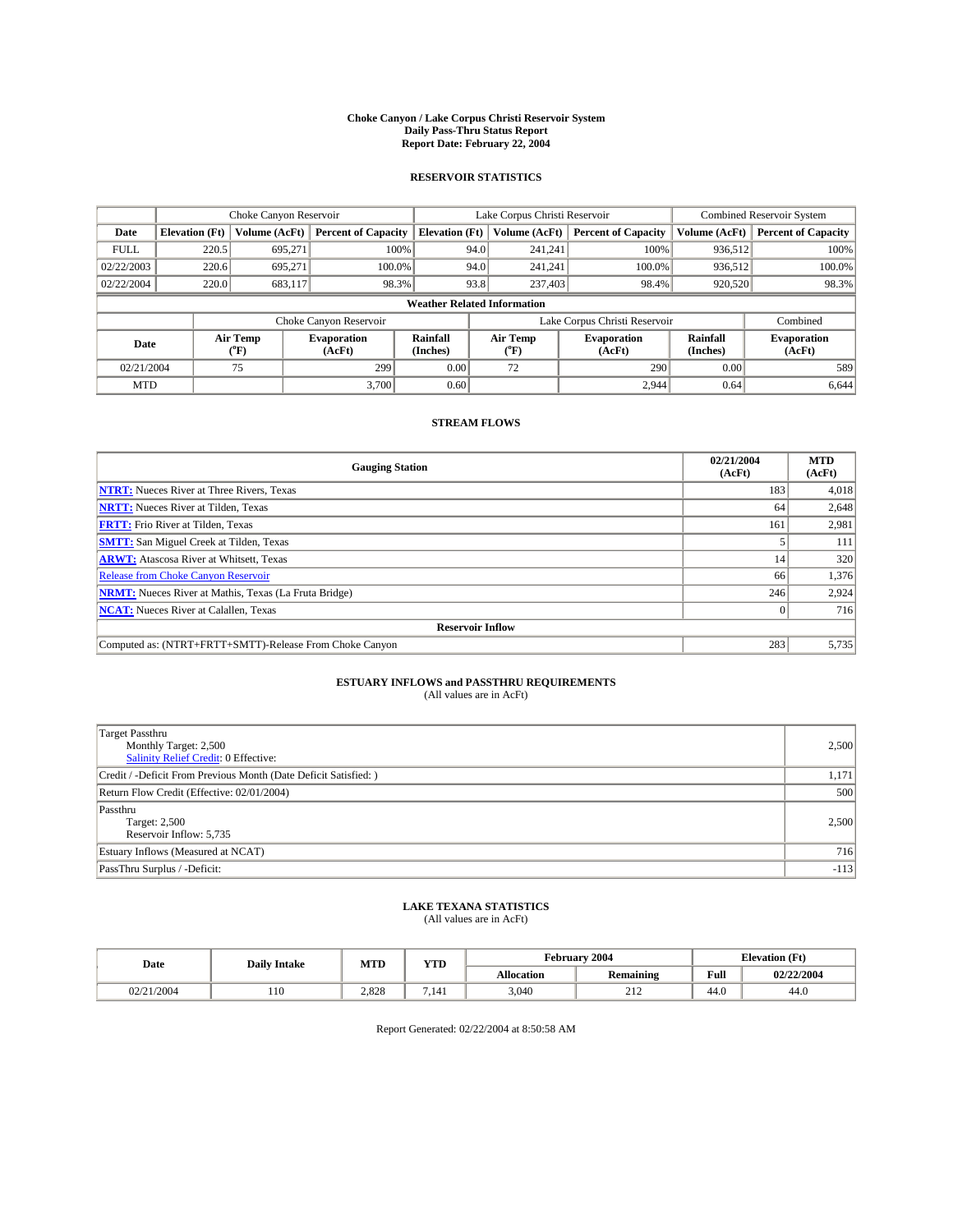### **Choke Canyon / Lake Corpus Christi Reservoir System Daily Pass-Thru Status Report Report Date: February 23, 2004**

### **RESERVOIR STATISTICS**

|             | Choke Canyon Reservoir             |                             | Lake Corpus Christi Reservoir |                             |                               |                  | <b>Combined Reservoir System</b> |                      |                              |  |
|-------------|------------------------------------|-----------------------------|-------------------------------|-----------------------------|-------------------------------|------------------|----------------------------------|----------------------|------------------------------|--|
| Date        | <b>Elevation</b> (Ft)              | Volume (AcFt)               | <b>Percent of Capacity</b>    | <b>Elevation</b> (Ft)       |                               | Volume (AcFt)    | <b>Percent of Capacity</b>       | Volume (AcFt)        | <b>Percent of Capacity</b>   |  |
| <b>FULL</b> | 220.5                              | 695,271                     |                               | 100%                        | 94.0                          | 241,241          | 100%                             | 936.512              | 100%                         |  |
| 02/23/2003  | 220.5                              | 695.271                     | $100.0\%$                     |                             | 94.0                          | 241.241          | $100.0\%$                        | 936.512              | 100.0%                       |  |
| 02/23/2004  | 220.0                              | 683,117                     |                               | 98.3%                       | 93.8                          | 237,403          | 98.4%                            | 920,520              | 98.3%                        |  |
|             | <b>Weather Related Information</b> |                             |                               |                             |                               |                  |                                  |                      |                              |  |
|             |                                    |                             | Choke Canyon Reservoir        |                             | Lake Corpus Christi Reservoir |                  |                                  |                      | Combined                     |  |
| Date        |                                    | Air Temp<br>${}^{\circ}$ F) | <b>Evaporation</b><br>(AcFt)  | <b>Rainfall</b><br>(Inches) |                               | Air Temp<br>("F) | <b>Evaporation</b><br>(AcFt)     | Rainfall<br>(Inches) | <b>Evaporation</b><br>(AcFt) |  |
| 02/22/2004  |                                    | 77                          | 150                           | 0.00                        |                               | 75               | 111                              | 0.00                 | 261                          |  |
| <b>MTD</b>  |                                    |                             | 3,850                         | 0.60                        |                               |                  | 3,055                            | 0.64                 | 6,905                        |  |

## **STREAM FLOWS**

| <b>Gauging Station</b>                                       | 02/22/2004<br>(AcFt) | <b>MTD</b><br>(AcFt) |
|--------------------------------------------------------------|----------------------|----------------------|
| <b>NTRT:</b> Nueces River at Three Rivers, Texas             | 179                  | 4,196                |
| <b>NRTT:</b> Nueces River at Tilden, Texas                   | 62                   | 2,710                |
| <b>FRTT:</b> Frio River at Tilden, Texas                     | 163                  | 3,144                |
| <b>SMTT:</b> San Miguel Creek at Tilden, Texas               |                      | 116                  |
| <b>ARWT:</b> Atascosa River at Whitsett, Texas               | 13                   | 333                  |
| <b>Release from Choke Canyon Reservoir</b>                   | 66                   | 1,441                |
| <b>NRMT:</b> Nueces River at Mathis, Texas (La Fruta Bridge) | 155                  | 3,079                |
| <b>NCAT:</b> Nueces River at Calallen, Texas                 | 42                   | 758                  |
| <b>Reservoir Inflow</b>                                      |                      |                      |
| Computed as: (NTRT+FRTT+SMTT)-Release From Choke Canyon      | 281                  | 6,016                |

# **ESTUARY INFLOWS and PASSTHRU REQUIREMENTS**<br>(All values are in AcFt)

| <b>Target Passthru</b><br>Monthly Target: 2,500<br>Salinity Relief Credit: 0 Effective: | 2,500 |
|-----------------------------------------------------------------------------------------|-------|
| Credit / -Deficit From Previous Month (Date Deficit Satisfied: )                        | 1,171 |
| Return Flow Credit (Effective: 02/01/2004)                                              | 500   |
| Passthru<br>Target: 2,500<br>Reservoir Inflow: 6,016                                    | 2,500 |
| Estuary Inflows (Measured at NCAT)                                                      | 758   |
| PassThru Surplus / -Deficit:                                                            | $-71$ |

# **LAKE TEXANA STATISTICS** (All values are in AcFt)

| Date  | <b>Daily Intake</b> | MTD   | YTD          |                   | <b>February 2004</b>     | <b>Elevation</b> (Ft)   |            |  |
|-------|---------------------|-------|--------------|-------------------|--------------------------|-------------------------|------------|--|
|       |                     |       |              | <b>Allocation</b> | <b>Remaining</b>         | Full                    | 02/23/2004 |  |
| '2004 | $\sim$<br>190       | 2,966 | 7.270<br>$-$ | 3,040             | $\overline{\phantom{0}}$ | $\overline{AB}$<br>44.U | 44.0       |  |

Report Generated: 02/23/2004 at 9:09:05 AM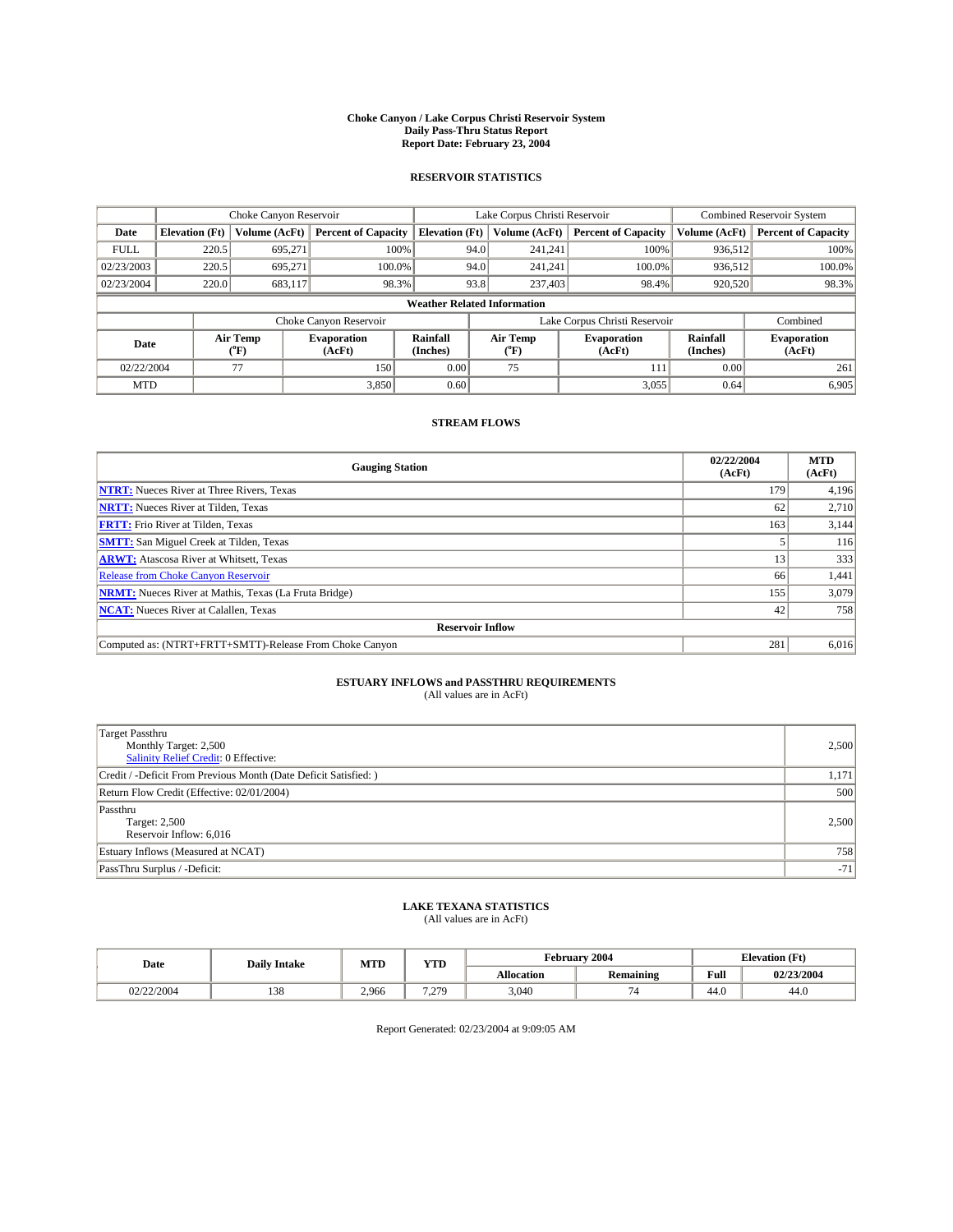### **Choke Canyon / Lake Corpus Christi Reservoir System Daily Pass-Thru Status Report Report Date: February 24, 2004**

### **RESERVOIR STATISTICS**

|             | Choke Canyon Reservoir             |                             | Lake Corpus Christi Reservoir |                             |                               |                  | <b>Combined Reservoir System</b> |                      |                              |  |
|-------------|------------------------------------|-----------------------------|-------------------------------|-----------------------------|-------------------------------|------------------|----------------------------------|----------------------|------------------------------|--|
| Date        | <b>Elevation</b> (Ft)              | Volume (AcFt)               | <b>Percent of Capacity</b>    | <b>Elevation</b> (Ft)       |                               | Volume (AcFt)    | <b>Percent of Capacity</b>       | Volume (AcFt)        | <b>Percent of Capacity</b>   |  |
| <b>FULL</b> | 220.5                              | 695,271                     |                               | 100%                        | 94.0                          | 241,241          | 100%                             | 936.512              | 100%                         |  |
| 02/24/2003  | 220.5                              | 695.271                     | $100.0\%$                     |                             | 94.0                          | 241.241          | $100.0\%$                        | 936.512              | 100.0%                       |  |
| 02/24/2004  | 220.2                              | 686,214                     |                               | 98.7%                       | 93.8                          | 237,785          | 98.6%                            | 923,999              | 98.7%                        |  |
|             | <b>Weather Related Information</b> |                             |                               |                             |                               |                  |                                  |                      |                              |  |
|             |                                    |                             | Choke Canyon Reservoir        |                             | Lake Corpus Christi Reservoir |                  |                                  |                      | Combined                     |  |
| Date        |                                    | Air Temp<br>${}^{\circ}$ F) | <b>Evaporation</b><br>(AcFt)  | <b>Rainfall</b><br>(Inches) |                               | Air Temp<br>("F) | <b>Evaporation</b><br>(AcFt)     | Rainfall<br>(Inches) | <b>Evaporation</b><br>(AcFt) |  |
| 02/23/2004  |                                    | 78                          | 300                           | 1.70                        |                               | 79               | 190                              | 0.20                 | 490                          |  |
| <b>MTD</b>  |                                    |                             | 4,150                         | 2.30                        |                               |                  | 3,245                            | 0.84                 | 7,395                        |  |

## **STREAM FLOWS**

| <b>Gauging Station</b>                                       | 02/23/2004<br>(AcFt) | <b>MTD</b><br>(AcFt) |
|--------------------------------------------------------------|----------------------|----------------------|
| <b>NTRT:</b> Nueces River at Three Rivers, Texas             | 161                  | 4,357                |
| <b>NRTT:</b> Nueces River at Tilden, Texas                   | 60                   | 2.769                |
| <b>FRTT:</b> Frio River at Tilden, Texas                     | 159                  | 3,303                |
| <b>SMTT:</b> San Miguel Creek at Tilden, Texas               |                      | 121                  |
| <b>ARWT:</b> Atascosa River at Whitsett, Texas               | 14                   | 347                  |
| Release from Choke Canyon Reservoir                          | 66                   | 1,507                |
| <b>NRMT:</b> Nueces River at Mathis, Texas (La Fruta Bridge) | 135                  | 3,214                |
| <b>NCAT:</b> Nueces River at Calallen, Texas                 | 52                   | 810                  |
| <b>Reservoir Inflow</b>                                      |                      |                      |
| Computed as: (NTRT+FRTT+SMTT)-Release From Choke Canyon      | 259                  | 6,275                |

# **ESTUARY INFLOWS and PASSTHRU REQUIREMENTS**<br>(All values are in AcFt)

| <b>Target Passthru</b><br>Monthly Target: 2,500<br>Salinity Relief Credit: 0 Effective: | 2,500 |
|-----------------------------------------------------------------------------------------|-------|
| Credit / -Deficit From Previous Month (Date Deficit Satisfied: )                        | 1,171 |
| Return Flow Credit (Effective: 02/01/2004)                                              | 500   |
| Passthru<br>Target: 2,500<br>Reservoir Inflow: 6,275                                    | 2,500 |
| Estuary Inflows (Measured at NCAT)                                                      | 810   |
| PassThru Surplus / -Deficit:                                                            | $-19$ |

# **LAKE TEXANA STATISTICS** (All values are in AcFt)

| Date                              | <b>Daily Intake</b>   | MTD   | $\mathbf{v}$<br>1 I D |                   | February 2004    | <b>Elevation</b> (Ft)   |            |
|-----------------------------------|-----------------------|-------|-----------------------|-------------------|------------------|-------------------------|------------|
|                                   |                       |       |                       | <b>Allocation</b> | <b>Remaining</b> | Full                    | 02/24/2004 |
| /23/2004<br>U <i>41 431 4</i> 004 | 0 <sup>2</sup><br>158 | 3.104 | '.417                 | 3,040             | -04              | $\overline{AB}$<br>44.U | 44.0       |

Report Generated: 02/24/2004 at 9:15:45 AM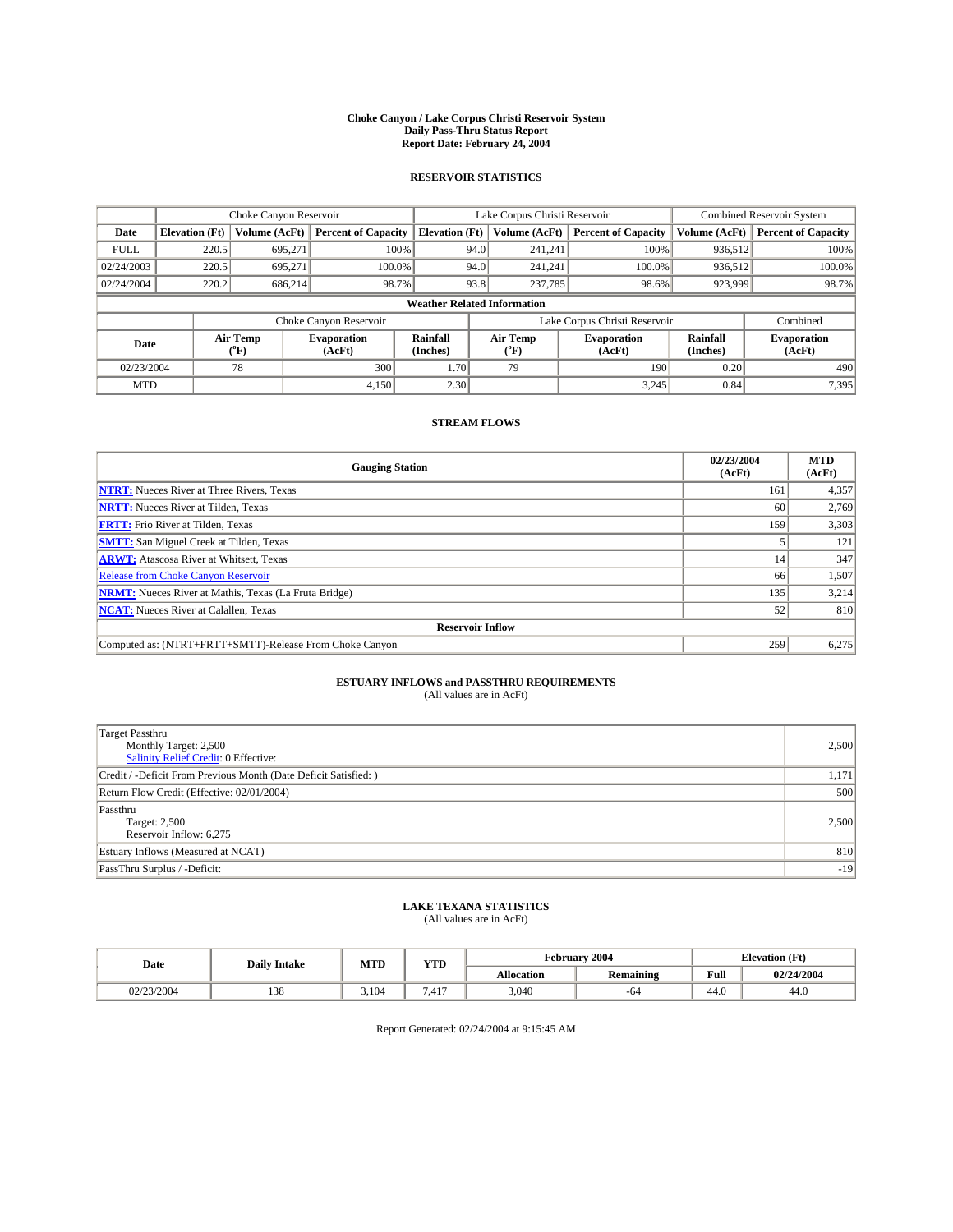### **Choke Canyon / Lake Corpus Christi Reservoir System Daily Pass-Thru Status Report Report Date: February 25, 2004**

### **RESERVOIR STATISTICS**

|             | Choke Canyon Reservoir             |                  |                              | Lake Corpus Christi Reservoir | <b>Combined Reservoir System</b> |                  |                              |                      |                              |  |
|-------------|------------------------------------|------------------|------------------------------|-------------------------------|----------------------------------|------------------|------------------------------|----------------------|------------------------------|--|
| Date        | <b>Elevation</b> (Ft)              | Volume (AcFt)    | <b>Percent of Capacity</b>   | <b>Elevation</b> (Ft)         |                                  | Volume (AcFt)    | <b>Percent of Capacity</b>   | Volume (AcFt)        | <b>Percent of Capacity</b>   |  |
| <b>FULL</b> | 220.5                              | 695,271          |                              | 100%                          | 94.0                             | 241,241          | 100%                         | 936.512              | 100%                         |  |
| 02/25/2003  | 220.5                              | 694,233          |                              | 99.9%                         | 94.0                             | 241.241          | $100.0\%$                    | 935.474              | 99.9%                        |  |
| 02/25/2004  | 220.2                              | 688,797          |                              | 99.1%                         | 93.8                             | 238,168          | 98.7%                        | 926,965              | 99.0%                        |  |
|             | <b>Weather Related Information</b> |                  |                              |                               |                                  |                  |                              |                      |                              |  |
|             |                                    |                  | Choke Canyon Reservoir       |                               | Lake Corpus Christi Reservoir    |                  |                              |                      | Combined                     |  |
| Date        |                                    | Air Temp<br>(°F) | <b>Evaporation</b><br>(AcFt) | Rainfall<br>(Inches)          |                                  | Air Temp<br>("F) | <b>Evaporation</b><br>(AcFt) | Rainfall<br>(Inches) | <b>Evaporation</b><br>(AcFt) |  |
| 02/24/2004  |                                    | 65               | 181                          | 0.70                          |                                  | 66               | Pan overflow                 | 0.88                 | 181                          |  |
| <b>MTD</b>  |                                    |                  | 4,331                        | 3.00                          |                                  |                  | 3,245                        | 1.72                 | 7,576                        |  |

## **STREAM FLOWS**

| <b>Gauging Station</b>                                       | 02/24/2004<br>(AcFt) | <b>MTD</b><br>(AcFt) |
|--------------------------------------------------------------|----------------------|----------------------|
| <b>NTRT:</b> Nueces River at Three Rivers, Texas             | 206                  | 4,564                |
| <b>NRTT:</b> Nueces River at Tilden, Texas                   | 73 <sub>1</sub>      | 2,843                |
| <b>FRTT:</b> Frio River at Tilden, Texas                     | 187                  | 3,490                |
| <b>SMTT:</b> San Miguel Creek at Tilden, Texas               |                      | 129                  |
| <b>ARWT:</b> Atascosa River at Whitsett, Texas               | 22 <sub>1</sub>      | 368                  |
| <b>Release from Choke Canyon Reservoir</b>                   | 66                   | 1,572                |
| <b>NRMT:</b> Nueces River at Mathis, Texas (La Fruta Bridge) | 171                  | 3,384                |
| <b>NCAT:</b> Nueces River at Calallen, Texas                 | 48                   | 857                  |
| <b>Reservoir Inflow</b>                                      |                      |                      |
| Computed as: (NTRT+FRTT+SMTT)-Release From Choke Canyon      | 335                  | 6,610                |

# **ESTUARY INFLOWS and PASSTHRU REQUIREMENTS**<br>(All values are in AcFt)

| <b>Target Passthru</b><br>Monthly Target: 2,500<br>Salinity Relief Credit: 0 Effective: | 2,500 |
|-----------------------------------------------------------------------------------------|-------|
| Credit / -Deficit From Previous Month (Date Deficit Satisfied: )                        | 1,171 |
| Return Flow Credit (Effective: 02/01/2004)                                              | 500   |
| Passthru<br>Target: 2,500<br>Reservoir Inflow: 6,610                                    | 2,500 |
| Estuary Inflows (Measured at NCAT)                                                      | 857   |
| PassThru Surplus / -Deficit:                                                            | 28    |

# **LAKE TEXANA STATISTICS** (All values are in AcFt)

| Date       | <b>Daily Intake</b> | <b>MTD</b>                  | YTD   |                   | <b>February 2004</b> |                         | <b>Elevation</b> (Ft) |
|------------|---------------------|-----------------------------|-------|-------------------|----------------------|-------------------------|-----------------------|
|            |                     |                             |       | <b>Allocation</b> | <b>Remaining</b>     | Full                    | 02/25/2004            |
| 02/24/2004 | $\sim$<br>. .       | າ າ 41<br>5.24 <sub>1</sub> | 7.554 | 3,040             | $-201$               | $\overline{AB}$<br>44.U | 44.0                  |

Report Generated: 02/25/2004 at 9:35:14 AM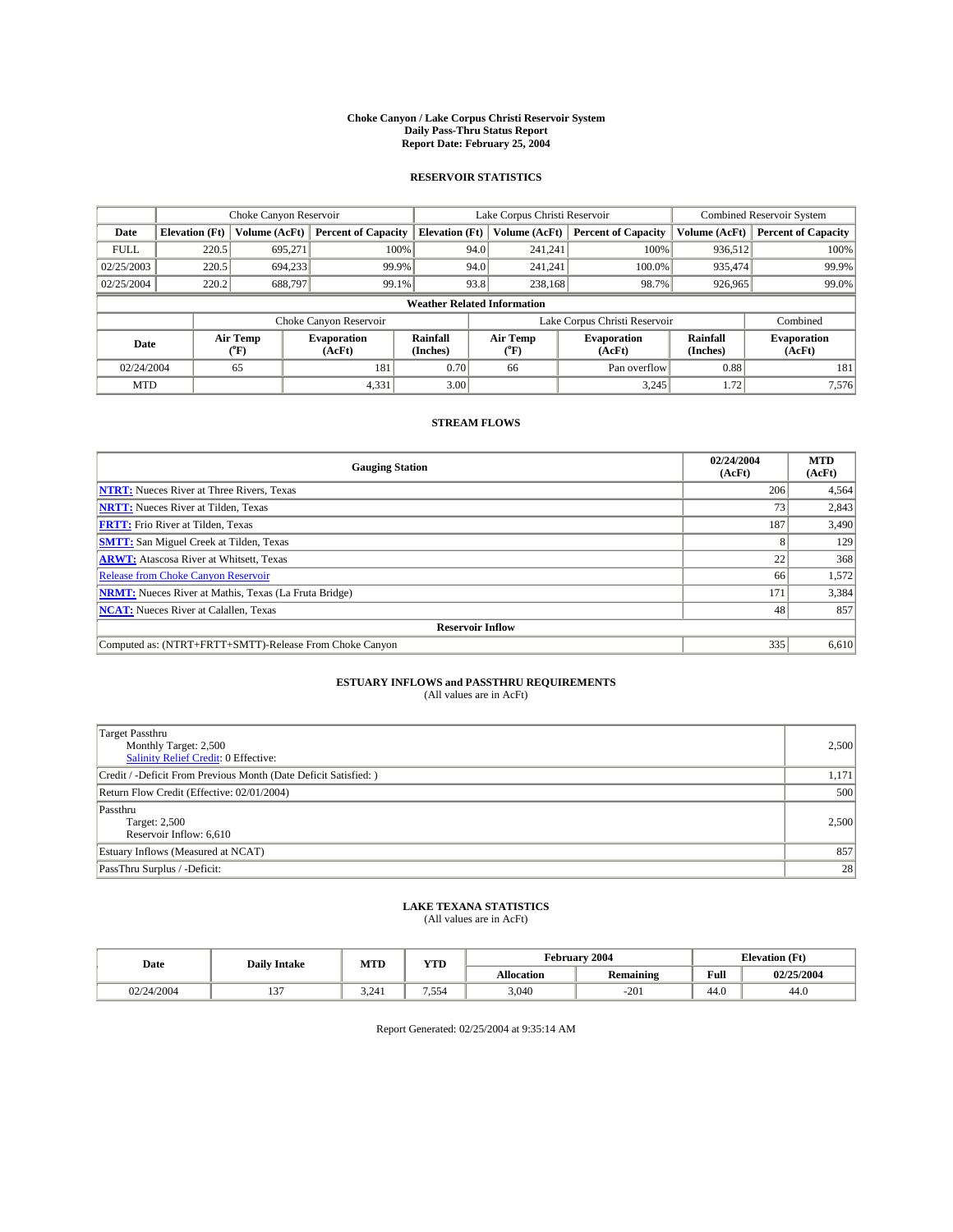### **Choke Canyon / Lake Corpus Christi Reservoir System Daily Pass-Thru Status Report Report Date: February 26, 2004**

### **RESERVOIR STATISTICS**

|             | Choke Canyon Reservoir             |                             |                              | Lake Corpus Christi Reservoir | <b>Combined Reservoir System</b> |                  |                              |                      |                              |
|-------------|------------------------------------|-----------------------------|------------------------------|-------------------------------|----------------------------------|------------------|------------------------------|----------------------|------------------------------|
| Date        | <b>Elevation</b> (Ft)              | Volume (AcFt)               | <b>Percent of Capacity</b>   | <b>Elevation</b> (Ft)         |                                  | Volume (AcFt)    | <b>Percent of Capacity</b>   | Volume (AcFt)        | <b>Percent of Capacity</b>   |
| <b>FULL</b> | 220.5                              | 695,271                     |                              | 100%                          | 94.0                             | 241,241          | 100%                         | 936.512              | 100%                         |
| 02/26/2003  | 220.4                              | 693,974                     |                              | 99.8%                         | 94.0                             | 241.241          | $100.0\%$                    | 935,215              | 99.9%                        |
| 02/26/2004  | 220.2                              | 688,025                     |                              | 99.0%                         | 93.9                             | 238,551          | 98.9%                        | 926,576              | 98.9%                        |
|             | <b>Weather Related Information</b> |                             |                              |                               |                                  |                  |                              |                      |                              |
|             |                                    |                             | Choke Canyon Reservoir       |                               | Lake Corpus Christi Reservoir    |                  |                              |                      | Combined                     |
| Date        |                                    | Air Temp<br>${}^{\circ}$ F) | <b>Evaporation</b><br>(AcFt) | <b>Rainfall</b><br>(Inches)   |                                  | Air Temp<br>("F) | <b>Evaporation</b><br>(AcFt) | Rainfall<br>(Inches) | <b>Evaporation</b><br>(AcFt) |
| 02/25/2004  |                                    | 52                          | 180                          | 0.00                          |                                  | 54               | 234                          | 0.00                 | 414                          |
| <b>MTD</b>  |                                    |                             | 4,511                        | 3.00                          |                                  |                  | 3,479                        | 1.72                 | 7,990                        |

## **STREAM FLOWS**

| <b>Gauging Station</b>                                       | 02/25/2004<br>(AcFt) | <b>MTD</b><br>(AcFt) |
|--------------------------------------------------------------|----------------------|----------------------|
| <b>NTRT:</b> Nueces River at Three Rivers, Texas             | 572                  | 5,135                |
| <b>NRTT:</b> Nueces River at Tilden, Texas                   | 143                  | 2,985                |
| <b>FRTT:</b> Frio River at Tilden, Texas                     | 230                  | 3,720                |
| <b>SMTT:</b> San Miguel Creek at Tilden, Texas               |                      | 137                  |
| <b>ARWT:</b> Atascosa River at Whitsett, Texas               | 161                  | 529                  |
| <b>Release from Choke Canyon Reservoir</b>                   | 66                   | 1,638                |
| <b>NRMT:</b> Nueces River at Mathis, Texas (La Fruta Bridge) | 998                  | 4,383                |
| <b>NCAT:</b> Nueces River at Calallen, Texas                 | 75                   | 933                  |
| <b>Reservoir Inflow</b>                                      |                      |                      |
| Computed as: (NTRT+FRTT+SMTT)-Release From Choke Canyon      | 744                  | 7,354                |

# **ESTUARY INFLOWS and PASSTHRU REQUIREMENTS**<br>(All values are in AcFt)

| <b>Target Passthru</b><br>Monthly Target: 2,500<br>Salinity Relief Credit: 0 Effective: | 2,500 |
|-----------------------------------------------------------------------------------------|-------|
| Credit / -Deficit From Previous Month (Date Deficit Satisfied: )                        | 1,171 |
| Return Flow Credit (Effective: 02/01/2004)                                              | 500   |
| Passthru<br>Target: 2,500<br>Reservoir Inflow: 7,354                                    | 2,500 |
| Estuary Inflows (Measured at NCAT)                                                      | 933   |
| PassThru Surplus / -Deficit:                                                            | 104   |

# **LAKE TEXANA STATISTICS** (All values are in AcFt)

| Date                | <b>Daily Intake</b> | <b>MTD</b>       | $\mathbf{v}$<br>1 I D |                   | February 2004    | <b>Elevation</b> (Ft)   |            |
|---------------------|---------------------|------------------|-----------------------|-------------------|------------------|-------------------------|------------|
|                     |                     |                  |                       | <b>Allocation</b> | <b>Remaining</b> | Full                    | 02/26/2004 |
| 125/2004<br>$-00 +$ | $\sim$<br>، ب       | 272<br>0 ، 2 ، 3 | 7.691                 | 3,040             | $-338$           | $\overline{AB}$<br>44.U | 44.1       |

Report Generated: 02/26/2004 at 8:55:45 AM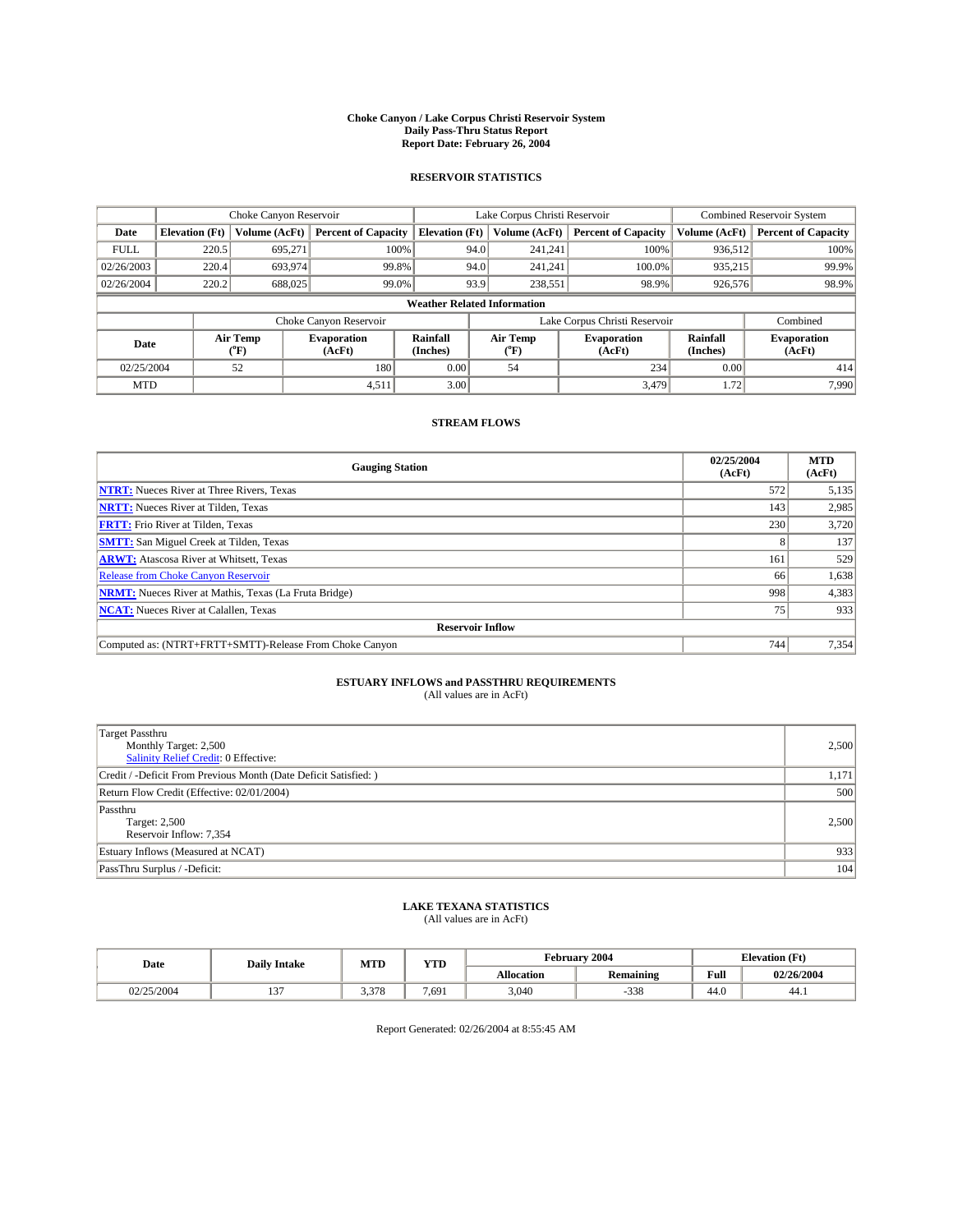### **Choke Canyon / Lake Corpus Christi Reservoir System Daily Pass-Thru Status Report Report Date: February 27, 2004**

### **RESERVOIR STATISTICS**

|             | Choke Canyon Reservoir |                  |                              | Lake Corpus Christi Reservoir      | <b>Combined Reservoir System</b> |                  |                              |                      |                              |
|-------------|------------------------|------------------|------------------------------|------------------------------------|----------------------------------|------------------|------------------------------|----------------------|------------------------------|
| Date        | <b>Elevation</b> (Ft)  | Volume (AcFt)    | <b>Percent of Capacity</b>   | <b>Elevation (Ft)</b>              |                                  | Volume (AcFt)    | <b>Percent of Capacity</b>   | Volume (AcFt)        | <b>Percent of Capacity</b>   |
| <b>FULL</b> | 220.5                  | 695,271          |                              | 100%                               | 94.0                             | 241,241          | 100%                         | 936.512              | 100%                         |
| 02/28/2003  | 220.4                  | 692.936          | 99.7%                        |                                    | 94.0                             | 241.241          | $100.0\%$                    | 934.177              | 99.8%                        |
| 02/28/2004  | 220.2                  | 687,252          | 98.8%                        |                                    | 93.9                             | 238,935          | 99.0%                        | 926,187              | 98.9%                        |
|             |                        |                  |                              | <b>Weather Related Information</b> |                                  |                  |                              |                      |                              |
|             |                        |                  | Choke Canyon Reservoir       |                                    | Lake Corpus Christi Reservoir    |                  |                              |                      | Combined                     |
| Date        |                        | Air Temp<br>(°F) | <b>Evaporation</b><br>(AcFt) | <b>Rainfall</b><br>(Inches)        |                                  | Air Temp<br>("F) | <b>Evaporation</b><br>(AcFt) | Rainfall<br>(Inches) | <b>Evaporation</b><br>(AcFt) |
| 02/27/2004  |                        | 69               | 255                          | 0.00                               |                                  | 67               | 190                          | 0.00                 | 445                          |
| <b>MTD</b>  |                        |                  | 4,976                        | 3.00                               |                                  |                  | 3,825                        | 1.72                 | 8,801                        |

## **STREAM FLOWS**

| <b>Gauging Station</b>                                       | 02/27/2004<br>(AcFt) | <b>MTD</b><br>(AcFt) |
|--------------------------------------------------------------|----------------------|----------------------|
| <b>NTRT:</b> Nueces River at Three Rivers, Texas             | 756                  | 6,461                |
| <b>NRTT:</b> Nueces River at Tilden, Texas                   | 812                  | 4,103                |
| <b>FRTT:</b> Frio River at Tilden, Texas                     | 252                  | 4,182                |
| <b>SMTT:</b> San Miguel Creek at Tilden, Texas               |                      | 149                  |
| <b>ARWT:</b> Atascosa River at Whitsett, Texas               | 198                  | 1,192                |
| <b>Release from Choke Canyon Reservoir</b>                   | 66                   | 1,769                |
| <b>NRMT:</b> Nueces River at Mathis, Texas (La Fruta Bridge) | 95                   | 4,615                |
| <b>NCAT:</b> Nueces River at Calallen, Texas                 | 252                  | 1,955                |
| <b>Reservoir Inflow</b>                                      |                      |                      |
| Computed as: (NTRT+FRTT+SMTT)-Release From Choke Canyon      | 949                  | 9,024                |

# **ESTUARY INFLOWS and PASSTHRU REQUIREMENTS**<br>(All values are in AcFt)

| Target Passthru<br>Monthly Target: 2,500<br>Salinity Relief Credit: 0 Effective: | 2,500 |
|----------------------------------------------------------------------------------|-------|
| Credit / -Deficit From Previous Month (Date Deficit Satisfied: )                 | 1,171 |
| Return Flow Credit (Effective: 02/01/2004)                                       | 500   |
| Passthru<br>Target: 2,500<br>Reservoir Inflow: 9,024                             | 2,500 |
| Estuary Inflows (Measured at NCAT)                                               | 1,955 |
| PassThru Surplus / -Deficit:                                                     | 1,126 |

# **LAKE TEXANA STATISTICS** (All values are in AcFt)

| Date               | <b>Daily Intake</b> | MTD   | $\mathbf{v}$<br>1 I D |                   | February 2004    |                         | <b>Elevation</b> (Ft) |
|--------------------|---------------------|-------|-----------------------|-------------------|------------------|-------------------------|-----------------------|
|                    |                     |       |                       | <b>Allocation</b> | <b>Remaining</b> | Full                    | 02/28/2004            |
| 127/2004<br>$-004$ | $\sim$<br>، ب       | 3.651 | 7.964                 | 3,040             | $-611$           | $\overline{AB}$<br>44.U | 44.0                  |

Report Generated: 02/28/2004 at 7:44:37 AM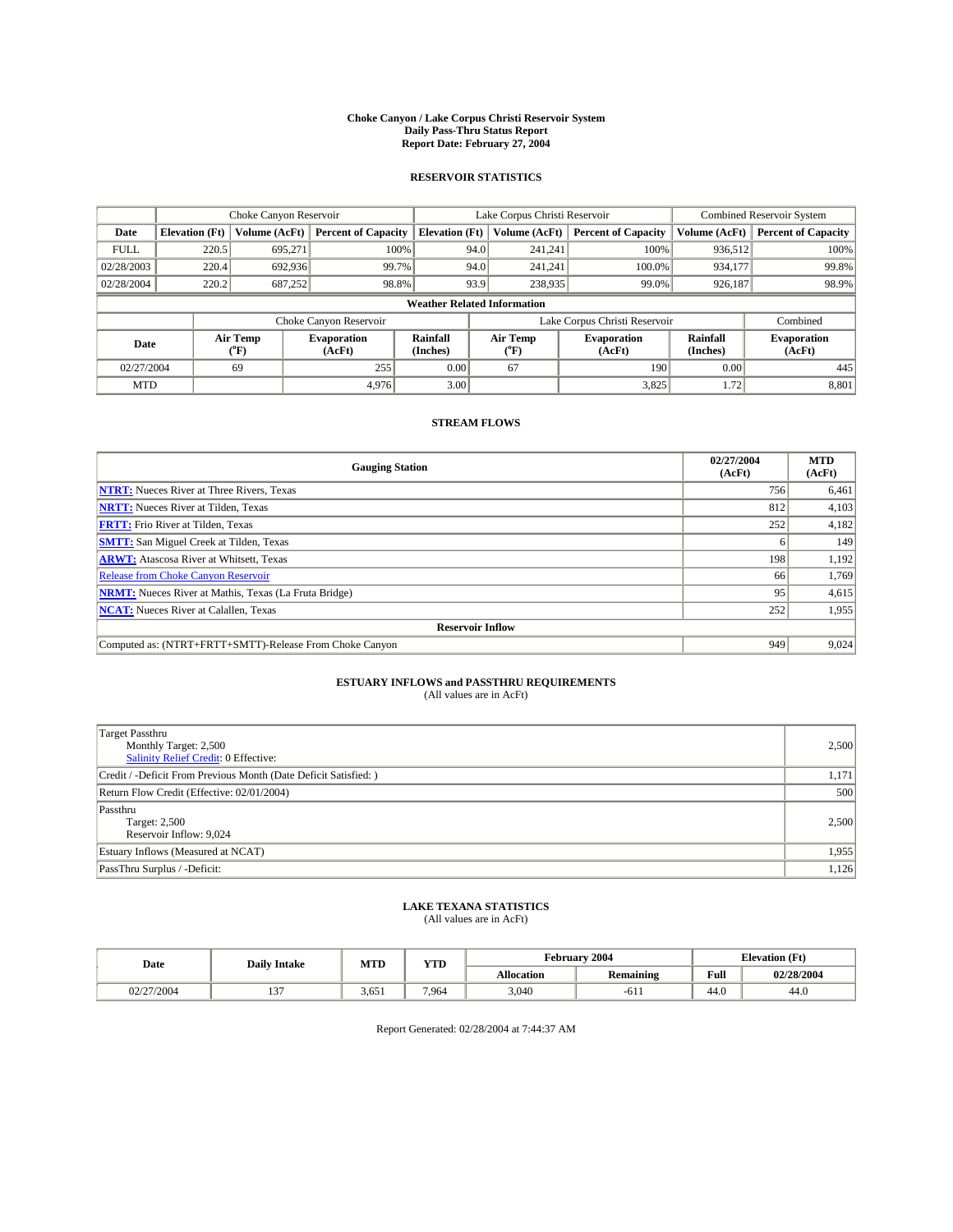### **Choke Canyon / Lake Corpus Christi Reservoir System Daily Pass-Thru Status Report Report Date: February 28, 2004**

### **RESERVOIR STATISTICS**

|             | Choke Canyon Reservoir             |                             |                              |                             | Lake Corpus Christi Reservoir |                  |                               |                      | <b>Combined Reservoir System</b> |  |  |
|-------------|------------------------------------|-----------------------------|------------------------------|-----------------------------|-------------------------------|------------------|-------------------------------|----------------------|----------------------------------|--|--|
| Date        | <b>Elevation</b> (Ft)              | Volume (AcFt)               | <b>Percent of Capacity</b>   | <b>Elevation</b> (Ft)       |                               | Volume (AcFt)    | <b>Percent of Capacity</b>    | Volume (AcFt)        | <b>Percent of Capacity</b>       |  |  |
| <b>FULL</b> | 220.5                              | 695,271                     |                              | 100%                        | 94.0                          | 241,241          | 100%                          | 936.512              | 100%                             |  |  |
| 02/28/2003  | 220.4                              | 692,936                     | 99.7%                        |                             | 94.0                          | 241.241          | $100.0\%$                     | 934.177              | 99.8%                            |  |  |
| 02/28/2004  | 220.2                              | 687,252                     | 98.8%                        |                             | 93.9                          | 238,935          | 99.0%                         | 926,187              | 98.9%                            |  |  |
|             | <b>Weather Related Information</b> |                             |                              |                             |                               |                  |                               |                      |                                  |  |  |
|             |                                    |                             | Choke Canyon Reservoir       |                             |                               |                  | Lake Corpus Christi Reservoir |                      | Combined                         |  |  |
| Date        |                                    | Air Temp<br>${}^{\circ}$ F) | <b>Evaporation</b><br>(AcFt) | <b>Rainfall</b><br>(Inches) |                               | Air Temp<br>("F) | <b>Evaporation</b><br>(AcFt)  | Rainfall<br>(Inches) | <b>Evaporation</b><br>(AcFt)     |  |  |
| 02/27/2004  |                                    | 69                          | 255                          | 0.00                        |                               | 67               | 190                           | 0.00                 | 445                              |  |  |
| <b>MTD</b>  |                                    |                             | 4,976                        | 3.00                        |                               |                  | 3,825                         | 1.72                 | 8,801                            |  |  |

## **STREAM FLOWS**

| <b>Gauging Station</b>                                       | 02/27/2004<br>(AcFt) | <b>MTD</b><br>(AcFt) |  |  |  |  |
|--------------------------------------------------------------|----------------------|----------------------|--|--|--|--|
| <b>NTRT:</b> Nueces River at Three Rivers, Texas             | 756                  | 6,461                |  |  |  |  |
| <b>NRTT:</b> Nueces River at Tilden, Texas                   | 812                  | 4,103                |  |  |  |  |
| <b>FRTT:</b> Frio River at Tilden, Texas                     | 252                  | 4,182                |  |  |  |  |
| <b>SMTT:</b> San Miguel Creek at Tilden, Texas               |                      | 149                  |  |  |  |  |
| <b>ARWT:</b> Atascosa River at Whitsett, Texas               | 198                  | 1,192                |  |  |  |  |
| <b>Release from Choke Canyon Reservoir</b>                   | 66                   | 1,769                |  |  |  |  |
| <b>NRMT:</b> Nueces River at Mathis, Texas (La Fruta Bridge) | 95                   | 4,615                |  |  |  |  |
| <b>NCAT:</b> Nueces River at Calallen, Texas                 | 252                  | 1,955                |  |  |  |  |
| <b>Reservoir Inflow</b>                                      |                      |                      |  |  |  |  |
| Computed as: (NTRT+FRTT+SMTT)-Release From Choke Canyon      | 949                  | 9,024                |  |  |  |  |

# **ESTUARY INFLOWS and PASSTHRU REQUIREMENTS**<br>(All values are in AcFt)

| <b>Target Passthru</b><br>Monthly Target: 2,500<br>Salinity Relief Credit: 0 Effective: | 2,500 |
|-----------------------------------------------------------------------------------------|-------|
| Credit / -Deficit From Previous Month (Date Deficit Satisfied: )                        | 1,171 |
| Return Flow Credit (Effective: 02/01/2004)                                              | 500   |
| Passthru<br>Target: 2,500<br>Reservoir Inflow: 9,024                                    | 2,500 |
| Estuary Inflows (Measured at NCAT)                                                      | 1,955 |
| PassThru Surplus / -Deficit:                                                            | 1,126 |

# **LAKE TEXANA STATISTICS** (All values are in AcFt)

| Date       | <b>Daily Intake</b> | MTD   | <b>WTD</b><br>1 I.D | . ebruarv         | 2004             |      | <b>Elevation</b> (Ft) |
|------------|---------------------|-------|---------------------|-------------------|------------------|------|-----------------------|
|            |                     |       |                     | <b>Allocation</b> | <b>Remaining</b> | Full | 02/28/2004            |
| 02/27/2004 | $\sim$              | 3.651 | 7.964               | 3,040             | $-01.$           | 44.U | 44.U                  |

Report Generated: 02/28/2004 at 7:44:37 AM